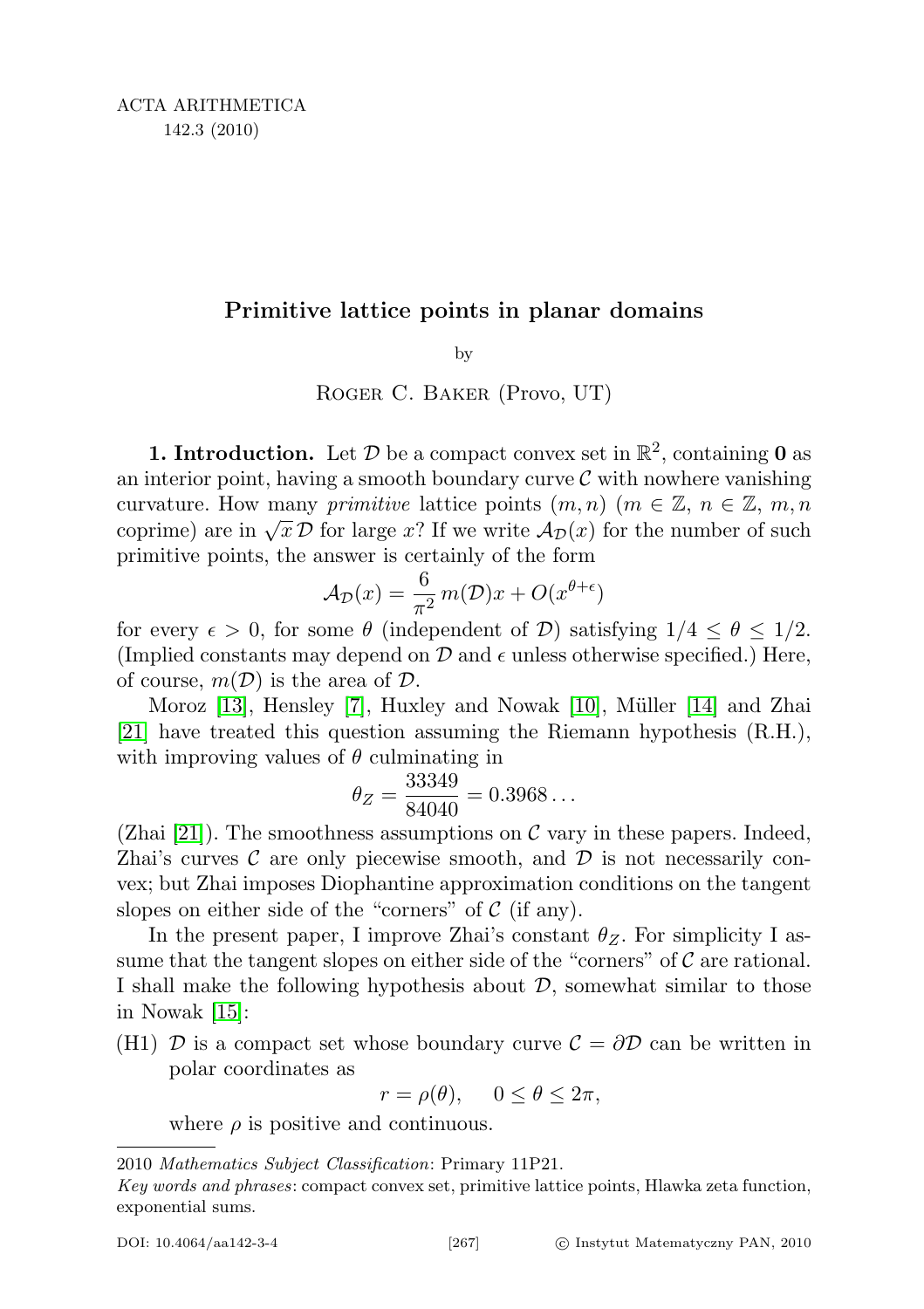(H2) There is a partition

 $\theta_0 < \theta_1 < \cdots < \theta_J = 2\pi + \theta_0$ 

such that  $\rho^{(4)}$  is continuous on  $[\theta_{j-1}, \theta_j]$  and the curvature of

$$
\mathcal{C}_j : r = \rho(\theta), \quad \theta \in [\theta_{j-1}, \theta_j],
$$

is never zero. No tangent to  $\mathcal{C}_j$  passes through 0. No  $\mathcal{C}_j$  has both a horizontal and a vertical tangent.

(H3) The reciprocal curves  $\mathcal{R}(\mathcal{C}_i)$   $(j = 1, \ldots, J)$  can be written in the form

$$
r = \rho_j(\theta) \quad (\theta_{j-1} \le \theta \le \theta_j)
$$

with  $\rho_i^{(4)}$  $j^{(4)}$  continuous on  $[\theta_{j-1}, \theta_j]$ . (H4) The tangents to  $\mathcal{C}_j$  at  $\theta = \theta_{j-1}, \theta = \theta_j$  have rational slopes.

For more details about reciprocal curves, see Huxley [\[8,](#page-34-4) Lemma 4], and for a brief summary, §2 below.

In particular, suppose that  $D$  is convex, (H1) holds with  $\rho^{(4)}$  continuous (as a function of period  $2\pi$ ), and C has nowhere zero curvature. Suppose also that  $\mathcal{R}(\mathcal{C})$  is given by  $r = \rho_1(\theta)$  with  $\rho_1^{(4)}$  $i_1^{(4)}$  a continuous function of period  $2\pi$ . Then  $(H2)$ – $(H4)$  are automatically satisfied. The main point here is that because the tangent to  $\mathcal C$  varies continuously in slope, we can choose partition points  $\theta_0, \ldots, \theta_{J-1}$  so that the tangent slope is rational at the corresponding points on  $\mathcal{C}$ .

<span id="page-1-0"></span>THEOREM 1. Assume R.H., and let  $D$  be a compact set with the propertheorem 1. Assume  $n.n.$ , and let  $D$  be a compact set with a<br>ties (H1)–(H4). The number of primitive lattice points in  $\sqrt{x} D$  is

$$
\mathcal{A}_{\mathcal{D}}(x) = \frac{6}{\pi^2} m(\mathcal{D})x + O(x^{5/13 + \epsilon}).
$$

For comparison with  $\theta_Z$ , we note that  $5/13 = 0.3846...$  When  $\mathcal D$  is the unit disc, we have the stronger exponent  $221/608 + \epsilon = 0.3634...$  (Wu [\[20\]](#page-35-2)).

For  $D$  as in Theorem [1,](#page-1-0) let

(1.1) 
$$
Q(\mathcal{D}; \boldsymbol{u}) = Q(\boldsymbol{u}) = \inf \{ \tau^2 : \boldsymbol{u}/\tau \in \mathcal{D} \}
$$

whenever  $u \in \mathbb{R}^2$ . The *Hlawka zeta function* of  $D$  is the meromorphic function  $Z_{\mathcal{D}}(s)$  obtained by extending

$$
Z_{\mathcal{D}}(s) = \sum_{\mathbf{m}\in\mathbb{Z}^2,\,\mathbf{m}\neq\mathbf{0}} Q(\mathbf{m})^{-s} \quad (\text{Re}\,s>1).
$$

It is well-known (and will be shown during calculations in §3) that  $Z_{\mathcal{D}}(s)$  is analytic in  $\text{Re } s > 1/3$  except for a simple pole with residue  $m(\mathcal{D})$  at  $s = 1$ . With more effort, the domain can be enlarged, but we shall not need this.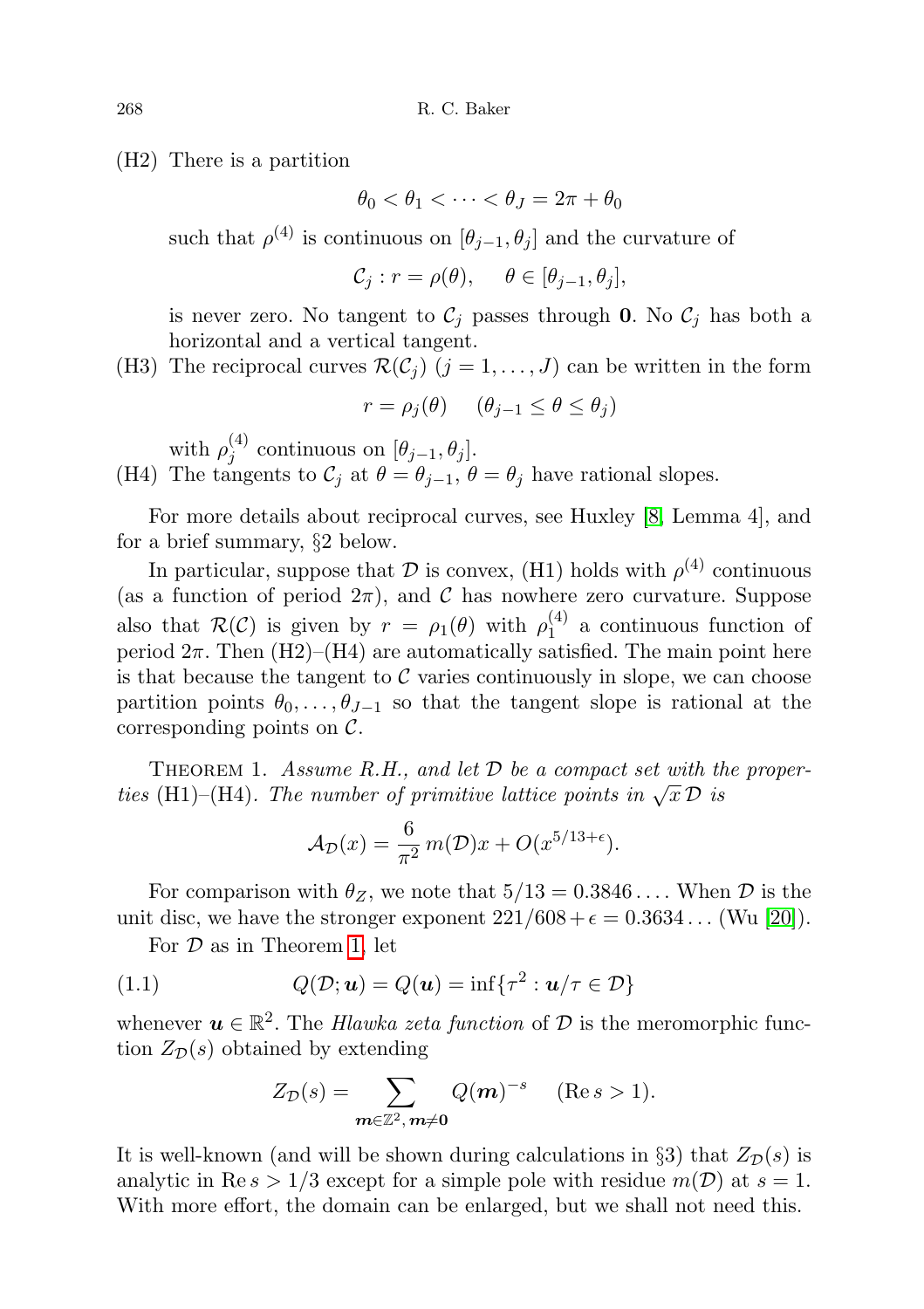For results such as Theorem [1,](#page-1-0) we need to find  $\sigma$  as small as possible such that

(1.2) 
$$
\int_{T}^{2T} |Z_{\mathcal{D}}(\sigma + it)|^2 dt \ll T^{1+\epsilon} \quad (T \ge 2).
$$

The successive conditions on  $\sigma$  published so far that suffice for [\(1.2\)](#page-2-0) are

<span id="page-2-0"></span>
$$
\sigma \ge 0.75
$$
 (Huxley and Nowak [10]),  
\n $\sigma \ge 48/73 = 0.6575...$  (Müller [14]),  
\n $\sigma \ge 749/1168 = 0.6412...$  (Zhai [21]).

Dr. Müller kindly sent me a sketch of an argument (based on a lecture of Huxley) that gives the value  $\sigma = 0.625$ . Even though I could not substantiate all the details, this helped me understand the difficulties of this problem.

<span id="page-2-1"></span>THEOREM 2. Let  $\mathcal D$  be a compact set with the properties  $(H1)–(H4)$ . Then [\(1.2\)](#page-2-0) holds for  $\sigma \geq 3/5$ .

The following estimate is an important tool for the proof of Theorem [2.](#page-2-1) It is of some interest that condition (H4) can be omitted in Theorems [3](#page-2-2) and [4.](#page-2-3)

<span id="page-2-2"></span>THEOREM 3. Let  $D$  be a compact set with the properties (H1)–(H3). Let  $X > 0$ ,  $\Delta > 0$ . The number of solutions  $\mathcal{N}_{\mathcal{D}}(X, \Delta)$  of

$$
(1.3) \tQ(m) \sim X, \t0 \le Q(n) - Q(m) < \Delta X
$$

satisfies

<span id="page-2-4"></span>
$$
\mathcal{N}_{\mathcal{D}}(X,\Delta) \ll 1 + X^{6/5 + \epsilon} + \Delta X^2.
$$

The notation " $\Gamma \sim X$ " means  $X < \Gamma \leq 2X$ . It seems that the best previous result is

$$
\mathcal{N}_D(X,\Delta) \ll X^{547/416+\epsilon} + \Delta X,
$$

which can be deduced from the work of Huxley  $[9]$  by treating m trivially in [\(1.3\)](#page-2-4).

I conjecture that 6/5 could be replaced by 1 in Theorem [3.](#page-2-2) A proof of this would give a new approach to the work of Robert and Sargos [\[16\]](#page-35-3) on the number  $\mathcal N$  of solutions of

$$
|n_1^\beta+n_2^\beta-n_3^\beta-n_4^\beta|<\varDelta N^\beta,\hspace{0.5cm} n_j\sim N.
$$

Here  $\beta$  is real,  $\beta \neq 0, 1$ . It is perhaps not surprising that this special case has a stronger result attached to it, namely

$$
\mathcal{N} \ll N^{2+\epsilon} + \Delta N^{4+\epsilon}.
$$

<span id="page-2-3"></span>The following result is a step towards Theorem [2,](#page-2-1) and is almost a corollary of Theorem [3.](#page-2-2)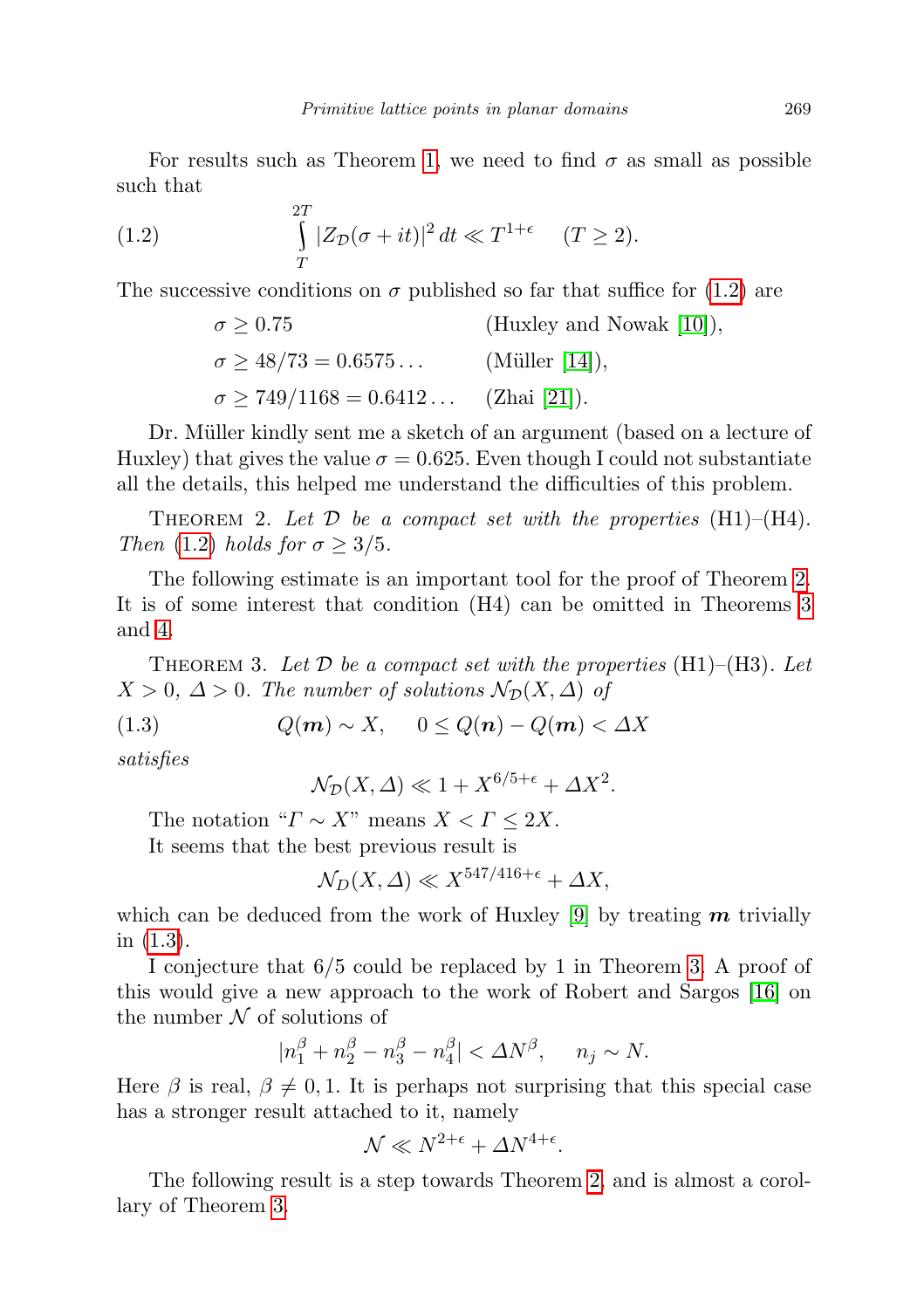270 R. C. Baker

Theorem 4. Make the hypotheses of Theorem [3](#page-2-2). Let

$$
S_X(s) = \sum_{\substack{\boldsymbol{m} \neq \boldsymbol{0}, \, Q(\boldsymbol{m}) \leq X}} Q(\boldsymbol{m})^{-s}.
$$

Then for  $3/5 \le \sigma \le 3/4$ ,  $X \ge 1$ ,  $T \ge 2$ , and  $X^{2-2\sigma} \le T$ , we have 2 T T  $|S_X(\sigma+it)|^2 dt \ll T^{1+\epsilon}.$ 

Theorem [3](#page-2-2) will be proved in §2, and Theorem [4](#page-2-3) is deduced from it there. This enables us to prove Theorem [2](#page-2-1) in §3. In §4, we recall a standard decomposition

$$
\mathcal{A}_{\mathcal{D}}(x) - \frac{6}{\pi^2} m(\mathcal{D})x = E_1(x) + E_2(x),
$$

and prove that  $E_2(x) = O(x^{5/13+\epsilon})$  via Perron's formula and Theorem [2.](#page-2-1) This is where R.H. is needed; the strategy follows Huxley and Nowak [\[10\]](#page-34-2). We then show that  $E_1(x) = O(x^{5/13+\epsilon})$  via a refinement of exponential sum estimates of Zhai [\[21\]](#page-35-0). Theorem [3](#page-2-2) is used again in treating  $E_1(x)$ .

An idea of Montgomery and Vaughan [\[12\]](#page-34-6) underpins [\[10,](#page-34-2) [14,](#page-34-3) [21\]](#page-35-0) and the present work, although the details of [\[12\]](#page-34-6) are totally different. The present paper uses some techniques from my paper [\[3\]](#page-34-7), and I quote one lemma from  $|3|$ .

2. Proof of Theorem [3](#page-2-2) and the deduction of Theorem [4.](#page-2-3) I begin with an elementary lemma that I have not been able to find in the literature. Let

$$
\psi(x) = x - [x] - 1/2,
$$
  
\n
$$
\psi_0(x) = \begin{cases} \psi(x) & (x \notin \mathbb{Z}), \\ 0 & (x \in \mathbb{Z}), \end{cases} \quad \psi_0^*(x) = \begin{cases} \psi(x) & (x \notin \mathbb{Z}), \\ 1/2 & (x \in \mathbb{Z}). \end{cases}
$$

Thus  $2(\psi - \psi_0)$  is the indicator function of Z. For  $\alpha \neq 0$ ,  $\beta$  real, let

$$
\boldsymbol{\varPsi}_{(\alpha,\beta)}(M) = \sum_{1 \leq n \leq \alpha M} \psi_0\bigg(\frac{\beta n}{\alpha}\bigg).
$$

<span id="page-3-0"></span>LEMMA 1. Let  $\alpha > 0$ ,  $\beta > 0$ , and  $M > \max(\alpha^{-1}, \beta^{-1})$ . Then

$$
\Psi_{(\alpha,\beta)}(M) + \Psi_{(\beta,\alpha)}(M) = \frac{\beta}{2\alpha} \psi^2(\alpha M) + \frac{\alpha}{2\beta} \psi^2(\beta M) \n- \psi(\alpha M)\psi(\beta M) - \frac{\alpha}{8\beta} - \frac{\beta}{8\alpha} + \frac{1}{4}.
$$

<span id="page-3-1"></span>It is asserted by Nowak [\[15\]](#page-35-1) that

(2.1) 
$$
\mathbf{\Psi}_{(\alpha,\beta)}(M) = \mathbf{\Psi}_{(\beta,\alpha)}(M) + O(1)
$$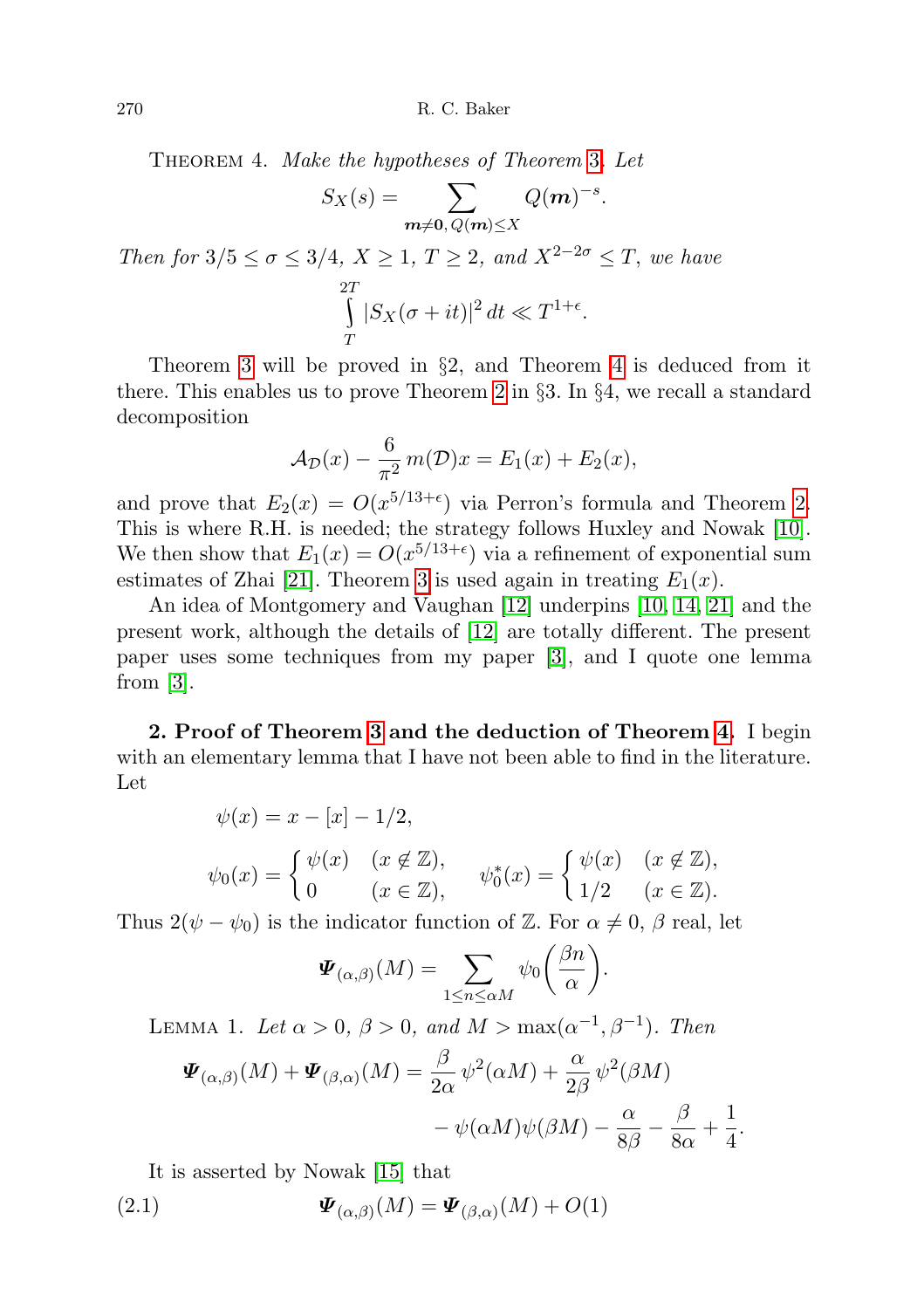with implied constants depending on  $\alpha$ ,  $\beta$ . Lemma [1](#page-3-0) corrects this to

<span id="page-4-1"></span>(2.2) 
$$
\mathbf{\Psi}_{(\alpha,\beta)}(M) = -\mathbf{\Psi}_{(\beta,\alpha)}(M) + O(1).
$$

*Proof of Lemma [1](#page-3-0).* The number of lattice points in the rectangle  $[1, \alpha M]$  $\times$  [1,  $\beta M$ ] is

<span id="page-4-0"></span>(2.3) 
$$
[\alpha M] [\beta M] = \alpha \beta M^2 - \alpha M \psi(\beta M) - \beta M \psi(\alpha M) - (\alpha + \beta) \frac{M}{2} + \frac{\psi(\alpha M)}{2} + \frac{\psi(\beta M)}{2} + \psi(\alpha M) \psi(\beta M) + \frac{1}{4}.
$$

We count these points in another way. The number of them in the triangle  $1 \leq x \leq \alpha M$ ,  $1 \leq y \leq \beta x/\alpha$ , with weight  $1/2$  attached to those on the upper edge, is

$$
\sum_{1 \le n \le \alpha M} \left\{ \left[ \frac{\beta n}{\alpha} \right] - (\psi_0 - \psi) \left( \frac{\beta n}{\alpha} \right) \right\} = \sum_{1 \le n \le \alpha M} \left( \frac{\beta n}{2} - \frac{1}{2} \right) - \Psi_{(\alpha, \beta)}(M)
$$
  

$$
= \frac{\beta}{2\alpha} (\alpha M - \psi(\alpha M) - 1/2)(\alpha M - \psi(\alpha M) + 1/2)
$$
  

$$
- \frac{1}{2} (\alpha M - \psi(\alpha M) - 1/2) - \Psi_{(\alpha, \beta)}(M)
$$
  

$$
= \frac{\alpha \beta M^2}{2} - \beta M \psi(\alpha M) + \frac{\beta}{2\alpha} \psi^2(\alpha M) - \frac{\beta}{8\alpha} - \frac{\alpha M}{2}
$$
  

$$
+ \frac{\psi(\alpha M)}{2} + \frac{1}{4} - \Psi_{(\alpha, \beta)}(M).
$$

Adding this to the corresponding expression with  $(\alpha, \beta)$  interchanged, we find that the right-hand side of  $(2.3)$  is equal to

$$
\alpha\beta M^2 - \alpha M\psi(\beta M) - \beta M\psi(\alpha M) + \frac{\alpha}{2\beta}\psi^2(\alpha M) + \frac{\beta}{2\alpha}\psi^2(\beta M)
$$
  

$$
- \frac{\alpha}{8\beta} - \frac{\beta}{8\alpha} - (\alpha + \beta)\frac{M}{2} + \frac{\psi(\alpha M)}{2} + \frac{\psi(\beta M)}{2} + \frac{1}{2}
$$
  

$$
- \Psi_{(\alpha,\beta)}(M) - \Psi_{(\beta,\alpha)}(M).
$$

The lemma follows at once.

For  $f: I = [a, b] \to \mathbb{R}$  with continuous nowhere vanishing second derivative, we write  $g = f$  if  $f'' < 0$ ,  $g = -f$  if  $f'' > 0$ . Let  $\phi$  be the inverse function of  $g$  and write

$$
G(u, v) = G(f; u, v) = v g(\phi(-u/v)) + u \phi(-u/v)
$$

for  $(u, v) \in E(f)$ , where

$$
E(f) = \{(u, v) : v > 0, -vg'(a) \le u \le -vg'(b)\}.
$$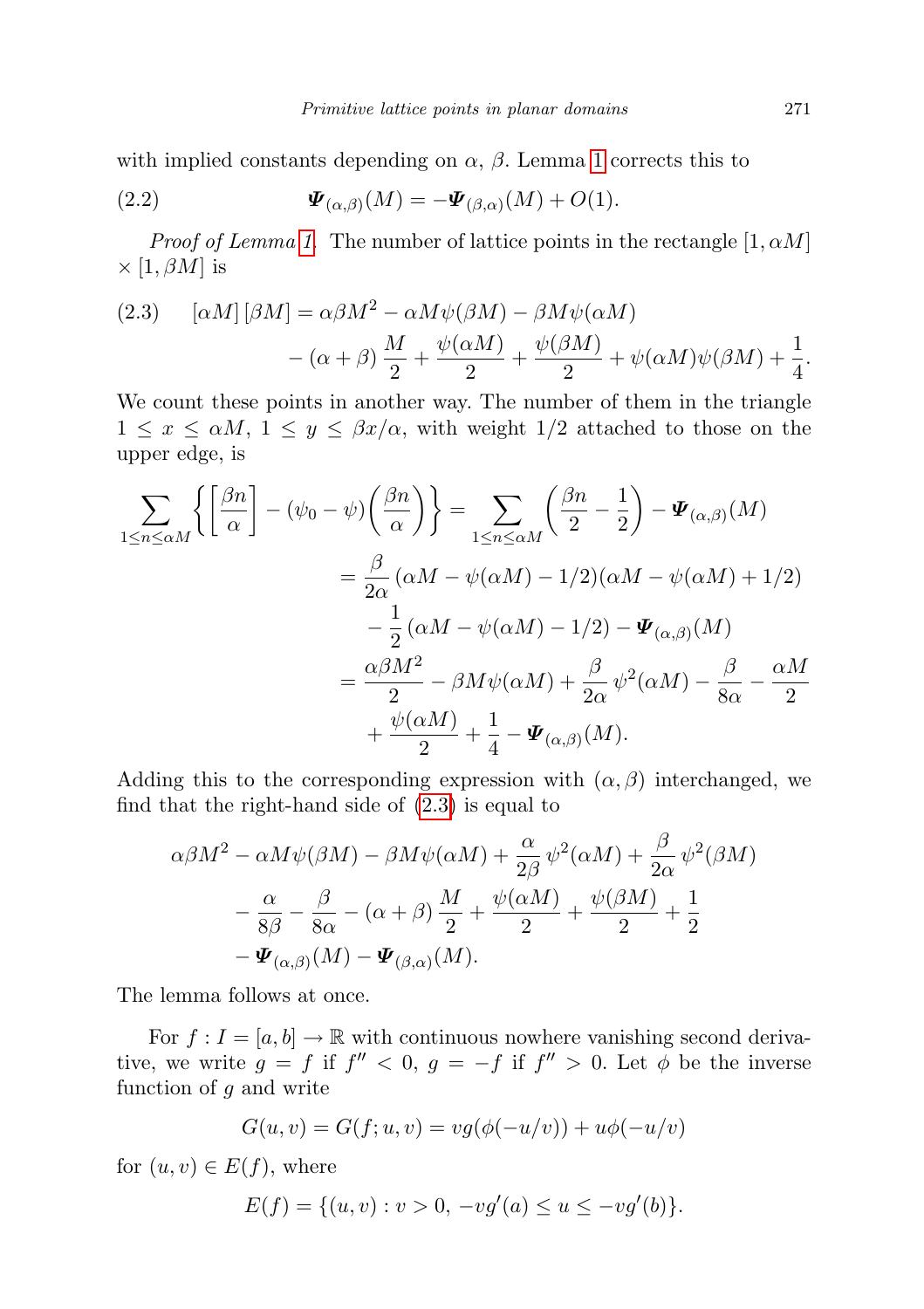We also write, for  $M \geq 1$ ,

$$
S(f, M) = \sum_{nM^{-1} \in I} \psi(Mf(n/M)),
$$
  

$$
S^*(f, M) = \sum_{nM^{-1} \in I} \psi^*(Mf(n/M)),
$$

and for integer h,

$$
S_h(f, M) = \sum_{nM^{-1} \in I} e(hMf(n/M)).
$$

As usual,  $e(\theta)$  denotes  $e^{2\pi i\theta}$ .

For a compact set  $\mathcal D$  satisfying (H1)–(H3), we write

$$
N_{\mathcal{D}}(x) = \sum_{(m,n)\in x^{1/2}\mathcal{D}} 1, \quad N_{\mathcal{D}}^{*}(x) = \sum_{(m,n)\in x^{1/2}(\mathcal{D}\backslash\mathcal{C})} 1.
$$

For  $x > 1$ , let

$$
P_{\mathcal{D}}(x) = N_{\mathcal{D}}(\sqrt{x}) - m(\mathcal{D})x, \quad P_{\mathcal{D}}^*(x) = N_{\mathcal{D}}^*(\sqrt{x}) - m(\mathcal{D})x.
$$

<span id="page-5-1"></span>LEMMA 2. Let  $\mathcal D$  be a compact set satisfying (H1)–(H3). We may write  $P_{\mathcal{D}}(x)$ ,  $P_{\mathcal{D}}^{*}(x)$  in the form

$$
P_{\mathcal{D}}(x) = \sum_{j=1}^{J} e_j S(f_j, \sqrt{x}) + O(1), \qquad P_{\mathcal{D}}^*(x) = \sum_{j=1}^{J} e_j S^*(f_j, \sqrt{x}) + O(1),
$$

where  $J = O(1)$ ,  $e_j \in \{-1,1\}$  and  $f_j : I_j = [a_j, b_j] \to \mathbb{R}$ ,  $b_j > a_j \geq 0$ , has  $f''_j$  nowhere vanishing and  $f_j^{(4)}$  $\mathcal{C}_j^{(4)}$  continuous. For each j, one of  $\mathcal{C}_j^{(1)} =$  $\{(x, f_j(x)) : x \in I_j\}$  or  $C_j^{(2)} = \{(f_j(y), y) : y \in I_j\}$  is  $C_j$ .

Proof. This is given by Nowak [\[15,](#page-35-1) proof of Corollary 1]. The formula [\(2.1\)](#page-3-1) is used there to interchange the role of the variables in counting lattice points of  $D$  within a sector

$$
x > 0
$$
,  $y > 0$ ,  $\beta_1/\alpha_1 < y/x < \beta_2/\alpha_2$ .

The reader may verify that in this part of the argument, [\(2.1\)](#page-3-1) should be replaced by [\(2.2\)](#page-4-1).

<span id="page-5-0"></span>LEMMA 3 (Reciprocation). Let  $C_0$  be an arc in  $\mathbb{R}^2$  given in polar coordinates by

$$
r = \rho(\theta), \quad a \le \theta \le b, [a, b] \subset [0, 2\pi],
$$

where  $\rho$  is positive and  $\rho^{(4)}$  is continuous. Suppose that the curvature of  $C_0$ is nowhere 0, and no tangent to  $C_0$  passes through 0. Let  $(\alpha(\theta), \beta(\theta))$  be the point such that the tangent to  $C_0$  at the point  $P(\theta)$  with polar coordinates  $\theta$ ,  $\rho(\theta)$  has equation

$$
\alpha(\theta)x + \beta(\theta)y = 1.
$$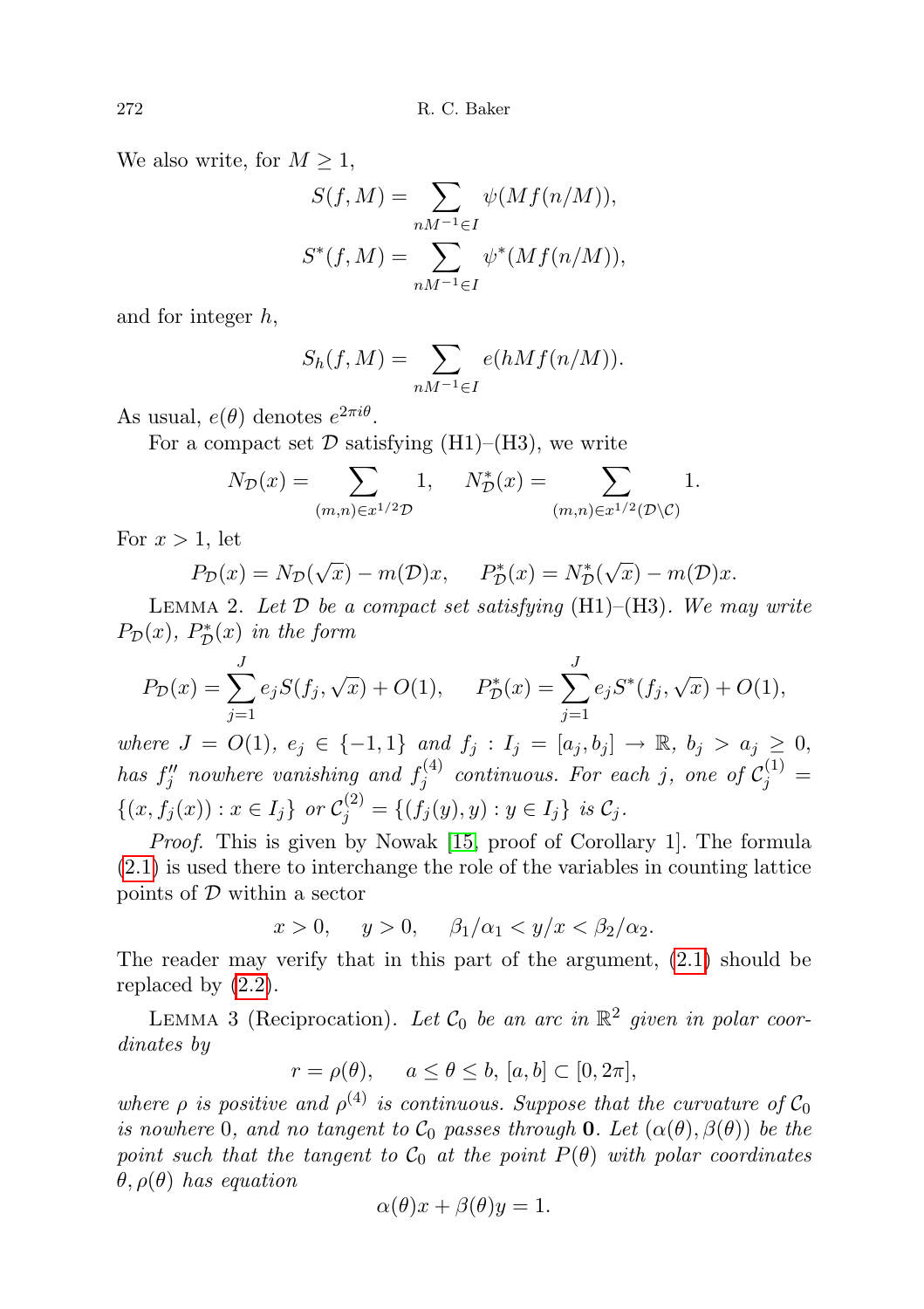We write

<span id="page-6-0"></span>
$$
\mathcal{R}(P(\theta)) = (\alpha(\theta), \beta(\theta)).
$$

Then  $\mathcal{R}(\mathcal{C}_0) = \{(\alpha(\theta), \beta(\theta)) : a \leq \theta \leq b\}$  is a curve of nowhere zero curvature which can be written in polar coordinates  $(R, \phi)$  as

(2.4) 
$$
R = \rho_1(\phi) \quad (c \le \phi \le d).
$$

No tangent to  $\mathcal{R}(\mathcal{C}_0)$  passes through the origin.

*Proof.* This is a variant of Lemma 4 of Huxley [\[8\]](#page-34-4), where  $a = 0, b = 2\pi$ . Most of the proof needs no change. We have

(2.5) 
$$
\alpha(\theta) = \frac{\sin(\theta + \lambda)}{\rho(\theta)\sin\lambda}, \quad \beta(\theta) = -\frac{\cos(\theta + \lambda)}{\rho(\theta)\sin\lambda},
$$

where  $\lambda$  is the angle between the radius vector from **0** to  $P(\theta)$  and the tangent at  $\theta$ ; by hypothesis,  $\lambda \neq 0$ . The radii of curvature  $\sigma_1(\theta)$  of  $\mathcal{C}_0$  and  $\sigma_2(\theta)$  of  $\mathcal{R}(\mathcal{C}_0)$  are related by

$$
\sigma_1(\theta)\sigma_2(\theta)\sin^3\lambda(\theta) = 1,
$$

and this shows that the curvature of  $\mathcal{R}(\mathcal{C}_0)$  is nowhere 0. The "self-reciprocal" property is that the tangent to  $\mathcal{R}(\mathcal{C}_0)$  at  $(\alpha(\theta), \beta(\theta))$  has equation  $Ax + By = 1$ , where  $(A, B) = P(\theta)$ . This tangent does not pass through 0.

The representation [\(2.4\)](#page-6-0) simply requires that a half-line with initial point at 0 never intersects  $\mathcal{R}(\mathcal{C}_0)$  more than once. If there is such a double intersection, it is an easy exercise in the intermediate value theorem to show that another such half-line is tangent to  $\mathcal{R}(\mathcal{C}_0)$ , which is absurd.

<span id="page-6-2"></span>LEMMA 4. *Define* 
$$
G(u, v) = G(f; u, v)
$$
 *as above and let*  

$$
C_0 = \{(x, g(x)) : a \le x \le b\}.
$$

Suppose that  $C_0$  satisfies the hypotheses of Lemma [3](#page-5-0). Then  $G(u, v)$  is homogeneous of order 1 on  $E(f)$  with constant sign, say  $e^*$ . There are positive constants  $c_1, c_2$  such that

<span id="page-6-1"></span>(2.6) 
$$
c_1\sqrt{u^2+v^2} \le |G(u,v)| \le c_2\sqrt{u^2+v^2} \quad on \ E(f).
$$

The set of  $(u, v)$  in  $E(f)$  satisfying  $|G(u, v)| = 1$  is the curve  $e^* \mathcal{R}(\mathcal{C}_0)$ .

*Proof.* This is a variant of material in Nowak [\[15\]](#page-35-1). It is clear that  $G$  is homogeneous of degree 1 on  $E(f)$ . For  $(u, v) \in E(f)$ , there is a unique  $\zeta$ with

 $a \le \zeta \le b$ ,  $g'(\zeta) = -u/v$ ,

so that

$$
\phi(-u/v) = \zeta.
$$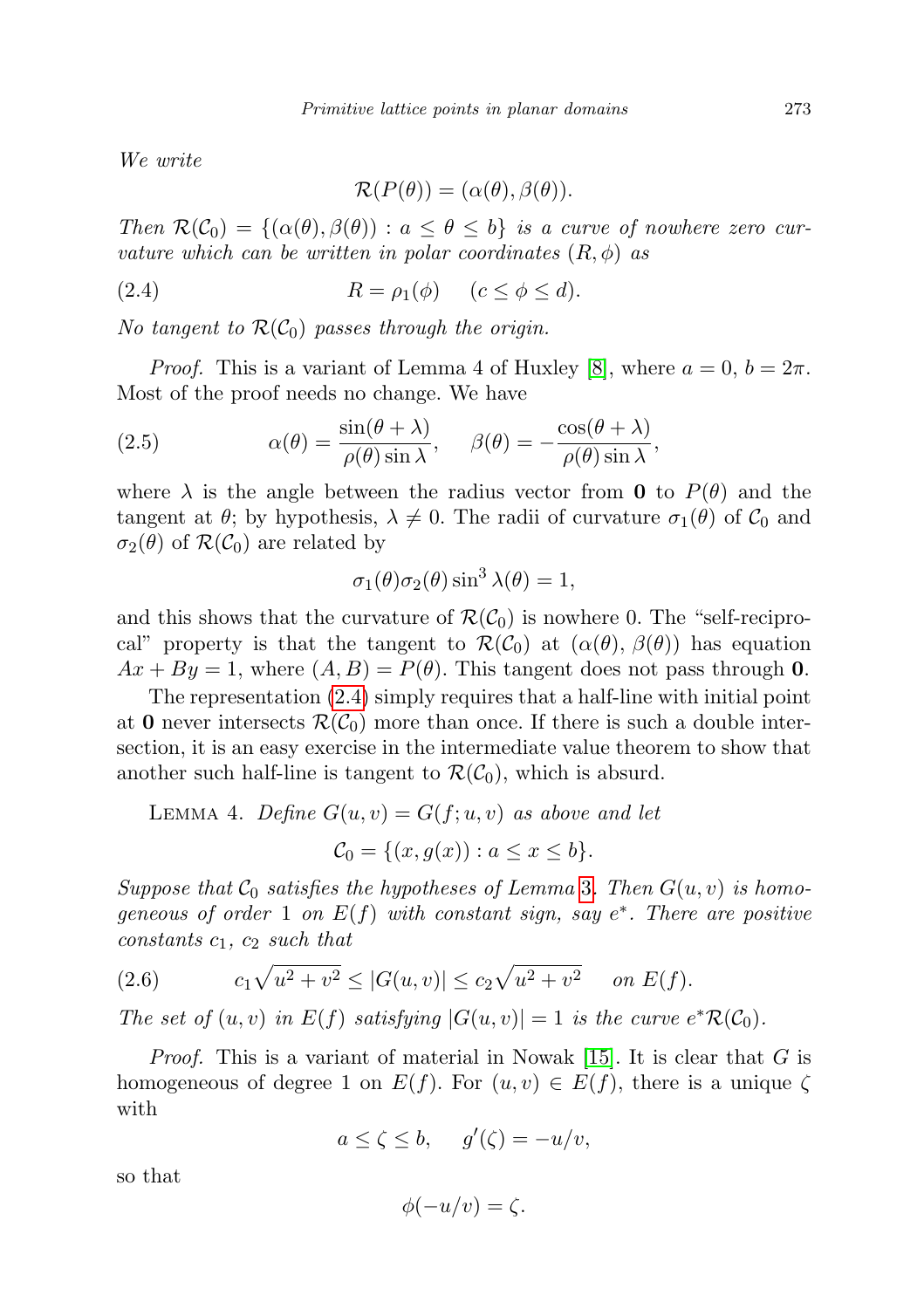274 R. C. Baker

Conversely, each  $\zeta$  in I corresponds to a half-line of  $(u, v)$  in  $E(f)$  with  $g'(\zeta) = -u/v$ . The equation of the tangent to  $\mathcal{C}_0$  at  $(\zeta, g(\zeta))$  is

$$
y - g'(\zeta)x = g(\zeta) - g'(\zeta)\zeta = g\left(-\frac{u}{v}\right) + \frac{u}{v}\phi\left(-\frac{u}{v}\right),
$$

that is,

$$
(2.7) \t\t\t ux + vy = G(u, v).
$$

Since this tangent does not pass through **0**, we obtain [\(2.6\)](#page-6-1) for  $u^2 + v^2 = 1$ by continuity of  $G$ , and the general case by homogeneity. By continuity, G takes only one sign  $e^*$  on  $E(f)$ .

Suppose first that  $e^* = 1$ . Let  $\zeta \in [a, b]$ . The point  $(u, v)$  in  $E(f)$  with  $-u/v = g'(\zeta)$  and

$$
(2.8) \tG(u, v) = 1
$$

is clearly  $\mathcal{R}(\zeta, g(\zeta))$ , and as  $\zeta$  varies over I,  $\mathcal{R}(\zeta, g(\zeta))$  varies over the curve  $'(b)$ ,

$$
G(u, v) = 1, \quad v > 0, -v g'(a) \le u \le -v g'(a)
$$

as claimed.

Now suppose that  $e^* = -1$ . The above argument goes through with slight changes; we have  $|G(u, v)| = 1$  at the point  $-\mathcal{R}(\zeta, g(\zeta))$ .

The relevance of  $G(f; u, v)$  to Theorem [2](#page-2-1) will be seen below when the van der Corput B-process is applied to exponential sums arising from Lemma [2.](#page-5-1)

<span id="page-7-1"></span>LEMMA 5. Let  $C_0$  be as in Lemma [4.](#page-6-2) There is a compact set  $D$  satisfying (H1)–(H4) such that  $C_0$  is one of the arcs  $C_1, \ldots, C_J$  of  $C = \partial \mathcal{D}$ .

*Proof.* We can extend g to an interval  $[a - \eta, b + \eta]$ , with  $\eta > 0$ , so that  $g^{(4)}$  is continuous and  $g'' \neq 0$  on  $[a - \eta, b + \eta]$ , and no tangent to the curve

$$
Q_0 = \{(x, g(x)) : x \in [a - \eta, b + \eta]\}
$$

passes through 0. We can arrange that  $g'(a - \eta)$ ,  $g'(b + \eta)$  are rational by reducing  $\eta$ .

We can now readily construct four circular arcs  $Q_1, \ldots, Q_4$  such that

- (i)  $Q_0, Q_1, \ldots, Q_4$  are nonoverlapping and together form a simple closed curve  $\mathcal C$  that encloses 0;
- (ii) the tangents at the endpoints of  $Q_1, \ldots, Q_4$  have rational slope.

<span id="page-7-0"></span>The compact set  $D$  whose boundary is  $C$  has the required properties.

LEMMA 6. Let  $\mathcal{E}_1$ ,  $\mathcal{E}_2$  be finite sets in  $\mathbb{Z}^2$  and  $F_j : \mathcal{E}_j \to \mathbb{R}$ . Let

$$
S_j(\alpha) = \sum_{(h,l) \in \mathcal{E}_j} e(F_j(h,l)\alpha).
$$

Let  $\delta > 0$ . The number of solutions  $\mathcal{N} = \mathcal{N}(F_1, F_2, \delta)$  of (2.9)  $|F_1(h_1, l_1) - F_2(h_2, l_2)| < \delta, \quad (h_i, l_i) \in \mathcal{E}_i,$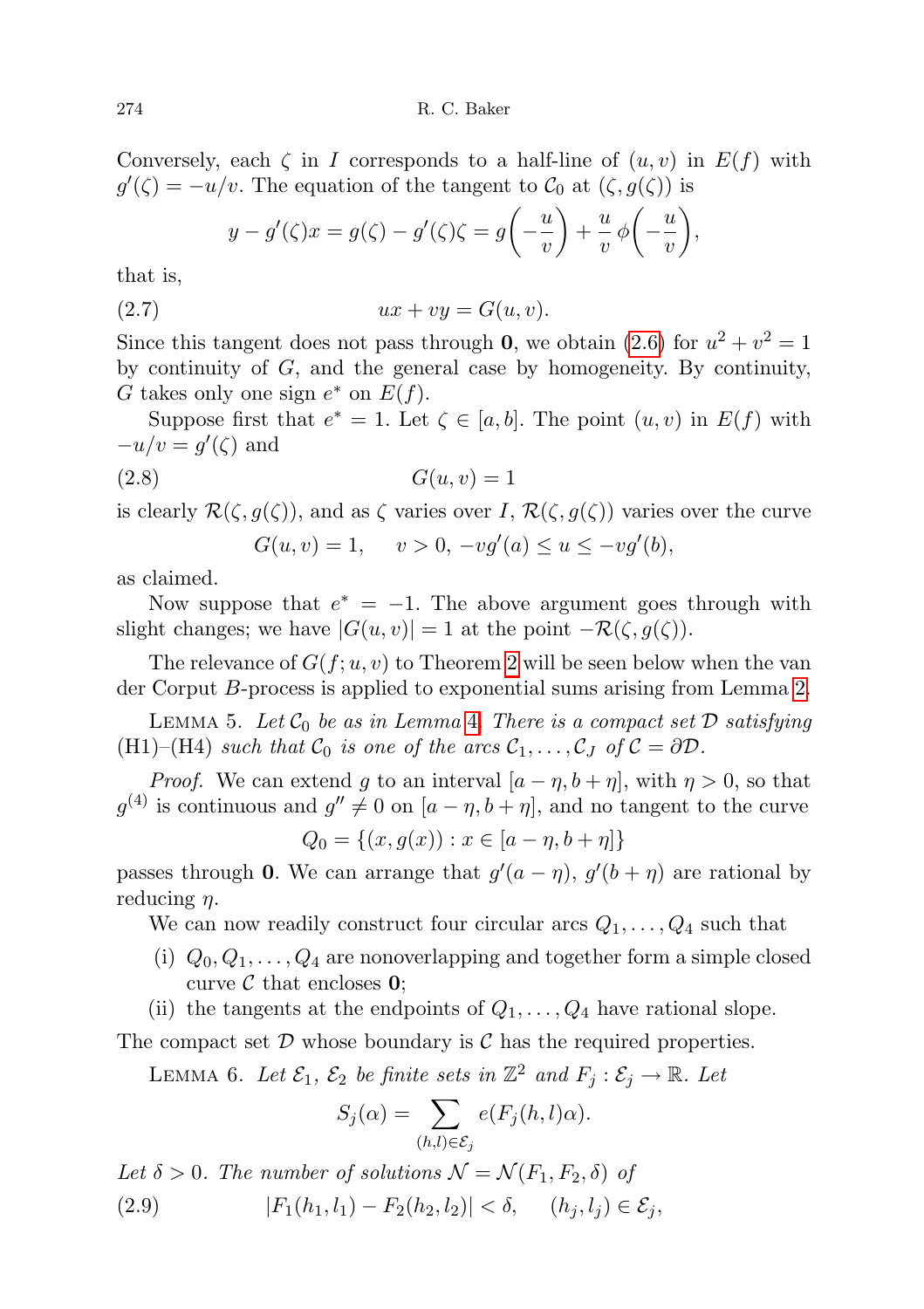satisfies

$$
\mathcal{N} \ll \delta \int\limits_{-1/2\delta}^{1/2\delta} |S_1(\alpha)S_2(\alpha)| d\alpha.
$$

If  $\mathcal{E}_1 = \mathcal{E}_2$ ,  $F_1 = F_2$ , then

$$
\mathcal{N} \gg \delta \int\limits_{-1/2\delta}^{1/2\delta} |S_1(\alpha)|^2 d\alpha.
$$

The implied constants are absolute.

Proof. This is a variant of Lemma 2.1 of Watt [\[19\]](#page-35-4). Let

$$
\sin \alpha = \frac{\sin \pi a}{\pi a} \quad (a \in \mathbb{R}, a \neq 0), \quad \text{ since } 0 = 1,
$$

$$
\Lambda(a) = \max(0, 1 - |a|).
$$

Then

$$
\operatorname{sinc}^2 a = \int_{-\infty}^{\infty} \Lambda(b)e(ab) db, \quad \Lambda(b) = \int_{-\infty}^{\infty} \operatorname{sinc}^2 b e(ab) db.
$$

Now sinc<sup>2</sup>  $a \ge 0$  and, for  $|a| \le 1/2$ , sinc<sup>2</sup>  $a \ge 4/\pi^2$ . Hence

$$
\mathcal{N} \leq \sum_{\substack{(h_1, l_1) \in \mathcal{E}_1 \\ n \to \infty}} \sum_{\substack{(h_2, l_2) \in \mathcal{E}_2 \\ n \to \infty}} \frac{\pi^2}{4} \operatorname{sinc}^2 \left( \frac{1}{2\delta} \left( F_1(h_1, l_1) - F_2(h_2, l_2) \right) \right)
$$

$$
= \frac{\pi^2}{2} \delta \int_{-\infty}^{\infty} \Lambda(2\delta\alpha) S_1(\alpha) \overline{S_2(\alpha)} d\alpha
$$

(after an interchange of summation and integration, and a change of variable). Clearly,

$$
\mathcal{N} \leq \frac{\pi^2}{2} \delta \int\limits_{-1/2\delta}^{1/2\delta} |S_1(\alpha)S_2(\alpha)| d\alpha.
$$

Suppose now that  $\mathcal{E}_1 = \mathcal{E}_2$ ,  $F_1 = F_2$ . Then

$$
\mathcal{N} \geq \sum_{(h_1, l_1) \in \mathcal{E}_1} \sum_{(h_2, l_2) \in \mathcal{E}_1} \Lambda \left( \frac{1}{\delta} \left( F_1(h_1, l_1) - F_1(h_2, l_2) \right) \right)
$$
  
=  $\delta \int_{-\infty}^{\infty} \text{sinc}^2(\delta \alpha) |S_1(\alpha)|^2 d\alpha \geq \frac{4}{\pi^2} \delta \int_{-1/2\delta}^{1/2\delta} |S_1(\alpha)|^2 d\alpha.$ 

<span id="page-8-0"></span>LEMMA 7. In the notation of Lemma [6](#page-7-0), for any  $K > 0$ ,  $\mathcal{N}(F_1, cF_2, \delta) \ll_K \mathcal{N}(F_1, F_1, \delta)^{1/2} \mathcal{N}(F_2, F_2, \delta/|c|)^{1/2}$ if  $K^{-1}$  ≤ |c| ≤ K.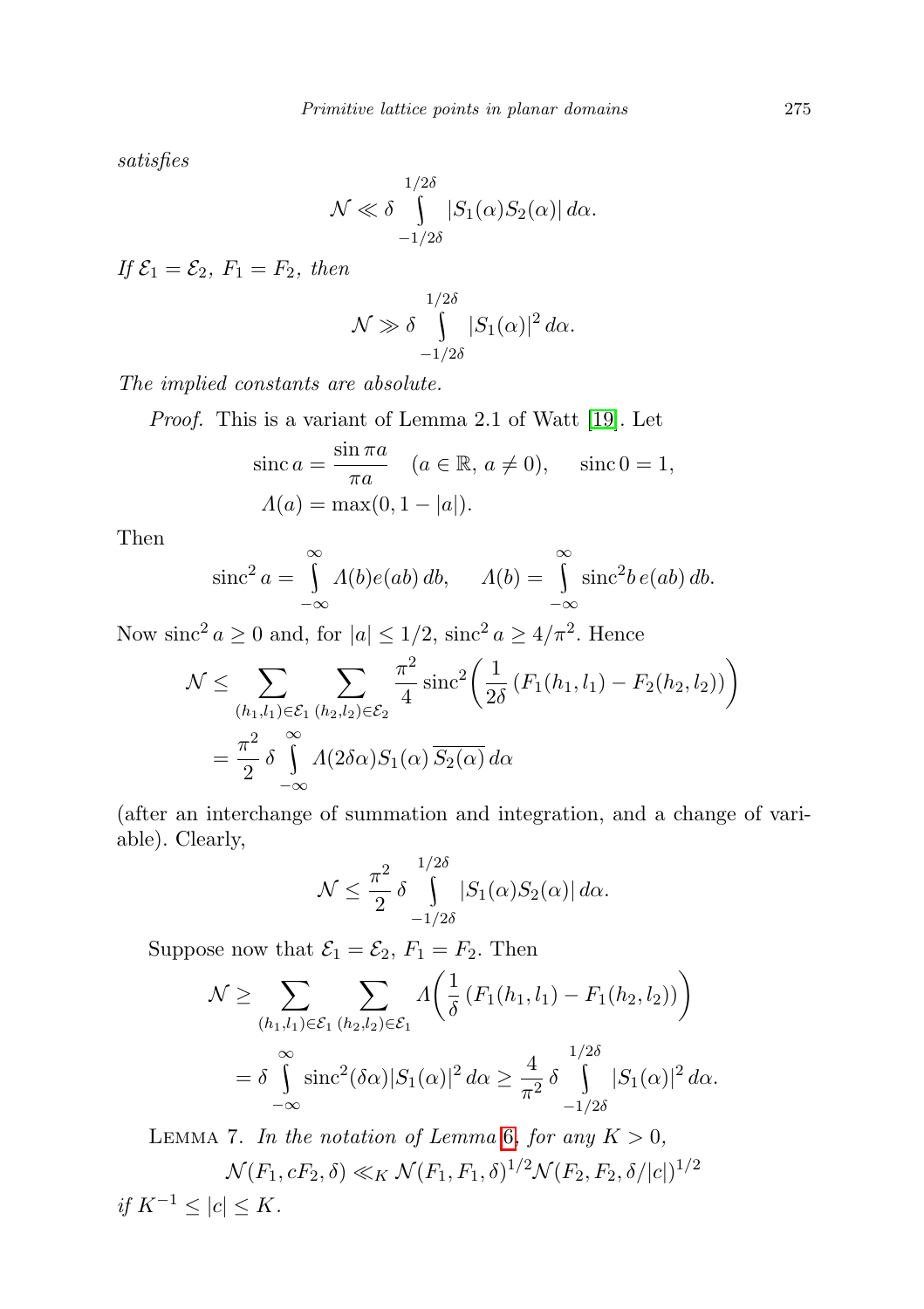Proof. By Lemma [6](#page-7-0) and the Cauchy–Schwarz inequality,

$$
\mathcal{N}(F_1, cF_2, \delta) \ll \delta \int_{-1/2\delta}^{1/2\delta} |S_1(\alpha)S_2(c\alpha)| d\alpha
$$
  

$$
\ll_K \left(\delta \int_{-1/2\delta}^{1/2\delta} |S_1(\alpha)|^2 d\alpha\right)^{1/2} \left(\delta \int_{-|c|/2\delta}^{|c|/2\delta} |S_2(\alpha)|^2 d\alpha\right)^{1/2}
$$
  

$$
\ll_K \mathcal{N}(F_1, F_1, \delta)^{1/2} \mathcal{N}(F_2, F_2, |\delta|/c)^{1/2}.
$$

<span id="page-9-1"></span>LEMMA 8. Let  $\tau \geq 1$  and suppose that the number of solutions  $\mathcal{N}_{\mathcal{D}}(X, \Delta)$ of [\(1.3\)](#page-2-4) satisfies

(2.10) 
$$
\mathcal{N}_{\mathcal{D}}(X,\Delta) \ll 1 + X^{\tau} + \Delta X^2
$$

whenever  $\mathcal D$  is a compact set satisfying (H1)–(H4). Then the number of solutions of

$$
(2.11) \tQ(m) \asymp_{\mathcal{D}} X, \t0 \le Q(n) - Q(m) < \Delta X
$$

is

<span id="page-9-0"></span>
$$
\ll_{\mathcal{D},\tau} 1 + X^{\tau} + \Delta X^2
$$

whenever  $X > 0$ ,  $\Delta > 0$  and  $\mathcal D$  is a compact set satisfying (H1)–(H3).

In the following proof, implied constants may have the same dependencies as those in the conclusion of the lemma. We use this convention in subsequent proofs also.

*Proof.* Let  $D$  be given satisfying (H1)–(H3). Choose  $f_1, \ldots, f_J$  as in Lemma [2](#page-5-1) and fix  $j$ . As a consequence of Lemma [5,](#page-7-1) there is a compact set  $\mathcal{D}^*$  satisfying (H1)–(H4) such that  $\mathcal{C}_j$  is an arc of  $\mathcal{C}^* = \partial \mathcal{D}^*$ . Let  $L_1, L_2$ be line segments joining 0 to the endpoints of  $\mathcal{C}_j$  and let  $\mathcal{E}_j$  be the part of D bounded by  $L_1, L_2, \mathcal{C}_j$ . Since  $\mathcal{E}_j \subset \mathcal{D}^*$ , the number of solutions of [\(1.3\)](#page-2-4) with

$$
\mathbf{m} \in X^{1/2} 2^{p/2} \mathcal{E}_j, \quad X 2^{p-1} < Q(\mathbf{m}) \leq X 2^p,
$$
\n
$$
\mathbf{n} \in X^{1/2} 2^{p/2} \mathcal{E}_j, \quad X 2^{p-1} < Q(\mathbf{n}) \leq X 2^p
$$

is  $\ll 1 + X^{\tau} + \Delta X^2$  for any integer  $p \ll 1$ . By Lemma [7,](#page-8-0) the number of solutions  $\mathcal{N}_{j,k,p,q}$  of [\(1.3\)](#page-2-4) with

$$
m \in X^{1/2} 2^{p/2} \mathcal{E}_j, \quad X 2^{p-1} < Q(m) \leq X 2^p,
$$
\n
$$
n \in X^{1/2} 2^{q/2} \mathcal{E}_k, \quad X 2^{q-1} < Q(n) \leq X 2^q
$$

is also  $\ll 1 + X^{\tau} + \Delta X^2$  when  $p \ll 1, q \ll 1$ .

We may evidently suppose that  $\Delta$  < 1. The number of solutions of [\(2.11\)](#page-9-0) is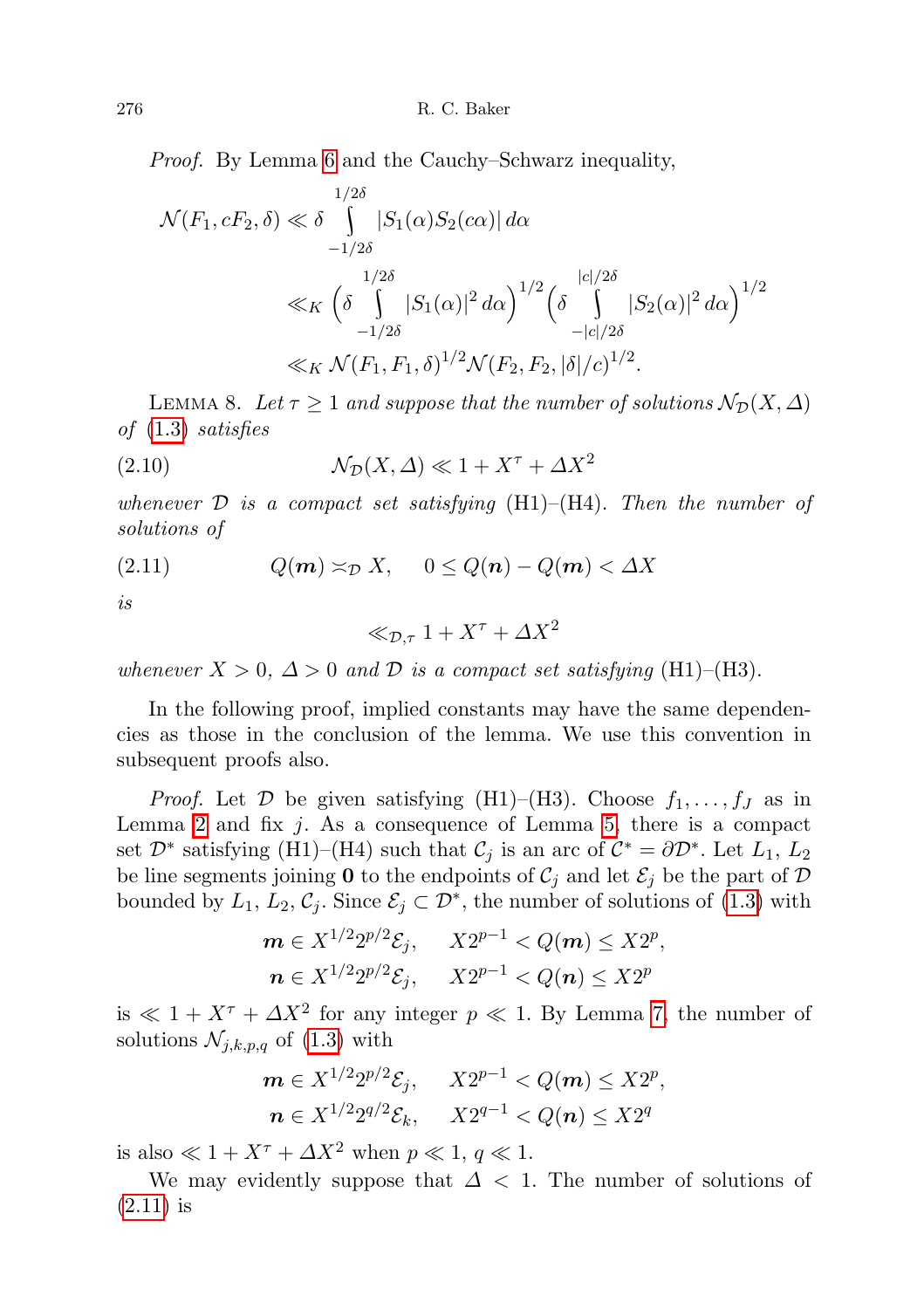$$
\leq \sum_p \sum_q \sum_{j=1}^J \sum_{k=1}^J \mathcal{N}_{j,k,p,q}
$$

with summation extending over a bounded set of  $(p, q)$ . Lemma [8](#page-9-1) follows at once.

<span id="page-10-2"></span>LEMMA 9. Let  $K > 0$ . Let  $\tau \geq 1$  and suppose that the number of solu-tions of [\(1.3\)](#page-2-4) is  $\ll_{\mathcal{D},\tau} 1 + X^{\tau} + \Delta X^2$  whenever  $X > 0$ ,  $\Delta > 0$ , and  $\mathcal D$  is a compact set satisfying (H1)–(H4). Let  $D$  be given satisfying (H1)–(H3) and let  $f_1, \ldots, f_J$  be as in Lemma [2](#page-5-1). Let  $H \geq 1$ . Then the number of solutions of

$$
|G(f_j; l_1, h_1) + cG(f_k, l_2, h_2)| < \Delta H
$$

with

$$
(l_1, h_1) \in E(f_j) \cap \mathbb{Z}^2, \quad h_1 \asymp_{f_j} H,
$$
  

$$
(l_2, h_2) \in E(f_k) \cap \mathbb{Z}^2, \quad h_2 \asymp_{f_k} H
$$

is  $\ll_{\mathcal{D},\tau,K} H^{2\tau} + \Delta H^4$ , provided that  $K^{-1} \leq |c| \leq K$ .

*Proof.* By Lemma [7,](#page-8-0) we need only prove this in the case  $j = k$ ,  $|c| = 1$ . To avoid trivialities we need only bound the number of solutions of

<span id="page-10-0"></span>
$$
(2.12) \qquad |G(f_j; l_1, h_1)| - |G(f_j; l_2, h_2)| < \Delta H, \quad h_1 \asymp H, \quad h_2 \asymp H.
$$

By Lemma [7](#page-8-0) again, we can restrict  $(l_1, h_1)$  and  $(l_2, h_2)$  in  $(2.12)$  to a section S in such a way that the curve  $\mathcal{C}_S$  given by

$$
(2.13) \t |G(f_j; u, v)| = 1, \t (u, v) \in S,
$$

can be written  $\{(x,h(x)) : c \leq x \leq d\}$  or  $\{(h(x),x) : c \leq x \leq d\}$ . Now Lemma [5](#page-7-1) (in conjunction with Lemmas [3,](#page-5-0) [4\)](#page-6-2) provides a compact set  $\mathcal{D}^*$ satisfying (H1)–(H4) such that  $\mathcal{C}_S$  is an arc of  $\partial \mathcal{D}^*$ .

For  $(u, v) \in S$ , we have

$$
|G(f; u, v)| = Q(\mathcal{D}^*; (u, v))^{1/2}.
$$

To see this, define  $\tau > 0$  by  $\tau^{-1}(u, v) \in \mathcal{C}_S$ , so that

$$
Q(\mathcal{D}^*; (u, v)) = \tau^2
$$
,  $|G(f; u/\tau, v/\tau)| = 1$ .

Then

$$
|G(f;u,v)| = \tau |G(f;u/\tau,v/\tau)| = \tau = Q(\mathcal{D}^*;(u,v))^{1/2}.
$$

Now [\(2.12\)](#page-10-0) implies

<span id="page-10-1"></span> $Q(\mathcal{D}^*; (l_1, h_1)) \simeq H^2$ ,  $Q(\mathcal{D}^*; (l_2, h_2)) - Q(\mathcal{D}^*; (l_1, h_1)) \ll H(\Delta H) = \Delta H^2$ . There are  $\ll 1 + (H^2)^{\tau} + \Delta (H^2)^2 \ll H^{2\tau} + \Delta H^4$  such quadruples  $l_1, h_1, l_2, h_2$ .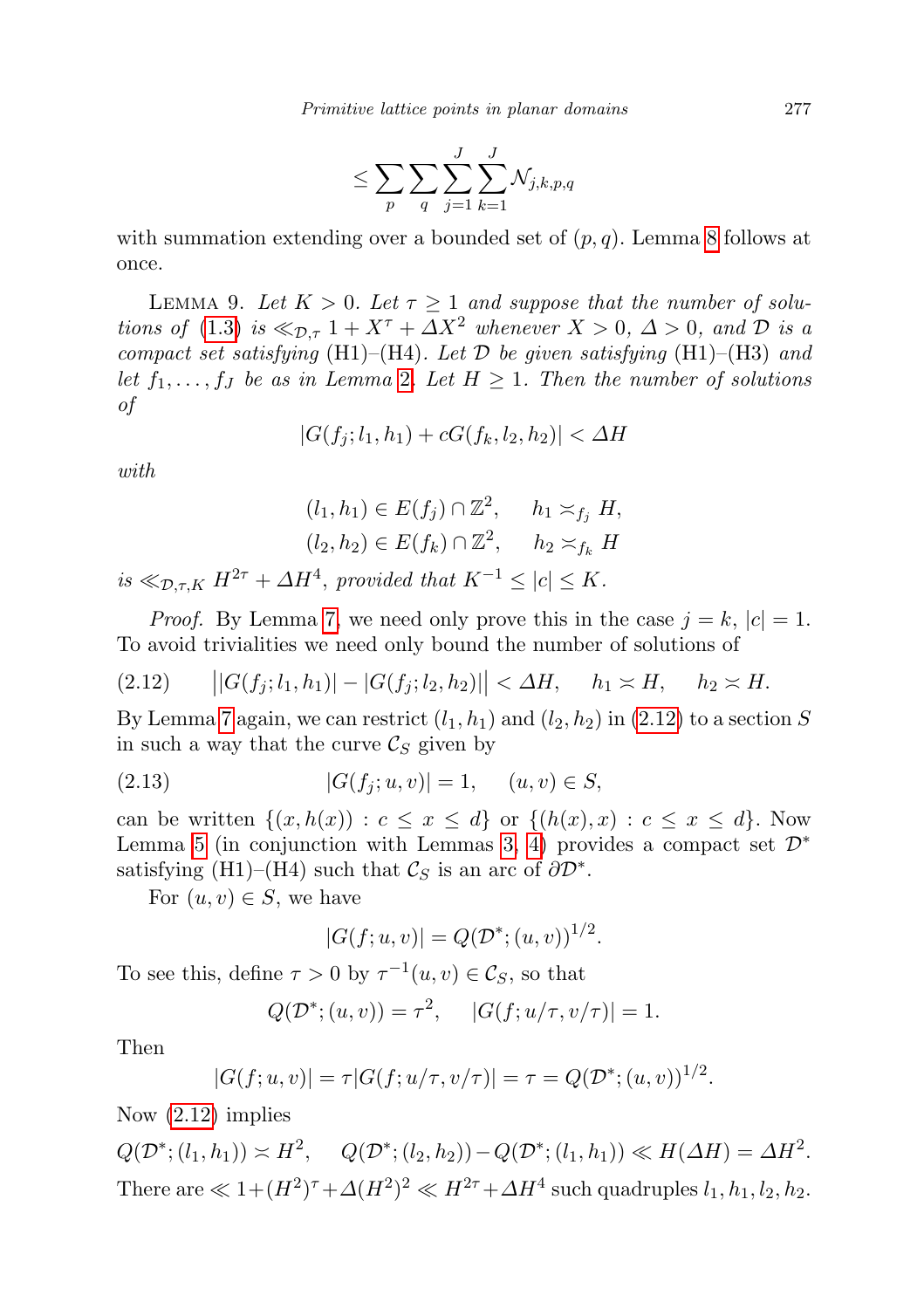LEMMA 10. Let  $L \geq 1$ . There are trigonometric polynomials

$$
P(y) = \sum_{0 < |h| \le L} a_h e(hy), \quad a_h \ll |h|^{-1},
$$
\n
$$
Q(y) = \sum_{|h| \le L} b_h e(hy), \quad b_h \ll L^{-1},
$$

such that

<span id="page-11-0"></span>
$$
(2.14) \qquad |\psi(y) - P(y)| \le Q(y),
$$

<span id="page-11-1"></span>(2.15) 
$$
|\psi^*(y) - P(y)| \le Q(y).
$$

Proof. See Vaaler [\[18\]](#page-35-5) (also the appendix to Graham and Kolesnik [\[5\]](#page-34-8)) for  $(2.14)$ ; inequality  $(2.15)$  follows by a limit argument.

Lemma [10](#page-10-1) reduces the study of  $S(f, M)$ ,  $S^*(f, M)$  to that of  $S_h(f, M)$ . We quote the result of applying the B-process to  $S_h(f, M)$  from Kühleitner and Nowak [\[11\]](#page-34-9).

<span id="page-11-3"></span>LEMMA 11. Suppose that  $h > 0$ ,  $f^{(4)} : I \to \mathbb{R}$ ,  $f^{(4)}$  is continuous on I and  $f''$  is never 0. In the notation introduced above,

<span id="page-11-2"></span>
$$
(2.16)
$$

$$
S_h(g, M) = \frac{M^{1/2}}{h^{1/2}} \sum_{-hg'(b) \le m \le -hg'(a)} \frac{1}{\sqrt{g''(\phi(-m/h))}} e(MG(f; m, h)) + O(r_h(a) + r_h(b) + \log 2M)
$$

for  $M \geq 1$ . Here  $\sum^{\prime\prime}$  indicates that values  $m = hg'(b)$ ,  $m = -hg'(a)$  correspond to terms with weight 1/2, and

$$
r_h(c) = \begin{cases} 0 & \text{if } hg'(c) \in \mathbb{Z}, \\ \min\left(\frac{1}{\|hg'(c)\|}, \frac{M^{1/2}}{h^{1/2}}\right) & otherwise. \end{cases}
$$

In particular, the error term in [\(2.16\)](#page-11-2) is  $O(\log 2M)$  when  $f'(a)$  and  $f'(b)$ are rational.

The theory of the Riemann–Stieltjes integral used in the following lemma (and subsequently) is the version expounded in Apostol [\[1,](#page-34-10) Chapter 9]. In particular, the integral

$$
I_1 = \int\limits_v^w g(u) \, dh(u)
$$

exists if  $h : [v, w] \to \mathbb{C}$  is the sum of a continuous function and a step function continuous from the right, while  $g : [v, w] \to \mathbb{C}$  is a function of bounded variation continuous from the left. When  $I_1$  exists for given bounded func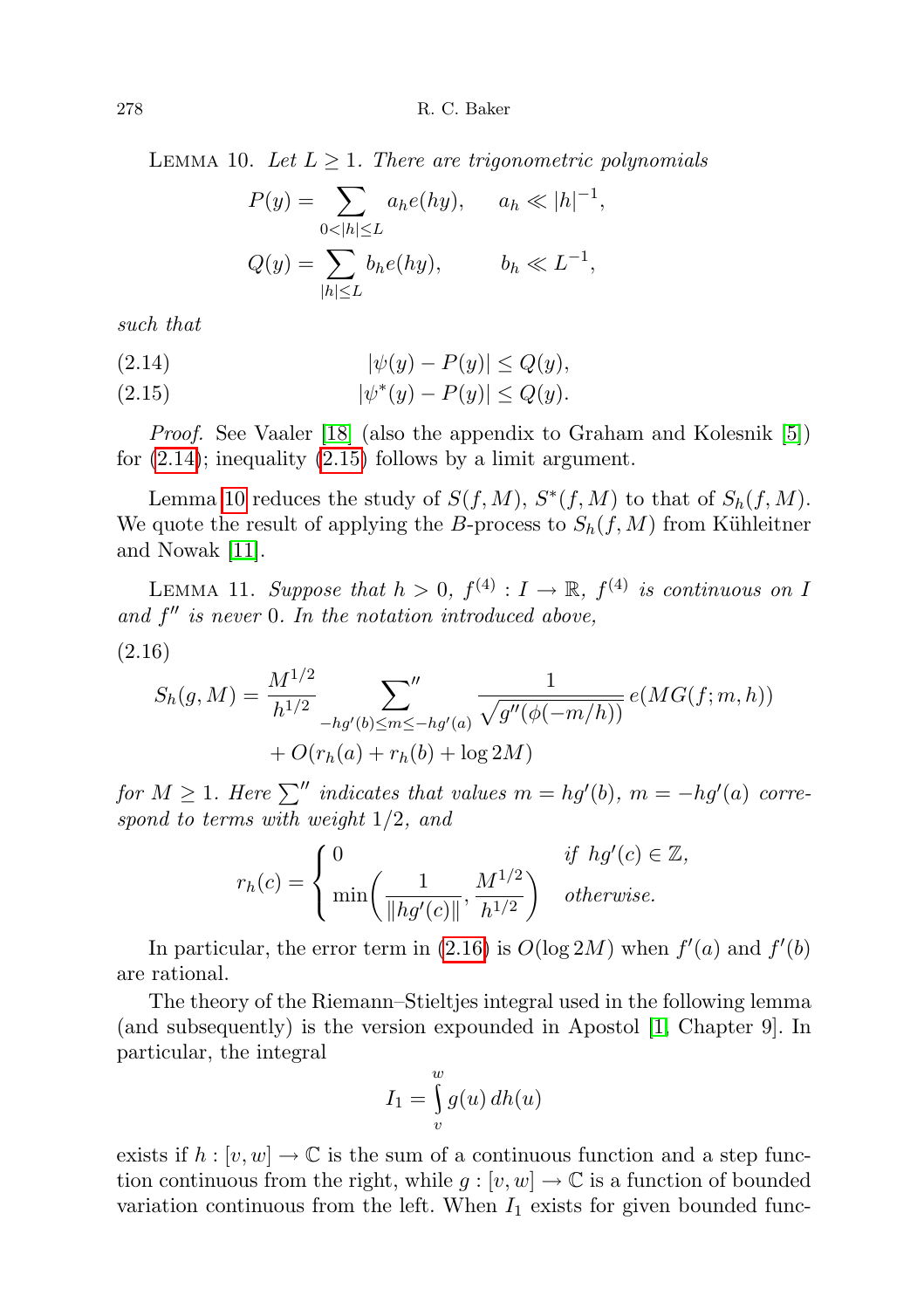tions  $g, h$  on  $[v, w]$ , so too does

$$
I_2 = \int\limits_v^w h(u) \, dg(u),
$$

and

$$
I_1 + I_2 = h(u)g(u)\big|_v^w.
$$

<span id="page-12-1"></span>LEMMA 12. Let  $D$  be as in Theorem [3](#page-2-2). Let  $X \geq 1$ . Let g, k be leftcontinuous functions of bounded variation on  $[X, 2X]$ . Then:

(i) 
$$
\int_{X}^{2X} g(w) dP_{\mathcal{D}}(w) \ll ||g||_{\infty} X.
$$
  
\n(ii) If  $|g(w)| \le k(w)$ , then  
\n
$$
\int_{X}^{2X} g(w) dP_{\mathcal{D}}(w) \ll \int_{X}^{2X} k(w) dw + \Big|_{X}^{2X} k(w) dP_{\mathcal{D}}(w) \Big|.
$$

(iii) If  $g$  is continuously differentiable, then

$$
\int_{X}^{2X} g(w) \, dP_{\mathcal{D}}(w) \ll ||g||_{\infty} X^{1/3} + \left| \int_{X}^{2X} g'(w) P_{\mathcal{D}}(w) \, dw \right|.
$$

The sup norm is taken over  $[X, 2X]$ .

Proof. (i) This follows at once from

(2.17) 
$$
\int_{X}^{2X} g(w) dP_{\mathcal{D}}(w) = -m(\mathcal{D}) \int_{X}^{2X} g(w) dw + \int_{X}^{2X} g(w) dN_{\mathcal{D}}(w),
$$

since

<span id="page-12-0"></span>
$$
\left|\int\limits_X^{2X} g(w) \, dN_{\mathcal{D}}(w)\right| \le ||g||_{\infty}(\mathcal{N}_{\mathcal{D}}(2X) - \mathcal{N}_{\mathcal{D}}(X)).
$$

(ii) From [\(2.17\)](#page-12-0),

$$
\left| \int\limits_X^{2X} g(w) \, dP_{\mathcal{D}}(w) \right| \le m(\mathcal{D}) \int\limits_X^{2X} k(w) \, dw + \int\limits_X^{2X} k(w) \, dN_{\mathcal{D}}(w)
$$

$$
= 2m(\mathcal{D}) \int\limits_X^{2X} k(w) \, dw + \int\limits_X^{2X} k(w) \, dP_{\mathcal{D}}(w).
$$

(iii) The estimate  $||P_{\mathcal{D}}||_{\infty} \ll X^{1/3}$  is due to van der Corput [\[4\]](#page-34-11). (Note that it implies  $||P_{\mathcal{D}}^*||_{\infty} \ll X^{1/3}$ .) We shall not need later refinements (the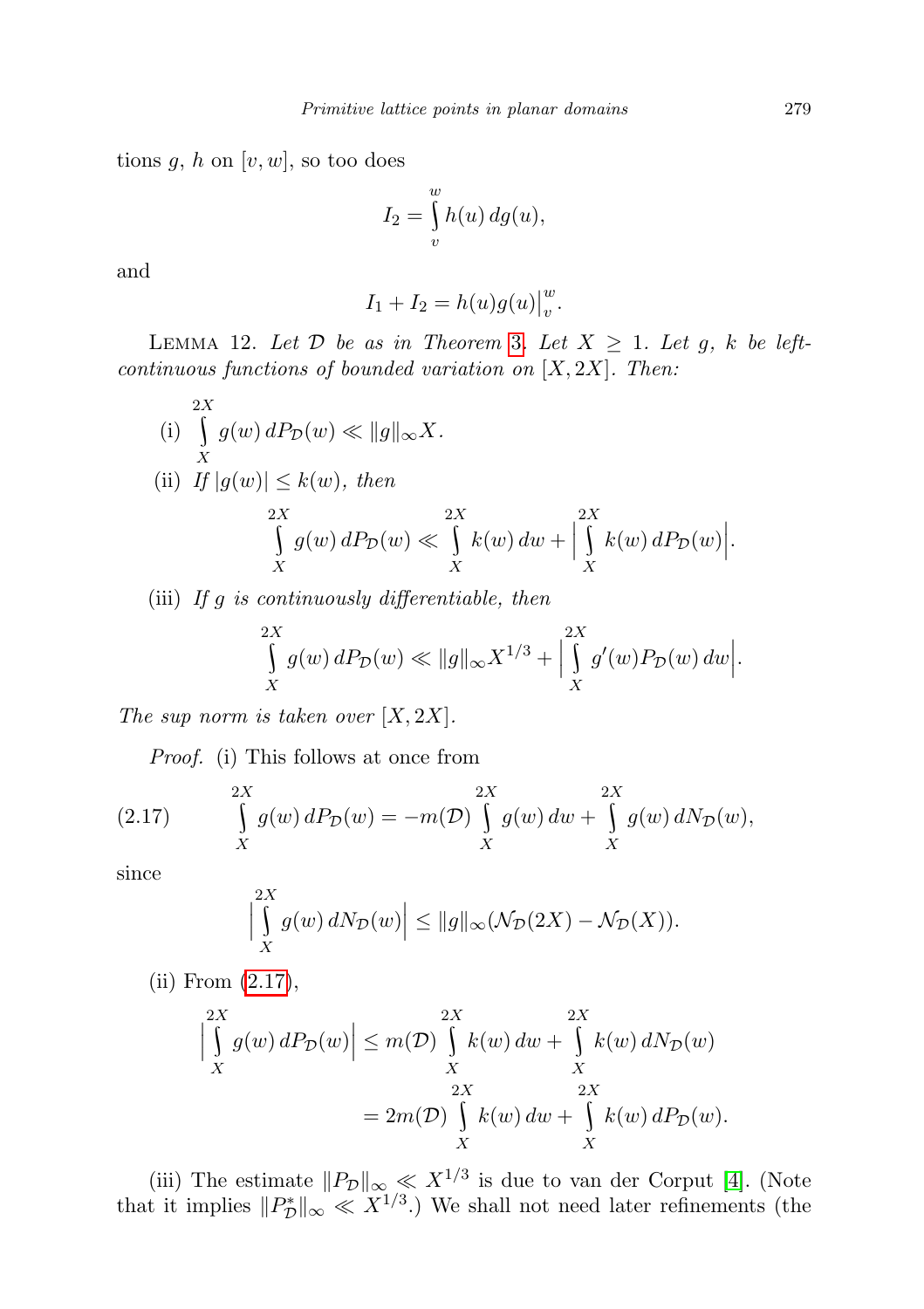most recent is in Huxley [\[9\]](#page-34-5)). Now

$$
\int_{X}^{2X} g(w) dP_{\mathcal{D}}(w) = g(w) P_{\mathcal{D}}(w) \Big|_{X}^{2X} - \int_{X}^{2X} g'(w) P_{\mathcal{D}}(w) dw
$$
\n
$$
\ll ||g||_{\infty} X^{1/3} + \Big| \int_{X}^{2X} g'(w) P_{\mathcal{D}}(w) dw \Big|.
$$

The following lemma can be found in Titchmarsh [\[17\]](#page-35-6) and Graham and Kolesnik [\[5\]](#page-34-8).

<span id="page-13-1"></span>LEMMA 13. Let F be a real differentiable function on  $[a, b]$  and G a real continuous function on [a, b]. Suppose that  $F'(w)/G(w)$  is monotonic and

 $F'(w)/G(w) \ge m > 0$  or  $F'(w)/G(w) \le -m < 0$ 

on  $[a, b]$ . Then

$$
\left| \int_a^b G(w)e(F(w)) \, dw \right| \le \frac{4}{m}.
$$

We now state a proposition that can be used twice to obtain Theorem [3.](#page-2-2)

PROPOSITION. Suppose that

<span id="page-13-0"></span>
$$
\mathcal{N}_{\mathcal{D}}(X,\varDelta)\ll_{\mathcal{D},\tau}1+X^{\tau}+\varDelta X^{2}
$$

for some  $\tau \geq 6/5 + \epsilon$  and all compact sets D with the properties (H1)–(H3). Then for  $0 < \eta \leq 1/11$ ,  $\tau - \eta \geq 6/5 + \epsilon$ , we have

(2.18) 
$$
\mathcal{N}_{\mathcal{D}}(X,\Delta) \ll_{\mathcal{D},\tau,\epsilon} 1 + X^{\tau-\eta} + \Delta X^2
$$

for all compact sets  $D$  with the properties (H1)–(H3).

To deduce Theorem [3,](#page-2-2) we observe that the hypothesis of the Proposition holds for  $\tau = 4/3$ , since for fixed m, the number of solutions of [\(1.3\)](#page-2-4) is

$$
\leq \mathcal{N}_{\mathcal{D}}(Q(\boldsymbol{m}) + \Delta X) - \mathcal{N}_{\mathcal{D}}(Q(\boldsymbol{m}) - \Delta X) \ll_{\mathcal{D}} X^{1/3} + \Delta X
$$

by the result of [\[4\]](#page-34-11). We apply the Proposition to show that the hypothesis of the Proposition holds for  $\tau = 4/3 - 1/11$ . Applying the Proposition again with  $\eta = 4/3 - 1/11 - (6/5 + \epsilon)$ , we obtain

$$
\mathcal{N}_{\mathcal{D}}(X,\Delta) \ll_{\mathcal{D},\epsilon} 1 + X^{6/5+\epsilon} + \Delta X^2
$$

whenever  $\mathcal D$  is a compact set with the properties (H1)–(H3).

Proof of the Proposition. In view of Lemma [8,](#page-9-1) we need only prove [\(2.18\)](#page-13-0) for a compact set D with the properties (H1)–(H4). Write  $Q(m) = Q(D; m)$ .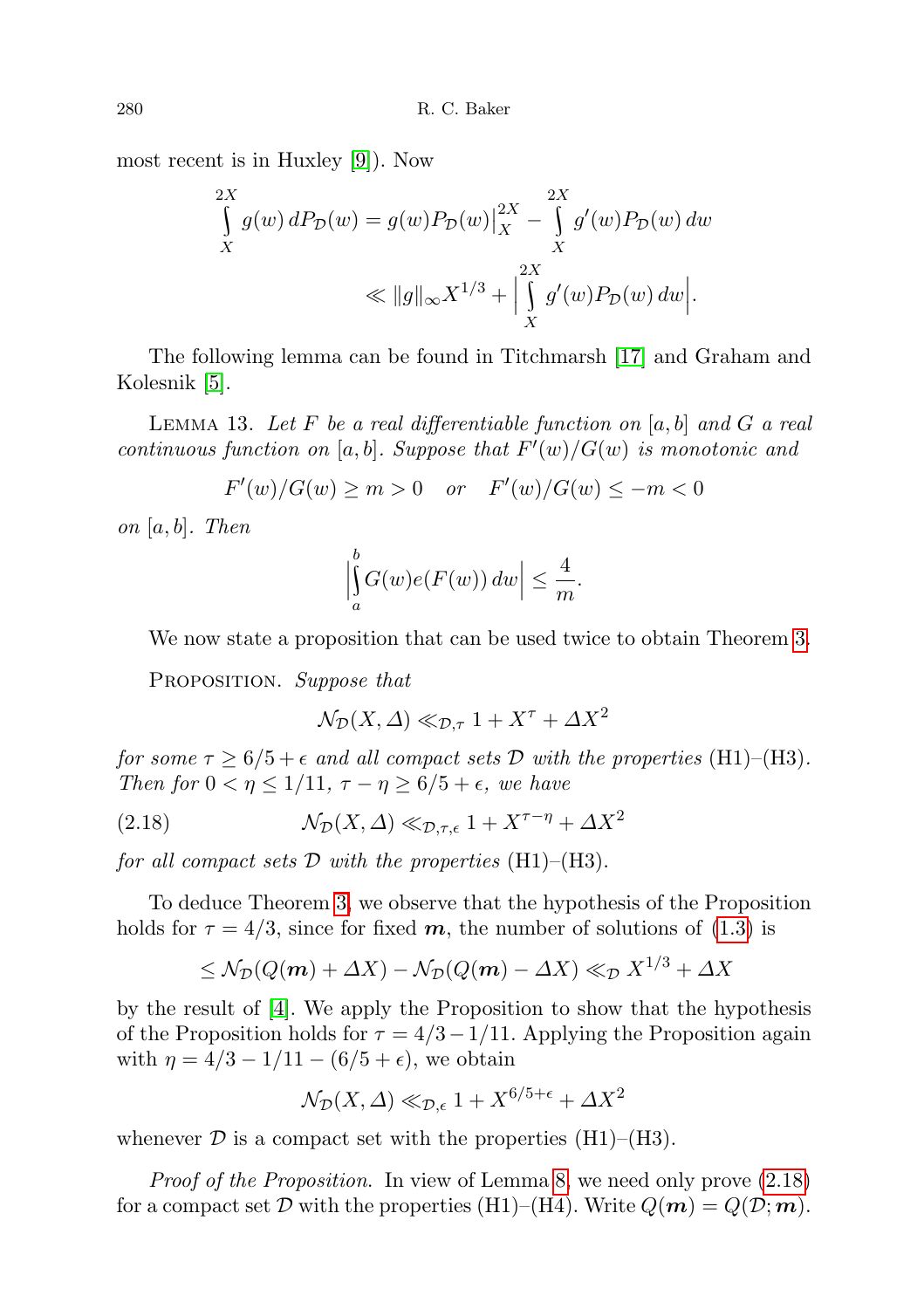The number of solutions of [\(1.3\)](#page-2-4) can be written in the form

$$
\sum_{X < Q(m) \le 2X} \{N_D^*(Q(m) + \Delta X) - N_D^*(Q(m))\}
$$
  
\n
$$
= \int_{X}^{2X} \{N_D^*(\omega + \Delta X) - N_D^*(\omega)\} dN_D(\omega)
$$
  
\n
$$
= \int_{X}^{2X} m(D) \Delta X dN_D(\omega) + \int_{X}^{2X} (P_D^*(\omega + \Delta X) - P_D^*(\omega)) dN_D(\omega).
$$

Thus it suffices to show that

<span id="page-14-0"></span>(2.19) 
$$
\int_{X}^{2X} (P_{\mathcal{D}}^{*}(\omega + \Delta X) - P_{\mathcal{D}}^{*}(\omega)) d\omega \ll \Delta X^{2}
$$

and

(2.20) 
$$
\int_{X}^{2X} P_{\mathcal{D}}^{*}(\omega_{1}) dP_{\mathcal{D}}(\omega) \ll X^{\tau-\eta} + \Delta X^{2}
$$

where  $\omega_1 = \omega + \gamma$ ,  $\gamma \in \{0, \Delta X\}$ .

<span id="page-14-1"></span>The bound [\(2.19\)](#page-14-0) gives no trouble. We have

$$
\int_{X}^{2X} (P_{\mathcal{D}}^{*}(\omega + \Delta X) - P_{\mathcal{D}}^{*}(\omega)) d\omega = \int_{X + \Delta X}^{2X} P_{\mathcal{D}}^{*}(\omega) d\omega - \int_{X}^{2X} P_{\mathcal{D}}^{*}(\omega) d\omega
$$
\n
$$
= \left(\int_{2X}^{2X + \Delta X} \int_{X}^{X + \Delta X} \int_{X}^{X + \Delta X} P_{\mathcal{D}}^{*}(\omega) d\omega \ll X^{1/3} \Delta X.
$$

Turning to [\(2.20\)](#page-14-1), we rewrite the result of Lemma [2](#page-5-1) as

$$
P_D^*(\omega) = \sum_{j=1}^J e_j S^*(f_j, \sqrt{\omega}) + F(\omega),
$$

where  $F(\omega)$  is a left-continuous function of bounded variation on [X, 2X], and  $F(\omega) = O(1)$ . Since

$$
\int_{X}^{2X} F(\omega) \, dP_{\mathcal{D}}(\omega) \ll X
$$

from Lemma [12\(](#page-12-1)i), we need only prove that

(2.21) 
$$
\int_{X}^{2X} S^*(f, \sqrt{\omega_1}) dP_{\mathcal{D}}(\omega) \ll X^{\tau - \eta} + X^2 \Delta
$$

whenever  $f = f_{\mathcal{D}} : [a, b] \to \mathbb{R}$  with  $f^{(4)}$  continuous,  $f''$  is nowhere 0, and  $f'(a)$ ,  $f'(b)$  are rational.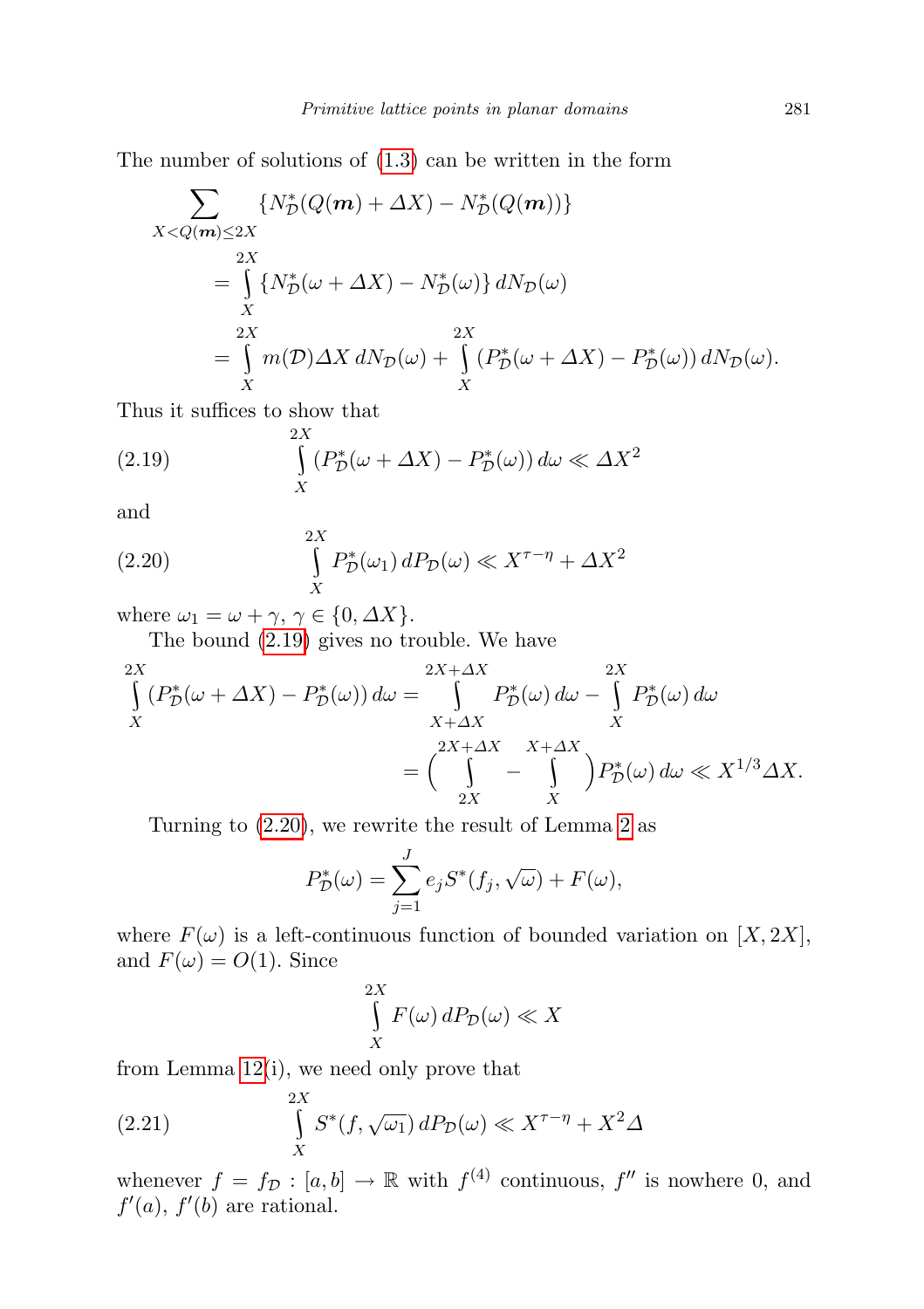We apply Lemma [10](#page-10-1) with

$$
L = X^{3/2 - \tau + \eta}.
$$

Writing

$$
g_1(\omega) = S^*(f, \sqrt{\omega_1}), \quad g_2(\omega) = \sum_{0 < |h| \le L} a_h S_h(f, \sqrt{\omega_1})
$$

and

$$
k(\omega) = \sum_{|h| \le L} b_h S_h(f, \sqrt{\omega_1}),
$$

so that

$$
|g_1(\omega) - g_2(\omega)| \le k(\omega),
$$

Lemma [12\(](#page-12-1)ii) gives

<span id="page-15-0"></span>(2.22) 
$$
\int_{X}^{2X} g_1(\omega) dP_{\mathcal{D}}(\omega) - \int_{X}^{2X} g_2(\omega) dP_{\mathcal{D}}(\omega)
$$
  

$$
\ll \int_{X}^{2X} k(\omega) d\omega + \Big|_{X}^{2X} k(\omega) dP_{\mathcal{D}}(\omega) \Big|.
$$

The contribution to the right-hand side of [\(2.22\)](#page-15-0) from  $b_0S_0(f, \sqrt{\omega_1})$  is  $\ll X^{3/2}L^{-1} \ll X^{\tau-\eta}$  from Lemma [12\(](#page-12-1)i).

We now apply Lemma [11.](#page-11-3) We see that it suffices to show that

$$
\int_{X}^{2X} E(\omega) d\Gamma(\omega) \ll X^{\tau - \eta} + \Delta X^2,
$$

where  $d\Gamma(\omega)$  denotes either of  $d\omega$ ,  $dP_{\mathcal{D}}(\omega)$  and

$$
E(\omega) = \omega_1^{1/4} \sum_{0 < h \le L} h^{-3/2} \sum_{-hg'(a) \le l \le -hg'(b)} \kappa(h, l) e(\pm \omega_1^{1/2} G(l, h)) + O((\log X)^2).
$$

Here  $G(l, h) = G(f; l, h)$  and  $|\kappa(h, l)| \ll 1$ .

The integrals arising from the  $O((\log X)^2)$  term in the expression for  $E(\omega)$  are  $O(X(\log X)^2)$  by Lemma [12\(](#page-12-1)i), which is satisfactory. By a splittingup argument, we need only show that, for either choice of  $d\Gamma(\omega)$ ,

<span id="page-15-1"></span>
$$
(2.23) \quad H^{-3/2} \sum_{(h,l)\in\mathcal{E}} \left| \int\limits_X^{2X} \omega_1^{1/4} e(\omega_1^{1/2} G(l,h)) d\Gamma(\omega) \right| \ll X^{\tau-\eta-\epsilon} + X^{2-\epsilon} \Delta.
$$

Here we may suppose that  $\epsilon$  is sufficiently small, and we have

$$
(2.24) \t1/2 \le H \le X^{3/2 - \tau + \eta};
$$

we define  $\mathcal{E} = \mathcal{E}(f, H)$  by

<span id="page-15-2"></span>(2.25) 
$$
\mathcal{E} = \{(h, l) \in \mathbb{Z}^2 : h \sim H, -hg'(a) \le l \le -hg'(b)\}.
$$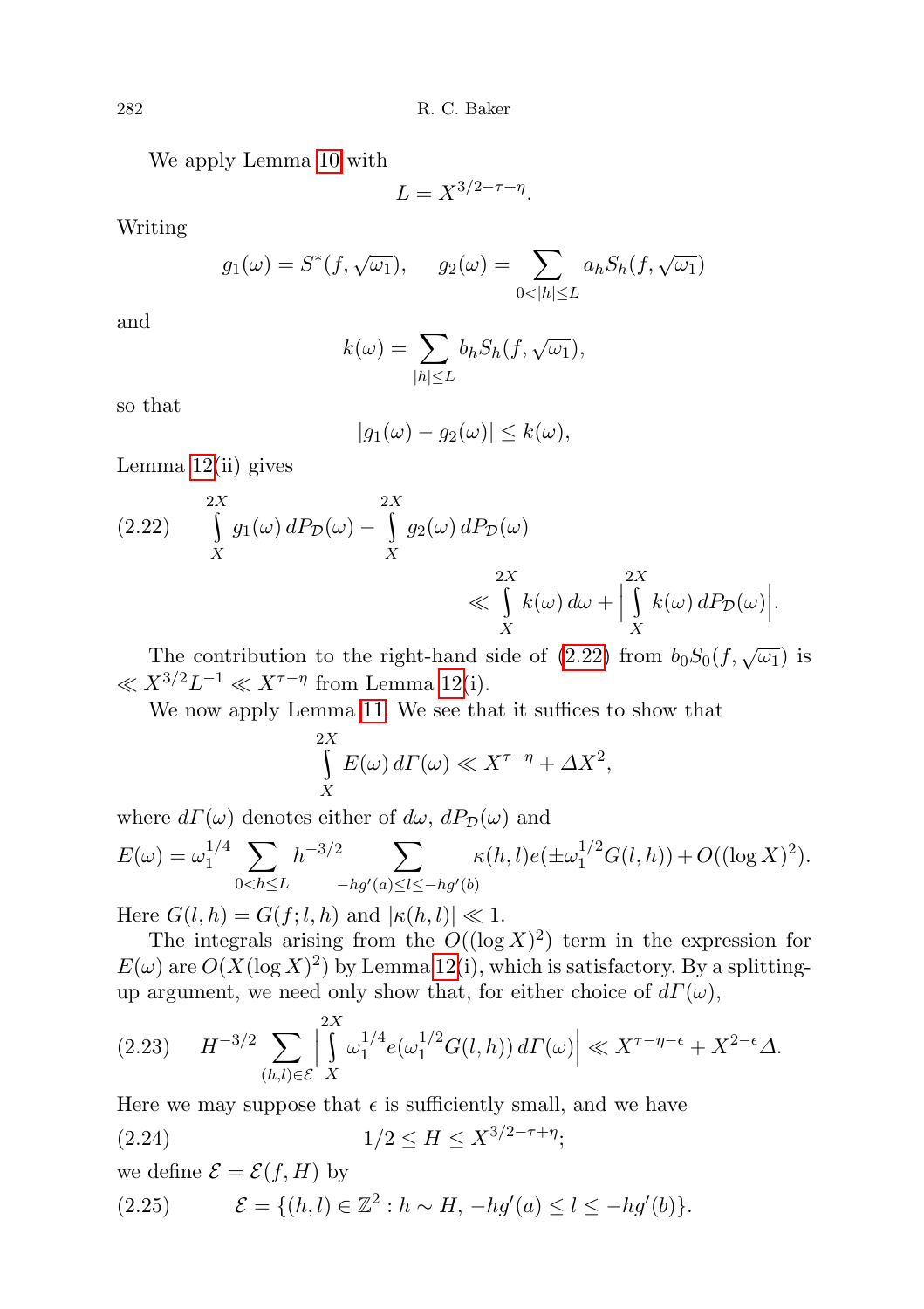The case  $d\Gamma(\omega) = d\omega$  of [\(2.23\)](#page-15-1) is immediate from Lemma [13.](#page-13-1) The lefthand side of [\(2.23\)](#page-15-1) is

$$
\ll H^{1/2} X^{1/4} (X^{-1/2} H)^{-1} \ll X^{3/4}.
$$

For  $d\Gamma(\omega) = dP_{\mathcal{D}}(\omega)$ , we appeal to Lemma [12\(](#page-12-1)iii):

<span id="page-16-0"></span>
$$
(2.26) \qquad \int_{X}^{2X} \omega_1^{1/4} e(\omega_1^{1/2} G(l, h)) \, dP_{\mathcal{D}}(\omega)
$$
  
\$\ll X^{1/4+1/3} + \left| \int\_{X}^{2X} \omega\_1^{-3/4} e(\omega\_1^{1/2} G(l, h)) P\_{\mathcal{D}}(\omega) \, d\omega \right|\$  
\$+ \left| \int\_{X}^{2X} \omega\_1^{-1/4} G(l, h) e(\omega\_1^{1/2} G(l, h)) P\_{\mathcal{D}}(\omega) \, d\omega \right].

The second term on the right-hand side of  $(2.26)$  is also  $O(X^{1/4+1/3})$ , so that together with the first term the corresponding contribution to the left-hand side of [\(2.23\)](#page-15-1) is

$$
O(H^{1/2}X^{7/12}) = O(X^{3/4+7/12-\tau/2+\eta/2}) = O(X^{\tau-\eta-\epsilon})
$$

since  $\tau - \eta > \frac{6}{5} > \frac{2}{3}$  $\frac{2}{3}(\frac{3}{4}+\frac{7}{12})$ . Thus we must show that

$$
H^{-1/2} \sum_{(h,l)\in\mathcal{E}} \left| \int\limits_X^{2X} \omega_1^{-1/4} e(\omega_1^{1/2} G(l,h)) P_{\mathcal{D}}(\omega) d\omega \right| \ll X^{\tau-\eta-\epsilon} + X^{2-\epsilon} \Delta.
$$

We apply Lemma [2](#page-5-1) again, noting that

$$
H^{-1/2} \sum_{(h,l)\in\mathcal{E}} \left| \int\limits_X^{2X} \omega_1^{-1/4} e(\omega_1^{1/2} G(l,h)) O(1) d\omega \right|
$$
  

$$
\ll H^{3/2} X^{3/4} \ll X^{3-3\tau/2+3\eta/2} \ll X^{\tau-\eta-\epsilon},
$$

since  $5\tau/2 - 5\eta/2 \geq 3 + \epsilon$ . Thus we must show that, with  $f_1 : [a_1, b_1] \to \mathbb{R}$ a function (depending on  $\mathcal{D}$ ) having the properties ascribed to  $f$ ,

<span id="page-16-1"></span>
$$
(2.27) \tH^{-1/2} \sum_{(h,l)\in \mathcal{E}} \left| \int_{X}^{2X} \omega_1^{-1/4} e(\omega_1^{1/2} G(h,l)) S(f_1, \sqrt{\omega}) d\omega \right| \ll X^{\tau-\eta-\epsilon} + X^{2-\epsilon} \Delta.
$$

We apply Lemma [10](#page-10-1) again, with

$$
L_1 = H^{3/2} X^{5/4 - \tau + \eta + \epsilon}
$$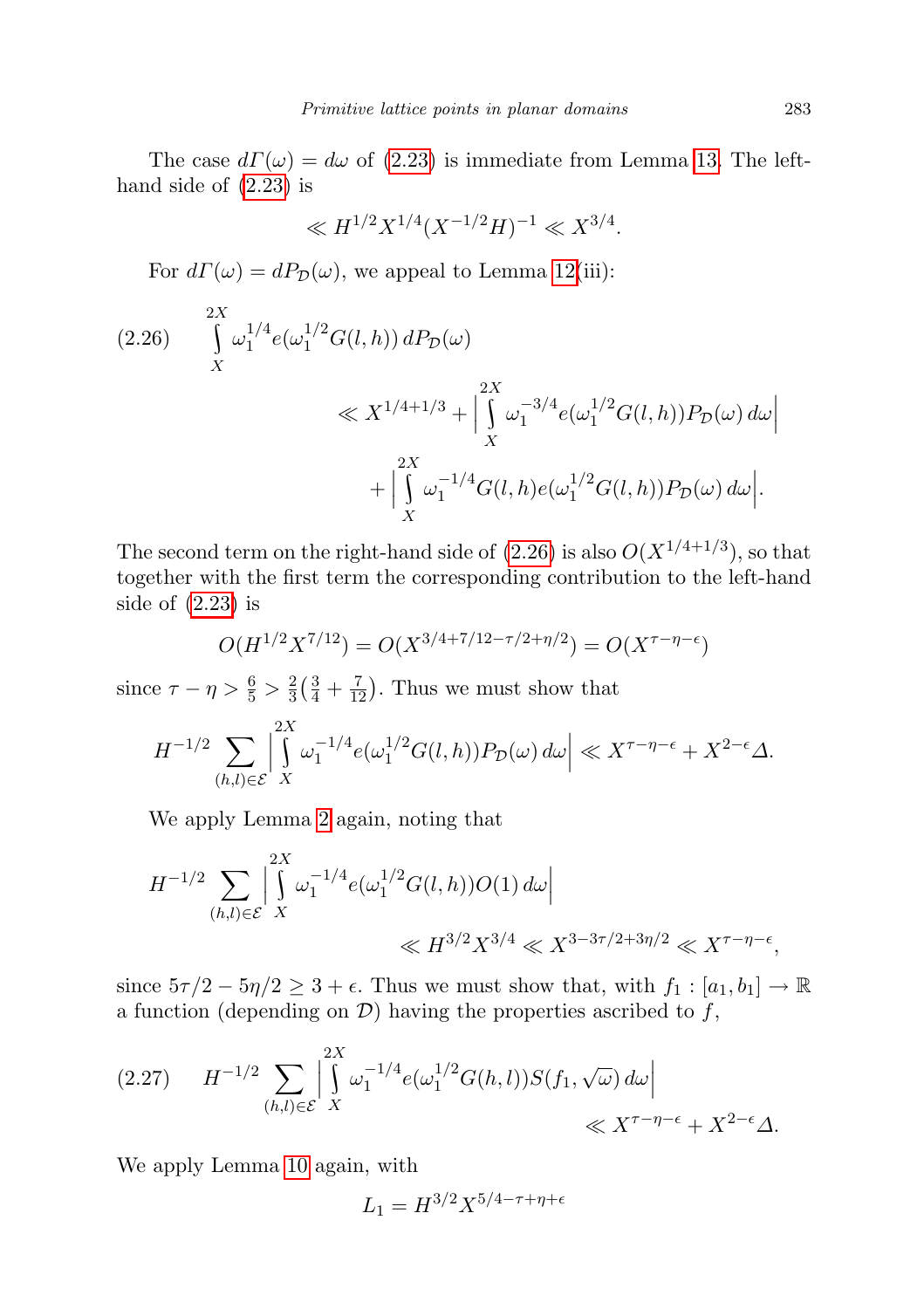in place of L. We obtain

<span id="page-17-0"></span>
$$
(2.28) \quad \Big| \int\limits_X^{2X} \omega_1^{-1/4} e(\omega_1^{1/2} G(l, h)) S(f_1, \sqrt{\omega}) d\omega \Big|
$$
  

$$
\leq \Big| \int\limits_X^{2X} \omega_1^{-1/4} e(\omega_1^{1/2} G(l, h)) \sum\limits_{0 < |h'| \le L_1} a_{h'} S_{h'}(f_1, \sqrt{\omega}) d\omega \Big|
$$
  

$$
+ \int\limits_X^{2X} \omega_1^{-1/4} \sum\limits_{|h'| \le L_1} b_{h'} S_{h'}(f_1, \sqrt{\omega}) d\omega.
$$

The contribution to the right-hand side of [\(2.28\)](#page-17-0) from  $b_0$  is  $O(X^{5/4}L_1^{-1})$ . In bounding the left-hand side of [\(2.27\)](#page-16-1), this gives rise to a contribution

$$
\ll H^{3/2} X^{5/4} L_1^{-1} = X^{\tau - \eta - \epsilon}.
$$

After a further splitting-up argument, it suffices to show that

<span id="page-17-1"></span>
$$
(2.29) \tH^{-1/2} \sum_{(h,l)\in\mathcal{E}} \left| \int_{X}^{2X} \omega_1^{-1/4} e(\beta \omega_1^{1/2} G(l,h)) \sum_{h'\asymp K} c_{h'} S_{h'}(f_1, \sqrt{\omega}) d\omega \right|
$$
  

$$
\ll X^{\tau-\eta-2\epsilon} + X^{2-2\epsilon} \Delta
$$

whenever  $K \in [1/2, L]$ ,  $c_{h'} \ll K^{-1}$  and  $\beta \in \{0, 1\}$ .

We apply Lemma [11](#page-11-3) once more. The error  $O(\log 2M)$  yields a contribution to the left-hand side of [\(2.29\)](#page-17-1) that is

$$
\ll H^{3/2} \int\limits_X^{2X} \omega_1^{-1/4} \sum\limits_{h' \asymp K} K^{-1} \log x \, d\omega \ll H^{3/2} X^{3/4} \log X \ll X^{\tau - \eta - 2\epsilon}
$$

since  $5\tau/2 - 5\eta/2 \geq 3 + 5\epsilon/2$ .

It remains to show that

<span id="page-17-2"></span>(2.30)

$$
H^{-1/2}K^{-3/2}\sum_{(h,l)\in\mathcal{E}}\sum_{(h',l')\in\mathcal{E}'}\left|\int_{X}^{2X}\omega_1^{-1/4}\omega^{1/4}e(\beta\omega_1^{1/2}G(l,h)+\omega^{1/2}G_1(l',h'))\,d\omega\right|
$$
  

$$
\ll X^{\tau-\eta-2\epsilon}+X^{2-2\epsilon}\Delta
$$

for  $\beta \in \{0, 1, -1\}$ . Here, with  $g_1 = \pm f_1$  having  $g_1'' < 0$ ,

$$
\mathcal{E}' = \{(h', l') \in \mathbb{Z}^2 : h' \sim K, -h'g'_1(a_1) \le l' \le -h'g'_1(b_1)\},\
$$

and  $G_1(u, v) = G(f_1; u, v)$ , while  $1/2 \le K \le L_1$ . Now in [\(2.30\)](#page-17-2),

$$
\frac{d}{d\omega}(\beta\omega_1^{1/2}G(l,h)+\omega^{1/2}G_1(l',h')) \gg X^{-1/2}K
$$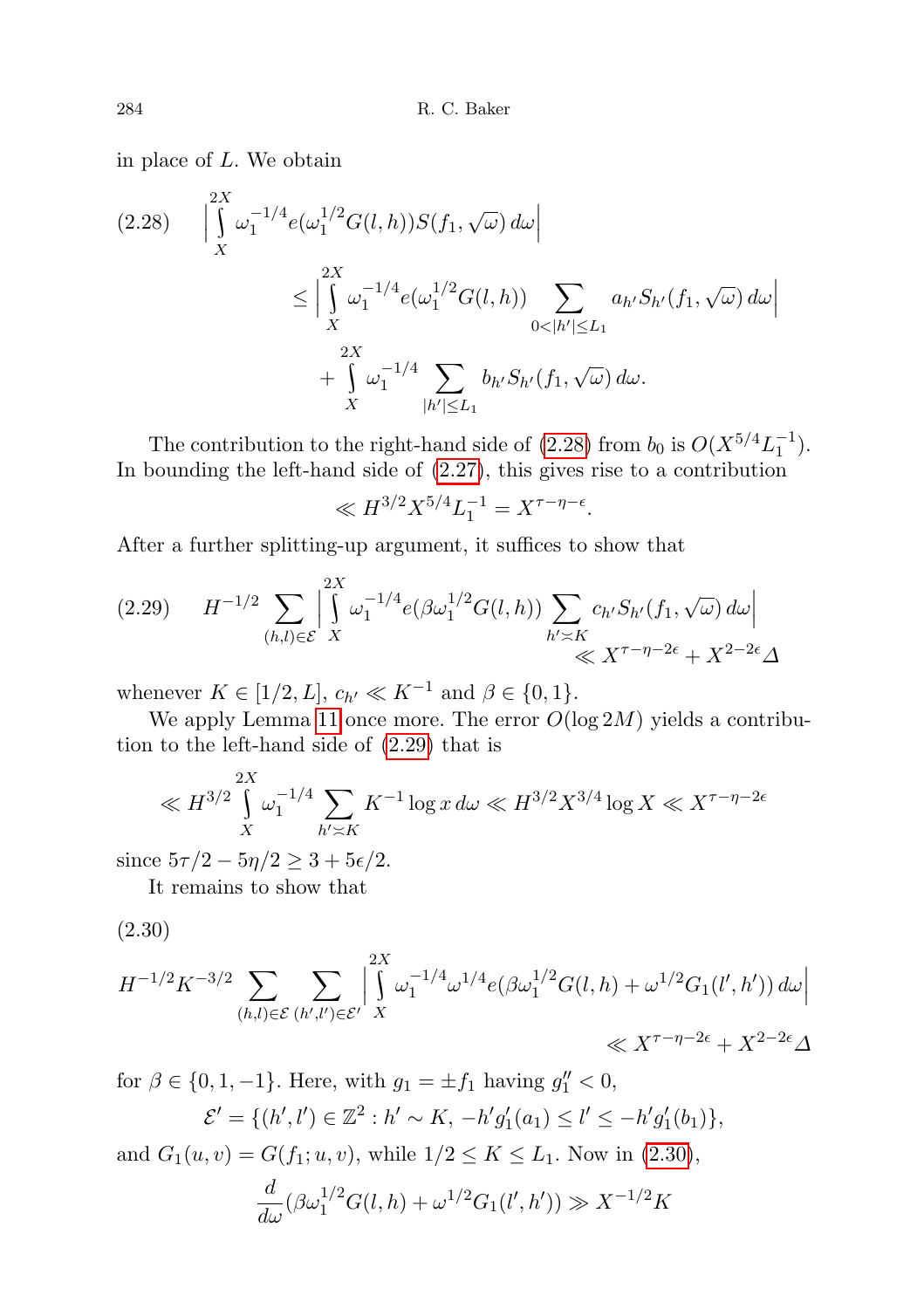unless

$$
\beta = \pm 1, \quad H \asymp K.
$$

If  $(2.31)$  does not hold, the left-hand side of  $(2.30)$  is

<span id="page-18-2"></span><span id="page-18-0"></span>
$$
\ll H^{3/2} K^{1/2} (X^{-1/2} K)^{-1} \ll H^{3/2} X^{1/2},
$$

which we have already seen is acceptable.

Suppose now that  $\beta = \pm 1$  and  $H \approx K$ . The contribution to the left-hand side of [\(2.30\)](#page-17-2) from quadruples with

$$
(2.32) \tG(l,h) - G_1(l',h') \ll \Delta H
$$

is estimated via Lemma [9,](#page-10-2) using a trivial bound for the integral, as

<span id="page-18-1"></span>
$$
(2.33) \quad H^{-1/2}K^{-3/2}X(H^{2\tau} + H^4\Delta) \ll H^{2\tau - 2}X + H^2X\Delta \ll X^{(3/2 - \tau + \eta)(2\tau - 2) + 1} + X^{4 - 2\tau + 2\eta}\Delta.
$$

Now

$$
4 - 2\tau + 2\eta \le 4 - 12/5 < 2 - 2\epsilon.
$$

Moreover,

<span id="page-18-3"></span>
$$
(3/2 - \tau + \eta)(2\tau - 2) + 1 = 5\tau - 2\tau^2 + \eta(2\tau - 2) - 2 \le \tau - \eta - 2\epsilon,
$$
  
since  $\tau > 6/5 + \eta$ ,  
(2.34)  $4\tau - 2\tau^2 - 2 < 4(6/5 + \eta) - 2(6/5 + \eta)^2 - 2$ 

$$
<-4\eta/5 - 2/25 \le -5\eta/3 - 3\epsilon \le -\eta(2\tau - 1) - 2\epsilon.
$$

This shows that the bound in [\(2.33\)](#page-18-1) is satisfactory.

If  $\alpha = \pm 1$ ,  $H \approx K$  and [\(2.32\)](#page-18-2) does not hold, say  $|G(l, h) - G_1(l', h')|$  $\geq C\Delta H$ ,  $C = C(\mathcal{D}) > 0$ , then

$$
\left| \frac{d}{d\omega} (G(l, h)\omega_1^{1/2} - G_1(l', h')\omega^{1/2}) \right|
$$
  
= 
$$
\left| \frac{1}{2} (G(l, h) - G_1(l', h'))\omega^{-1/2} \right| + O(\Delta H X^{-1/2})
$$
  
\gg 
$$
|G(l, h) - G_1(l', h')|X^{-1/2}.
$$

Consider the contribution to the left-hand side of [\(2.30\)](#page-17-2) from quadruples with

$$
\delta H < G(l, h) - G_1(l', h') \le 2\delta H,
$$

where  $\delta = C\Delta 2^{k-1}$ ,  $k = 1, 2, \ldots$ , and  $\delta \ll 1$ . This contribution is

$$
\ll H^{-2}(H^{2\tau} + H^4\delta) \min(X, (\delta H X^{-1/2})^{-1}) \ll H^{2\tau - 2}X + H X^{1/2}.
$$

Summing over  $O(\log X)$  values of  $\delta$ , the quadruples for which [\(2.32\)](#page-18-2) fails contribute

$$
\ll H^{2\tau-2}X\log X + HX^{1/2}\log X.
$$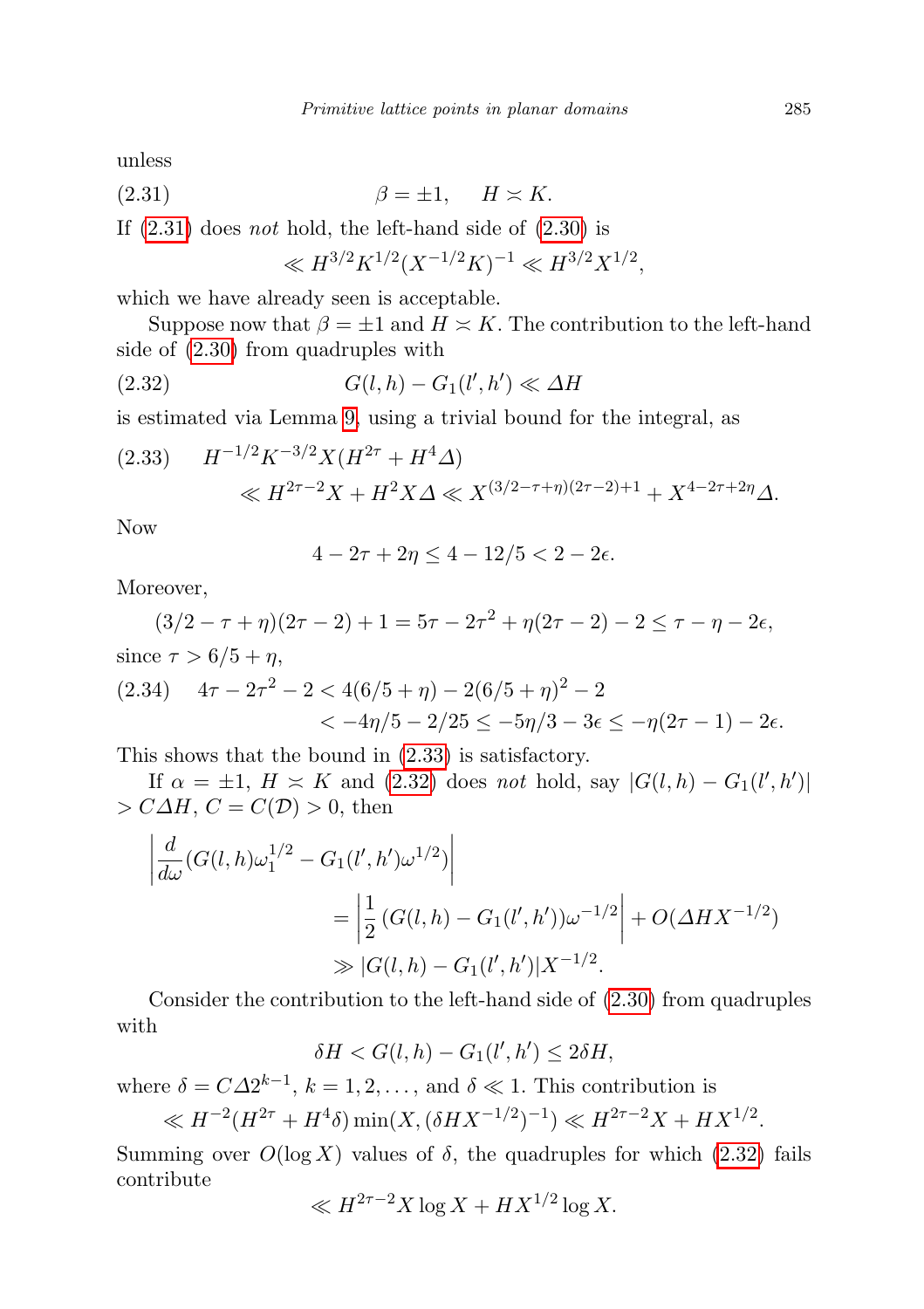The second term was shown earlier to be satisfactory, and the calculation leading to [\(2.34\)](#page-18-3) gives the same outcome for the first term. This completes the proof of the Proposition.

Proof of Theorem [4](#page-2-3). By a splitting-up argument and Minkowski's inequality, it suffices to show that

<span id="page-19-0"></span>(2.35) 
$$
\int_{T}^{2T} \Big| \sum_{Q(\mathbf{m}) \sim X} Q(\mathbf{m})^{-\sigma - it} \Big|^2 dt \ll T^{1+\epsilon/2}.
$$

The left-hand side of [\(2.35\)](#page-19-0) is

<span id="page-19-1"></span>
$$
(2.36) \qquad \sum_{\substack{\boldsymbol{m} \\ Q(\boldsymbol{m}) \sim X}} \sum_{\substack{\boldsymbol{Q}(\boldsymbol{n}) \sim X \\ \boldsymbol{Q}(\boldsymbol{m}) \sim X}} (Q(\boldsymbol{n})Q(\boldsymbol{m}))^{-\sigma} \int_{T}^{2T} (Q(\boldsymbol{m})/Q(\boldsymbol{n}))^{it} dt
$$

$$
\leq 4X^{-2\sigma} \sum_{\substack{\boldsymbol{m} \\ Q(\boldsymbol{m}) \sim X}} \sum_{\substack{\boldsymbol{Q}(\boldsymbol{m}) \leq Q(\boldsymbol{n}) \leq X}} \min\left(T, \frac{1}{\log(Q(\boldsymbol{n})/Q(\boldsymbol{m}))}\right).
$$

Those  $m, n$  with

$$
\left(\log \frac{Q(n)}{Q(m)}\right)^{-1} < 4
$$

contribute

$$
\ll X^{-2\sigma}\Big\{\sum_{\substack{n\\ Q(n)\le 2X}}1\Big\}^2\ll X^{2-2\sigma}\ll T
$$

to the left-hand side of [\(2.36\)](#page-19-1).

For  $4 \leq U \leq T$ , let

$$
M(U) = |\{ (m, n) : X < Q(m) \le Q(n) \le 2X, \, (\log Q(n) / Q(m))^{-1} \ge U \}|,
$$

where  $\left| \ldots \right|$  denotes cardinality and we agree that  $(\log 1)^{-1} \geq U$ . If  $(m, n)$ is counted in  $M(U)$ , then

$$
\frac{U}{2} \leq \frac{Q(m)}{Q(n)-Q(m)} \leq \frac{2X}{Q(n)-Q(m)}, \quad 0 \leq Q(n)-Q(m) \leq \frac{4X}{U}.
$$

By Theorem [3,](#page-2-2)

$$
M(U) \ll X^{6/5 + \epsilon/3} + U^{-1}X^2
$$
.

A splitting-up argument now yields the following bound for the left-hand side of [\(2.36\)](#page-19-1):

$$
\ll T + \sum_{U=2^{-l}T \ge 4} X^{-2\sigma} U M(U) \ll T + (X^{6/5 + \epsilon/3 - 2\sigma} T + X^{2-2\sigma}) \log T
$$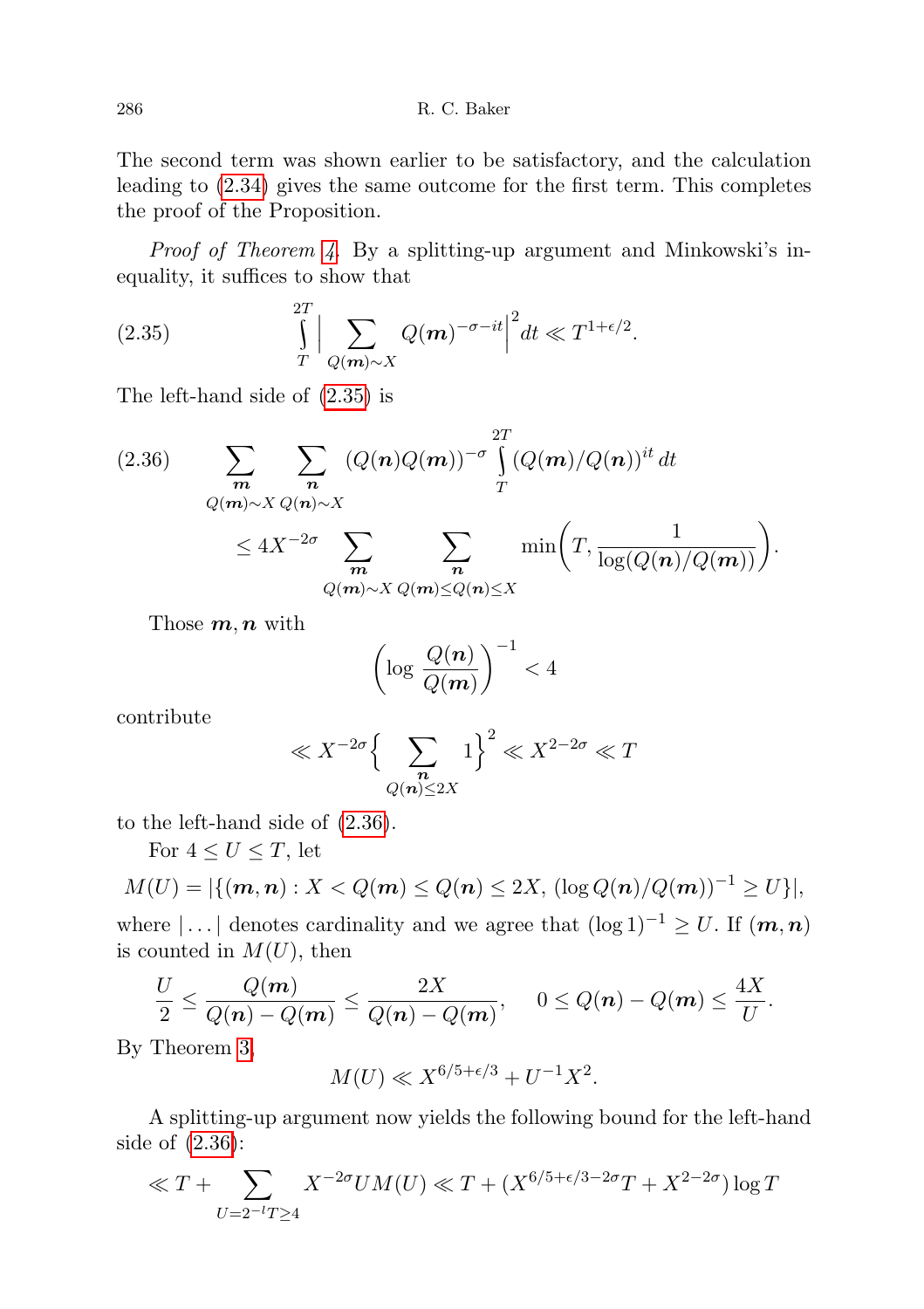since  $l = 0, 1, 2, \ldots$  runs over  $O(\log T)$  values. The last upper bound is  $\ll T^{1+\epsilon}$ , since  $X^{2-2\sigma} \leq T$  and  $X^{6/5+\epsilon/3-2\sigma} \leq X^{\epsilon/3} \ll T^{2\epsilon/3}$ . This completes the proof of Theorem [4.](#page-2-3)

3. Proof of Theorem [2.](#page-2-1) The following simple result is Lemma 5 of [\[3\]](#page-34-7).

<span id="page-20-2"></span>LEMMA 14. Let  $A > 0$ ,  $A < B \le 2A$ ,  $C \ge 2$ ,  $C < D \le 2C$ . Let f be a bounded measurable function on [A, B]. Then

$$
\iint\limits_C^D \left| \int\limits_A^B f(x) x^{it} \, dx \right|^2 dt \ll A \log C \int\limits_A^B |f(x)|^2 \, dx.
$$

<span id="page-20-1"></span>LEMMA 15. Let  $F : [c, d] \to \mathbb{R}$ . Suppose F is continuously differentiable and  $|F'(u)| \ge k|u|$   $(c \le u \le d)$  for some  $k > 0$ . Then, for  $\gamma > 0$ ,

$$
E = \{u \in [c, d] : |F(u)| \le \gamma\}
$$

is the union of at most two intervals of length  $O_k(\gamma^{1/2})$ .

*Proof.* Suppose first that  $c \geq 0$ . After changing the sign of F if necessary,

$$
F'(u) \ge ku > 0 \quad \text{ on } (c, d].
$$

Clearly,  $\{u \in [c, d] : -\gamma \leq F(u) \leq \gamma\}$  is empty or is a single interval with endpoints  $C, D$  say. Moreover,

$$
2\gamma \ge F(D) - F(C) = \int_{C}^{D} F'(u) \, du \ge k \int_{C}^{D} u \, du
$$
  
=  $\frac{k}{2} (D^2 - C^2) \ge \frac{k}{2} (D - C)^2$ ,

so that  $D - C \leq 2\gamma^{1/2}k^{-1/2}$ .

If  $c < 0$ , we treat the interval  $[c, \min(d, 0)]$  in the same way by replacing  $F(u)$  by  $F(-u)$ . This completes the proof.

<span id="page-20-3"></span>LEMMA 16. Let  $Y > 1$  and  $L \geq Y^3$ . Let  $f : [a, b] \to \mathbb{R}$  and suppose that  $f''$  is continuous and never 0. Let

<span id="page-20-0"></span>
$$
S_L(\omega) = \frac{1}{2\pi i} \sum_{n\omega^{-1/2} \in [a,b]} \sum_{0 < |h| \le L} h^{-1} e\left(h\omega^{1/2} f\left(\frac{n}{\omega^{1/2}}\right)\right).
$$

Then

(3.1) 
$$
\int\limits_Y^{2Y} |S(f,\sqrt{\omega}) - S_L(\omega)|^2 d\omega \ll_f Y.
$$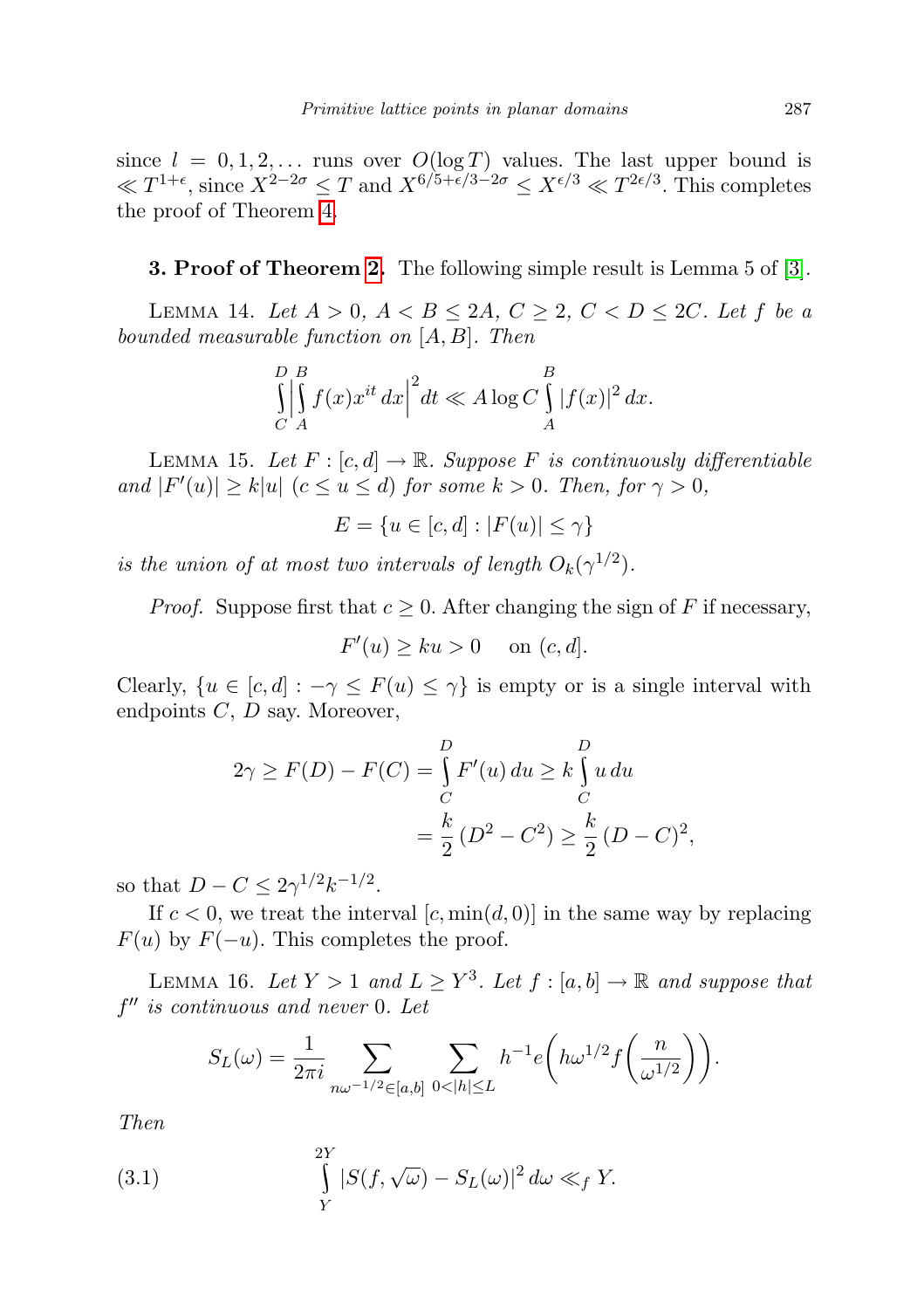288 R. C. Baker

Proof. The left-hand side of [\(3.1\)](#page-20-0) is at most

<span id="page-21-0"></span>(3.2) 
$$
2\int_{Y}^{2Y} \left| \psi(\omega^{1/2} f(0)) - \sum_{0 < |h| \le L} \frac{e(h\omega^{1/2} f(0))}{2\pi i h} \right|^{2} d\omega + 2\int_{Y}^{2Y} \left| \sum_{\substack{n \in [aY^{1/2}, b(2Y)^{1/2}]} \atop n > 0} G_{n}(\omega) g_{n}(\omega) \right|^{2} d\omega
$$

(where the first summand may be omitted if  $a > 0$ ). Here

$$
G_n(\omega) = \sum_{|h|>L} \frac{e(h\omega^{1/2} f(n/\omega^{1/2}))}{2\pi i h}, \quad g_n(\omega) = \begin{cases} 1 & \text{if } n\omega^{-1/2} \in [a, b], \\ 0 & \text{otherwise.} \end{cases}
$$

The first summand in  $(3.2)$  is  $O(Y)$  by the bounded convergence of the Fourier series of  $\psi$ . Applying Minkowski's inequality, it suffices to show that, writing  $I(n) = \{ \omega \in [Y, 2Y] : n/\omega^{1/2} \in [a, b] \},\$ 

<span id="page-21-1"></span>(3.3) 
$$
\sum_{n \in (aY^{1/2}, b(2Y)^{1/2}]} \int_{I(n)} |G_n(\omega)|^2 d\omega \ll Y^{1/2}.
$$

We begin the proof of  $(3.3)$  by noting that, by Parseval's equality on any interval of length 1, we have

<span id="page-21-3"></span>(3.4) 
$$
\int_{Z_1}^{Z_2} \left| \sum_{|h|>L} \frac{e(hz)}{h} \right|^2 dz \ll \frac{Z_2 - Z_1 + 1}{L} \quad (Z_2 > Z_1).
$$

Now fix  $n \in (aY^{1/2}, b(2Y)^{1/2}]$  and write  $I = I(n)$ . Let  $I_1$  be the set of  $\omega$ in  $I$  for which

(3.5) 
$$
\left| \frac{d}{d\omega} \left( \omega^{1/2} f \left( \frac{n}{\omega^{1/2}} \right) \right) \right| \ge \beta \omega^{1/2};
$$

the positive number  $\beta$  will be chosen below. We shall see that  $I_1$  is the union of at most three intervals, on each of which the derivative in [\(3.5\)](#page-21-2) has constant sign. It follows from [\(3.4\)](#page-21-3) that

<span id="page-21-2"></span>
$$
\int_{I_1} |G_n(\omega)|^2 \left| \frac{d}{d\omega} \left( \omega^{1/2} f\left(\frac{n}{\omega^{1/2}}\right) \right) \right| d\omega \ll \frac{Y^{1/2}}{L}
$$

so that

$$
\int\limits_{I_1} |G_n(\omega)|^2 d\omega \ll \frac{Y^{1/2}}{L(\beta Y^{-1/2})} = \frac{Y}{L\beta}.
$$

Now

$$
\frac{d}{d\omega}\left(\omega^{1/2}f\left(\frac{n}{\omega^{1/2}}\right)\right) = \frac{1}{2}\,\omega^{-1/2}\bigg\{f\bigg(\frac{n}{\omega^{1/2}}\bigg) - \frac{n}{\omega^{1/2}}\,f'\bigg(\frac{n}{\omega^{1/2}}\bigg)\bigg\}.
$$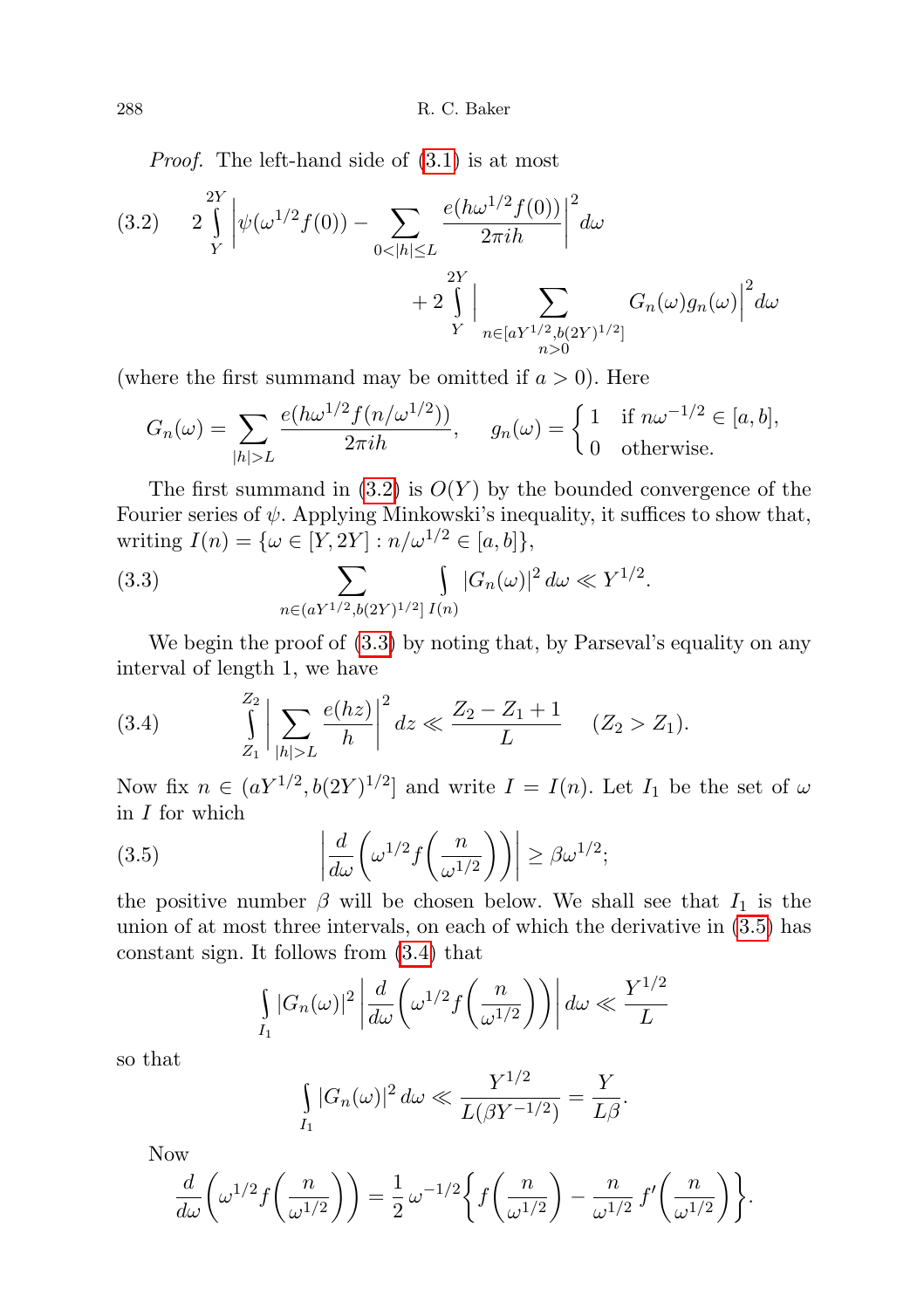We observe that

$$
\left| \frac{d}{du} \{ f(u) - uf'(u) \} \right| = |-uf''(u)| \ge k|u| \quad \text{on } [a, b],
$$

where  $k = k(f) > 0$ . By Lemma [15,](#page-20-1)  $I \setminus I_1$  may be written

$$
I\setminus I_1=\{\omega\in I:n/\omega^{1/2}\in E\},\
$$

where E is the union of at most two intervals of length  $O(\beta^{1/2})$  with endpoints between  $n/(2Y)^{1/2}$  and  $n/Y^{1/2}$ . It may readily be verified that  $I \setminus I_1$ is the union of at most two intervals of length  $O(Y^{3/2}\beta^{1/2}/|n|)$ . Again using bounded convergence,

$$
\int_{I\setminus I_1} |G_n(\omega)|^2 \, d\omega \ll \frac{Y^{3/2} \beta^{1/2}}{|n|}.
$$

Choosing  $\beta = Y^{-1/3}L^{-2/3}|n|^{2/3}$ , we see that

$$
\int_{I} |G_n(\omega)|^2 \, d\omega \ll \frac{Y^{4/3}}{L^{1/3} |n|^{2/3}}.
$$

Thus the left-hand side of [\(3.3\)](#page-21-1) is

$$
\ll \sum_{1 \le |n| \le b(2Y)^{1/2}} \frac{Y^{4/3}}{L^{1/3} |n|^{2/3}} \ll \frac{Y^{3/2}}{L^{1/3}} \ll Y^{1/2}.
$$

This completes the proof of the lemma.

*Proof of Theorem [2](#page-2-1).* Let  $\sigma > 1$ . We have, for  $X > 0$ ,

<span id="page-22-0"></span>
$$
(3.6) \quad Z_{\mathcal{D}}(s) = \sum_{Q(\mathbf{m}) \leq X} Q(\mathbf{m})^{-s} + \int_{X}^{\infty} \frac{dN_{\mathcal{D}}(\omega)}{\omega^{s}}
$$
  
= 
$$
\sum_{Q(\mathbf{m}) \leq X} Q(\mathbf{m})^{-s} + m(\mathcal{D}) \int_{X}^{\infty} \omega^{-s} d\omega + \int_{X}^{\infty} \frac{dP_{\mathcal{D}}(\omega)}{\omega^{s}}
$$
  
= 
$$
\sum_{Q(\mathbf{m}) \leq X} Q(\mathbf{m})^{-s} + \frac{m(\mathcal{D})X^{1-s}}{s-1} - \frac{P_{\mathcal{D}}(X)}{X^{s}} + s \int_{X}^{\infty} \frac{P_{\mathcal{D}}(\omega) d\omega}{\omega^{s+1}}.
$$

Using  $P_{\mathcal{D}}(\omega) \ll \omega^{1/3}$ , this formula provides the analytic continuation of  $Z_{\mathcal{D}}(s)$  to the half-plane  $\sigma > 1/3$ ; we note the simple pole at 1 with residue  $m(\mathcal{D}).$ 

Let  $T \geq 2$ . In proving Theorem [2,](#page-2-1) we may suppose that  $3/5 \leq \sigma \leq 3/4$ . Define  $X$  by

$$
X^{\sigma+1/4} = T.
$$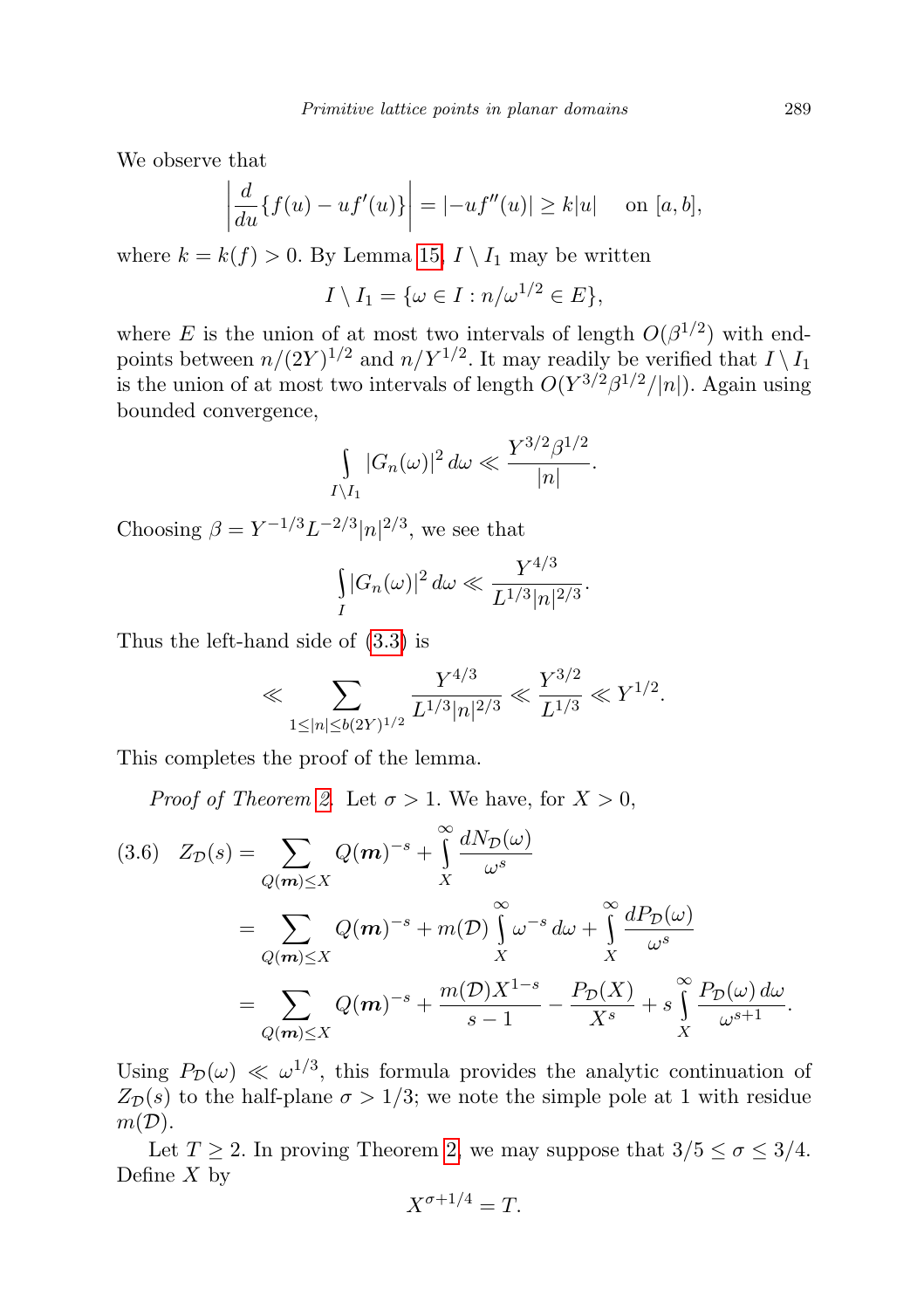Note that  $X^{2-2\sigma} \le X^{\sigma+1/4} = T$ . From the last expression in [\(3.6\)](#page-22-0),

$$
\int_{T}^{2T} |Z_{\mathcal{D}}(\sigma + it)|^2 dt \ll T + \int_{T}^{2T} \left| \sum_{Q(\mathbf{m}) \le X} Q(\mathbf{m})^{-\sigma - it} \right|^2 dt
$$

$$
+ T^2 \int_{T}^{2T} \left| \int_{X}^{\infty} \frac{P_{\mathcal{D}}(\omega)}{\omega^{\sigma + it + 1}} d\omega \right|^2 dt.
$$

In view of Theorem [4,](#page-2-3) we need only show that

(3.7) 
$$
\int_{T}^{2T} \left| \int_{X}^{\infty} \frac{P_{\mathcal{D}}(\omega)}{\omega^{\sigma+it+1}} d\omega \right|^{2} dt \ll T^{-1+\epsilon}.
$$

Let

<span id="page-23-0"></span>
$$
F_j(t) = \int_{X2^{j-1}}^{X2^j} \frac{P_{\mathcal{D}}(\omega)}{\omega^{\sigma+it+1}} d\omega \quad (j \ge 1).
$$

It suffices to show that

(3.8) 
$$
\int_{T}^{2T} |F_j(t)|^2 dt \ll T^{-1+\epsilon} j^{-4} \quad (j \ge 1),
$$

for then [\(3.7\)](#page-23-0) follows from Cauchy's inequality:

<span id="page-23-1"></span>
$$
\int_{T}^{2T} \left| \sum_{j=1}^{\infty} F_j(t) \right|^2 dt \le \int_{T}^{2T} \left( \sum_{j=1}^{\infty} j^{-2} \right) \left( \sum_{j=1}^{\infty} j^2 |F_j(t)|^2 \right) dt
$$
  

$$
\ll \sum_{j} \int_{T}^{2T} j^2 |F_j(t)|^2 dt \ll T^{-1+\epsilon}.
$$

Arguments of the following kind will be used implicitly. Suppose that

$$
F_j = \sum_{j=1}^{K} F_{j,k}, \quad K = O((\log T)^C)
$$

for an absolute constant C. Then

$$
\int_{T}^{2T} |F_j(t)|^2 dt \leq K \int_{T}^{2T} \sum_{k=1}^{K} |F_{j,k}(t)|^2 dt.
$$

Thus to prove [\(3.8\)](#page-23-1) it suffices to show that

$$
\int_{T}^{2T} |F_{j,k}(t)|^2 dt \ll T^{-1+\epsilon/2} j^{-4} \quad (1 \le k \le K).
$$

(It is harmless to split  $F_j$  into  $O((\log T)^C)$  parts.)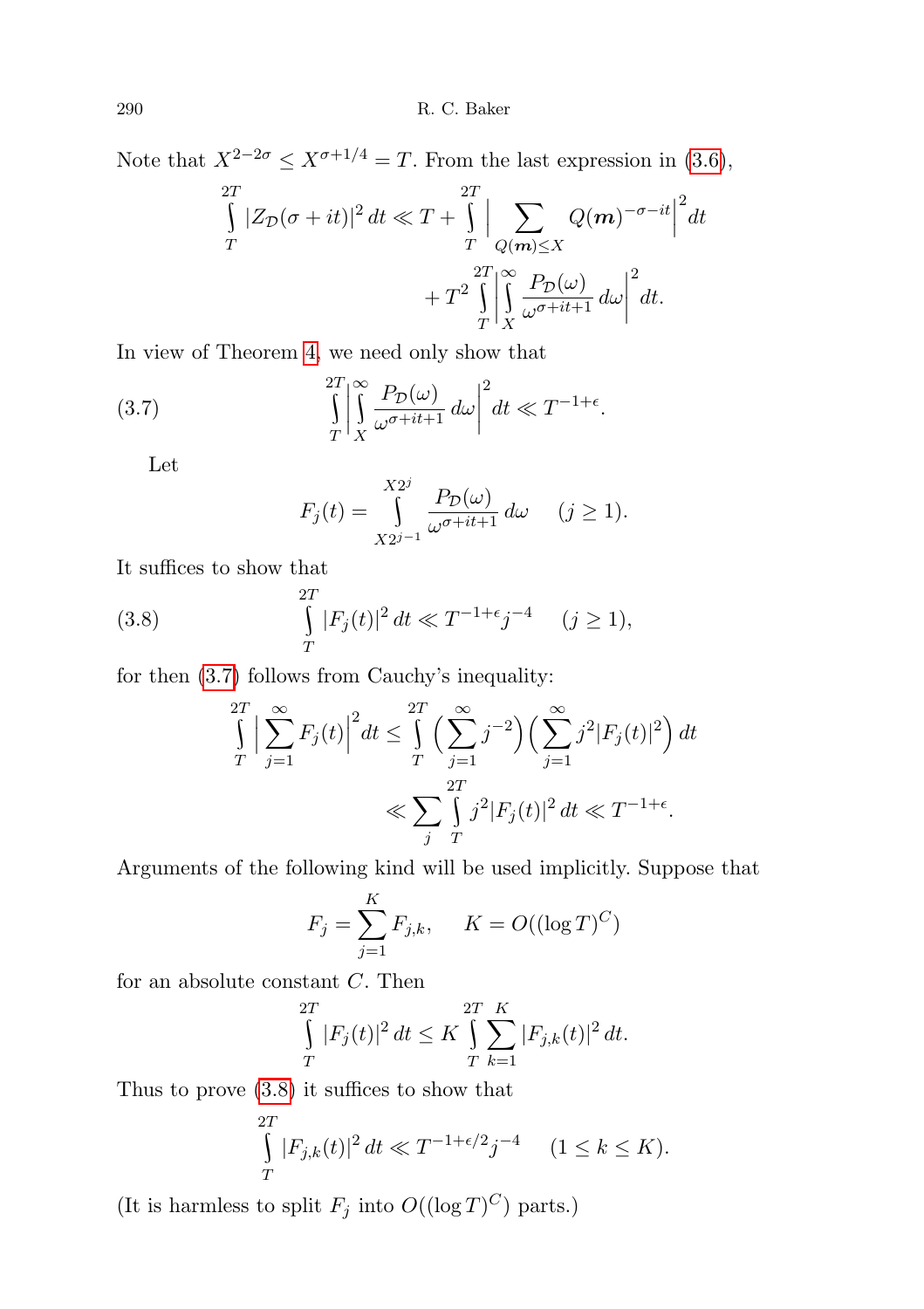We begin by noting that if  $G(\omega)$  is a bounded measurable function on

$$
J(j) = [X2^{j-1}, X2^j],
$$

then

<span id="page-24-0"></span>(3.9) 
$$
\int_{T}^{2T} \left| \int_{J(j)} \frac{G(\omega)}{\omega^{\sigma+it+1}} d\omega \right|^{2} dt \ll \log T (X2^{j})^{-2\sigma} ||G||^{2}_{\infty}
$$

from Lemma [14.](#page-20-2) In particular, if  $G(\omega) = O(T^{\epsilon/6})$ , the last quantity is  $\ll T^{-1+\epsilon/2}j^{-4}$ . Recalling Lemma [2,](#page-5-1) we need only show that

(3.10) 
$$
\int_{T}^{2T} \left| \int_{J(j)} \frac{S(f, \sqrt{\omega})}{\omega^{\sigma+it+1}} d\omega \right|^{2} dt \ll T^{-1+\epsilon} j^{-4}
$$

where  $f_{\mathcal{D}} = f : I = [a, b] \to \mathbb{R}, f^{(4)}$  is continuous,  $f''$  is never 0, and  $f'(a)$ ,  $f'(b)$  are rational.

In the notation of Lemma [16,](#page-20-3) with  $L = (X2<sup>j</sup>)<sup>3</sup>$ , we have

$$
\int_{T}^{2T} \left| \int_{J(j)} \frac{S(f, \sqrt{\omega})}{\omega^{\sigma+it+1}} d\omega \right|^{2} dt \le 2 \int_{T}^{2T} \left| \int_{J(j)} \frac{S(f, \sqrt{\omega}) - S_{L}(\omega)}{\omega^{\sigma+it+1}} d\omega \right|^{2} dt \n+ 2 \int_{T}^{2T} \left| \int_{J(j)} \frac{S_{L}(\omega)}{\omega^{\sigma+it+1}} d\omega \right|^{2} dt.
$$

The first summand on the right is  $\ll (X2^{j})^{-2\sigma} \log T \ll T^{-1+\epsilon}2^{-2j\sigma}$ , by Lemma [14](#page-20-2) in tandem with Lemma [16.](#page-20-3) It remains to show that

$$
\int_{T}^{2T} \left| \int_{J(j)} \frac{S_L(\omega)}{\omega^{\sigma+it+1}} \, d\omega \right|^2 dt \ll T^{-1+\epsilon} j^{-4}.
$$

We apply a splitting-up argument to the variable h in  $S_L(\omega)$ , followed by Lemma [11.](#page-11-3) The integral corresponding to the term

$$
\sum_{|h| \sim H} O(|h|^{-1} \log T) = O((\log T)^2)
$$

that arises from  $(2.16)$  can be bounded satisfactorily via the estimate  $(3.9)$ . Thus it remains to show that

<span id="page-24-1"></span>
$$
(3.11) \tH^{-3} \int_{T}^{2T} \Big| \int_{J(j)} \omega^{-\sigma - \alpha it - 3/4} \sum_{(h,l) \in \mathcal{E}} b(h,l) e(G(l,h)\omega^{1/2}) d\omega \Big|^2 dt \ll T^{-1-\epsilon/2} j^{-4}
$$

with  $\mathcal E$  as in [\(2.25\)](#page-15-2),  $|b(h, l)| \leq 1$ , and  $\alpha \in \{-1, 1\}$ . Here  $1 \leq H \leq (X2^j)^3$ .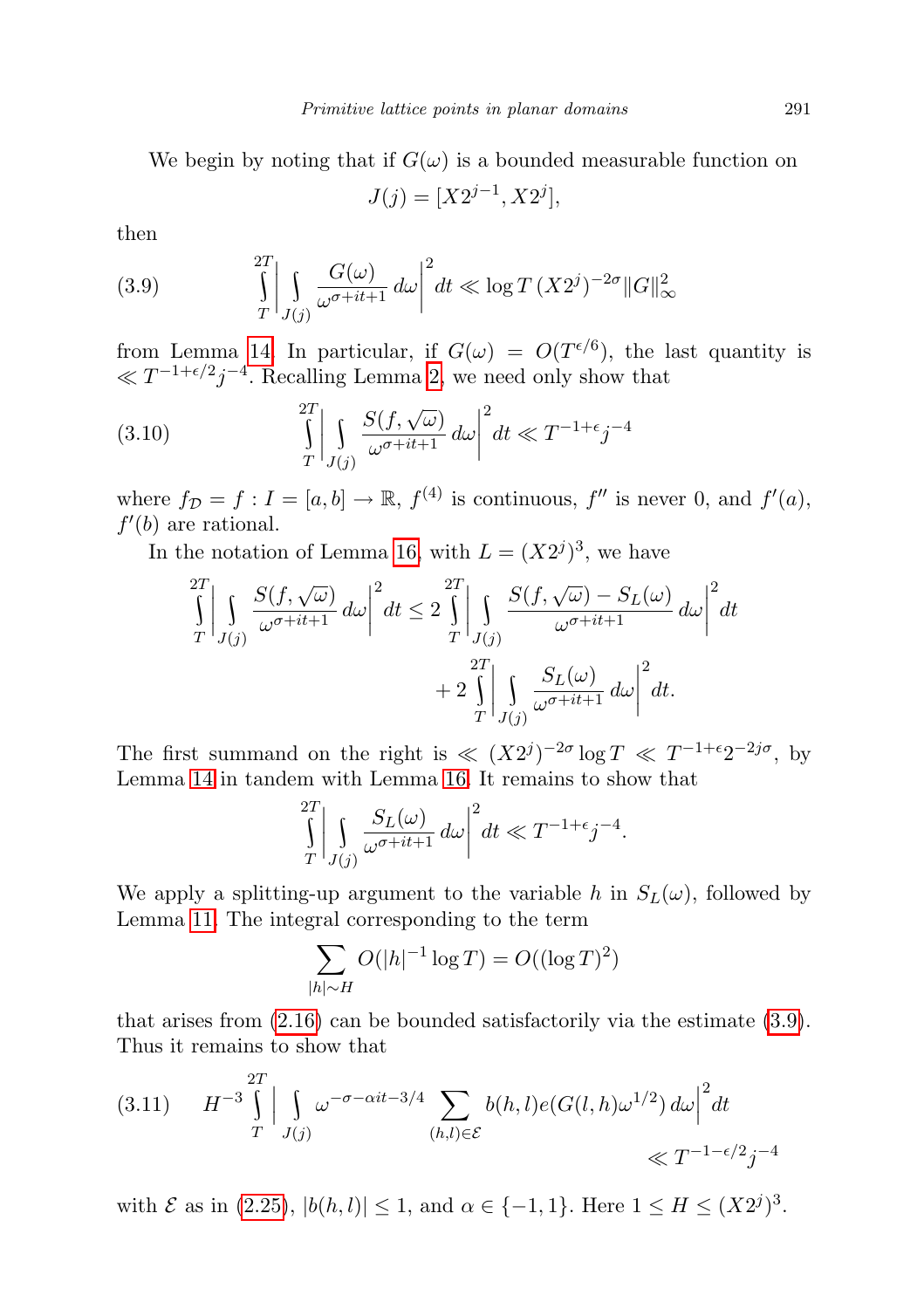Now

$$
\left| \frac{d}{d\omega} \left( -\frac{\alpha t \log \omega}{2\pi} + G(l, h)\omega^{1/2} \right) \right| = \left| -\frac{\alpha t}{2\pi \omega} + \frac{1}{2} G(l, h)\omega^{-1/2} \right|
$$
  

$$
\gg H(X2^{j})^{-1/2}
$$

unless  $\alpha = e^*$  (the sign of G) and  $T(X2^j)^{-1} \approx H(X2^j)^{-1/2}$ , that is, (3.12)  $H \asymp T(X2^{j})^{-1/2}$ .

Suppose for a moment that either  $\alpha \neq e^*$  or [\(3.12\)](#page-25-0) does not hold. Lemma [13](#page-13-1) yields

<span id="page-25-0"></span>
$$
\int_{J(j)} \omega^{-\sigma - \alpha i t - 3/4} e(G(l, h)\omega^{1/2}) d\omega \ll (X2^{j})^{-1/4 - \sigma} H^{-1}.
$$

Since  $|\mathcal{E}|^2 \ll H^4$ , the left-hand side of  $(3.11)$  is  $\ll H^{-1}T(X2^j)^{-1/2-2\sigma} \ll$  $T^{-1}j^{-4}$  from the definition of X.

Now suppose that  $\alpha = e^*$  and that [\(3.12\)](#page-25-0) holds. The left-hand side of [\(3.11\)](#page-24-1) is estimated via Lemma [14](#page-20-2) as

<span id="page-25-1"></span>
$$
(3.13) \quad \ll H^{-3} X 2^{j} \log T \int_{J(j)} \omega^{-2\sigma - 3/2} \Big| \sum_{(h,l) \in \mathcal{E}} e(G(l, h) \omega^{1/2}) \Big|^{2} d\omega
$$
  

$$
\ll H^{-3} X 2^{j} \log T \times \sum_{(h_{1}, l_{1}) \in \mathcal{E}} \sum_{(h_{2}, l_{2}) \in \mathcal{E}} \int_{J(j)} \omega^{-2\sigma - 3/2} e(\omega^{1/2} (G(h_{1}, l_{1}) - G(h_{2}, l_{2}))) d\omega.
$$

Consider first the contribution to the right-hand side of [\(3.13\)](#page-25-1) from quadruples  $h_1$ ,  $l_1$ ,  $h_2$ ,  $l_2$  with

$$
|G(l_1, h_1) - G(l_2, h_2)| < H^{-3/5}.
$$

There are  $O(H^{12/5+\epsilon/4})$  such quadruples, by Theorem [3](#page-2-2) and Lemma [9.](#page-10-2) Estimating the integral trivially, these quadruples contribute

$$
\ll H^{-3/5 + \epsilon/4} X 2^j \log T (X 2^j)^{-2\sigma - 1/2} \ll (X 2^j)^{-2\sigma + 1/2} H^{-3/5} T^{\epsilon/2}
$$
  

$$
\ll (X 2^j)^{-2\sigma + 4/5} T^{-3/5 + \epsilon/2} \ll T^{-1 + \epsilon/2} j^{-4}
$$

since

$$
(X2j)2\sigma-4/5 \ge (X2j)(2/5)(\sigma+1/4) \gg T2/5j4.
$$

Now consider the contribution to the right-hand side of [\(3.11\)](#page-24-1) from quadruples with

$$
\delta H \le |G(l_1, h_1) - G(l_2, h_2)| < 2\delta H,
$$

where  $\delta = H^{-8/5} 2^{k-1}$ ,  $k = 1, 2, \ldots$ , and  $\delta \ll 1$ . There are  $O(\delta H^4)$  such quadruples, again by Theorem [3](#page-2-2) and Lemma [9.](#page-10-2) Estimating the integral via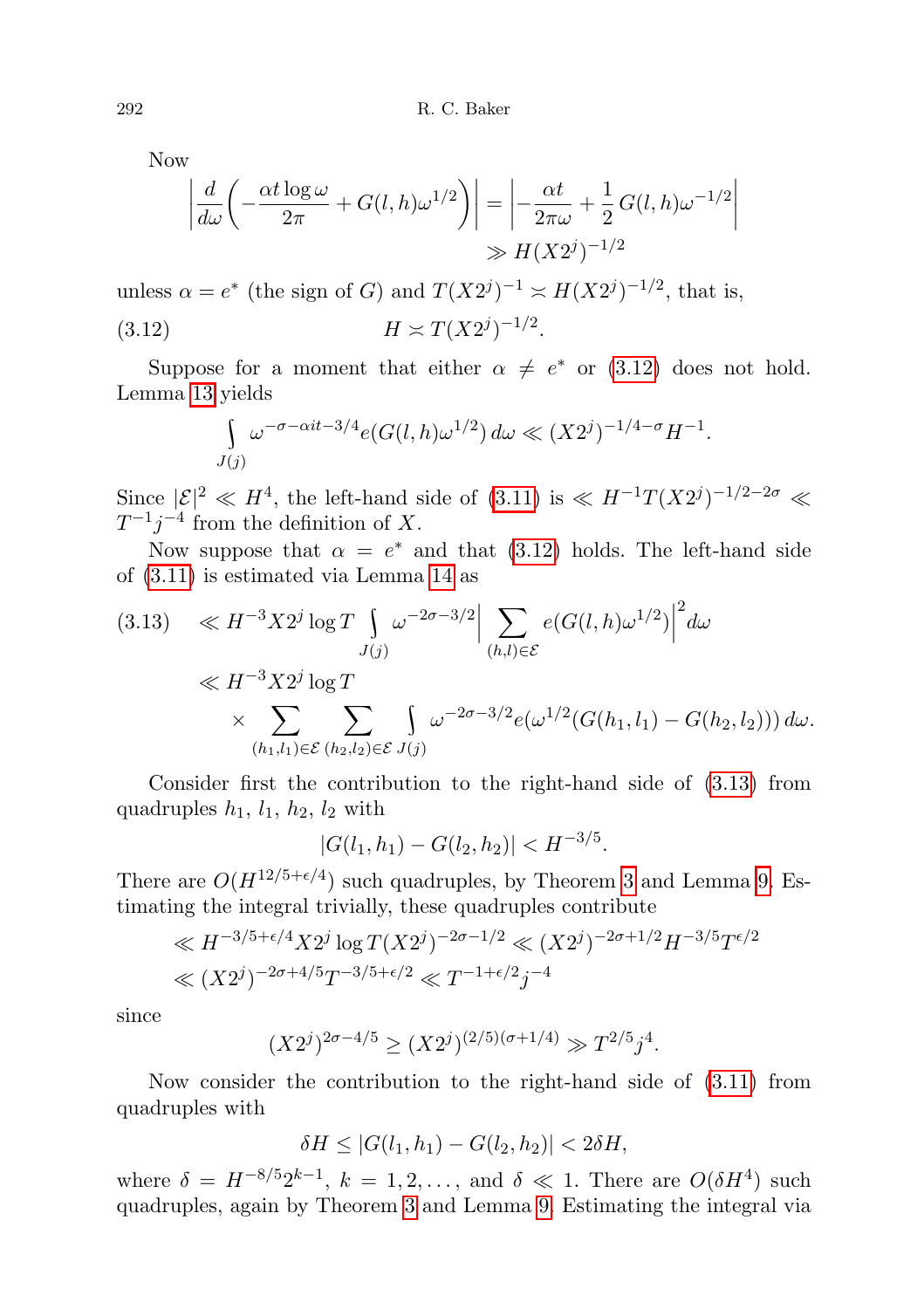Lemma [13,](#page-13-1) these quadruples contribute

 $\ll \delta H \, X 2^j \log T (X 2^j)^{-2\sigma-3/2} (\delta H)^{-1} (X 2^j)^{1/2} \ll (X 2^j)^{-2\sigma} \log T \ll T^{-1} j^{-4}.$ Thus quadruples with

$$
|G(l_1, h_1) - G(l_2, h_2)| \ge H^{-3/5}
$$

contribute  $O(T^{-1+\epsilon/2}j^{-4})$  to the right-hand side of [\(3.13\)](#page-25-1). This completes the proof of Theorem [2.](#page-2-1)

4. Proof of Theorem [1.](#page-1-0) For the convenience of the reader, we repeat some arguments from Huxley and Nowak [\[10\]](#page-34-2) without much change. Let  $y = y(x)$  be a large positive number,  $y(x) < x^{1/2}$ , to be chosen below. We have

(4.1) 
$$
\mathcal{A}_{\mathcal{D}}(x) = \sum_{\substack{0 < Q(m_1, m_2) \leq x \\ \gcd(m_1, m_2) = 1}} 1 = \sum_{0 < Q(m_1, m_2) \leq x} \sum_{d | m_1, d | m_2} \mu(d)
$$
\n
$$
= \sum_{d \geq 1} \mu(d) N_{\mathcal{D}}\left(\frac{\sqrt{x}}{d}\right)
$$
\n
$$
= \sum_{d \leq y} \mu(d) P_{\mathcal{D}}\left(\frac{\sqrt{x}}{d}\right) + \sum_{d > y} \mu(d) P_{\mathcal{D}}\left(\frac{\sqrt{x}}{d}\right) + m(\mathcal{D})x \sum_{d=1}^{\infty} \frac{\mu(d)}{d^2}
$$
\n
$$
= E_1(x) + E_2(x) + \frac{6}{\pi^2} m(\mathcal{D})x,
$$

say.

<span id="page-26-0"></span>We now quote a formula of Perron type from [\[10\]](#page-34-2):

(4.2) 
$$
\sum_{d>y} \mu(d) N_{\mathcal{D}} \left( \frac{x}{d^2} \right) = \frac{1}{2\pi i} \int_{3-ix^5}^{3+ix^5} Z_{\mathcal{D}}(s) f_y(2s) \frac{x^s}{s} ds + O(x^{1/3+\epsilon}).
$$

Here

$$
f_y(s) = \frac{1}{\zeta(s)} - \sum_{m \le y} \frac{\mu(m)}{m^s}.
$$

<span id="page-26-1"></span>Since we assume R.H., we have

(4.3) 
$$
f_y(\sigma + it) = \sum_{n>y} \frac{\mu(n)}{n^{\sigma+it}} \ll y^{1/2 - \sigma + \epsilon}(|t|^{\epsilon} + 1)
$$

for  $\sigma \geq 1/2 + \epsilon$ . This is obtained by a slight variant of the proof of [\[17,](#page-35-6) Theorem  $14.25(A)$ .

By a slight adaptation of the application of the residue theorem in §4 of [\[10\]](#page-34-2), we find that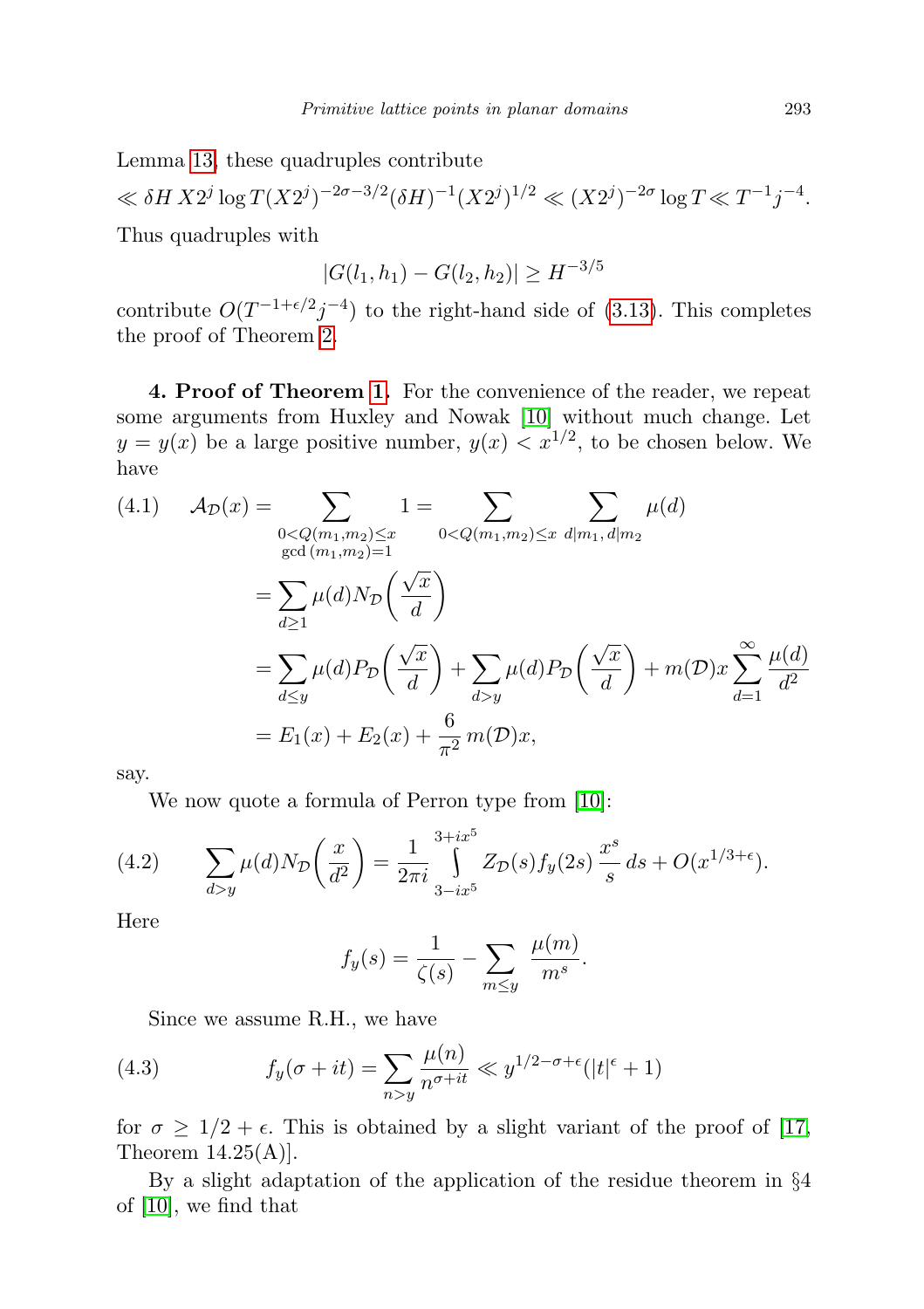<span id="page-27-0"></span>(4.4) 
$$
\frac{1}{2\pi i} \int_{3-ix^5}^{3+ix^5} Z_{\mathcal{D}}(s) f_y(2s) \frac{x^s}{s} ds
$$
  
= 
$$
\frac{1}{2\pi i} \int_{3/5-ix^5}^{3/5+ix^5} Z_{\mathcal{D}}(s) f_y(2s) \frac{x^s}{s} ds + m(\mathcal{D}) x f_y(2) + O(1).
$$

We may combine  $(4.2)$  and  $(4.4)$  to obtain

$$
E_2(x) = \sum_{d>y} \mu(d) N_{\mathcal{D}} \left( \frac{x}{d^2} \right) - m(\mathcal{D}) x f_y(2)
$$
  
= 
$$
\frac{1}{2\pi i} \int_{3/5 - ix^5}^{3/5 + ix^5} Z_{\mathcal{D}}(s) f_y(2s) \frac{x^s}{s} ds + O(x^{1/3 + \epsilon}).
$$

After a splitting-up argument and an application of [\(4.3\)](#page-26-1),

$$
E_2(x) \ll y^{1/2 - 6/5} x^{3/5 + \epsilon/2} \left( T^{-1} \int_T^{2T} |Z_D(\sigma + it)| dt + 1 \right) + x^{1/3 + \epsilon}
$$

for some T with  $2 \le T \le x^5$ . By Theorem [2](#page-2-1) and Cauchy's inequality,  $E_2(x) \ll y^{-7/10} x^{3/5 + \epsilon} + x^{1/3 + \epsilon}.$ 

We choose y so that  $y^{-7/10}x^{3/5} = x^{5/13}$ , that is,

$$
y = x^{4/13}
$$

.

It remains to show that

$$
E_1(x) \ll x^{5/13 + \epsilon}.
$$

With the notation of Lemma [2,](#page-5-1) we have an expression of the form

$$
E_1(x) = \sum_{d \le y} \mu(d) \sum_{j=1}^J e_j S(f_j, x^{1/2}/d) + O(y).
$$

Accordingly, it suffices to show that, for  $D \in [1/2, y]$ ,

(4.5) 
$$
\sum_{d \sim D} \mu(d) S(f, x^{1/2}/d) \ll x^{5/13 + \epsilon/2}
$$

whenever  $f_{\mathcal{D}} = f : I = [a, b] \to \mathbb{R}, f^{(4)}$  is continuous,  $f''$  is never 0, and  $f'(a)$ ,  $f'(b)$  are rational.

We apply Lemma [10,](#page-10-1) with  $L = x^{1/2 - 5/13} = x^{3/26}$ :

<span id="page-27-1"></span>(4.6) 
$$
\sum_{d \sim D} \mu(d) S(f, x^{1/2}/d) = \sum_{d \sim D} \sum_{0 < |h| \le L} \mu(d) a_h S_h(f, x^{1/2}/d) + O\Big(\sum_{d \sim D} \sum_{|h| \le L} b_h S_h(f, x^{1/2}/d)\Big).
$$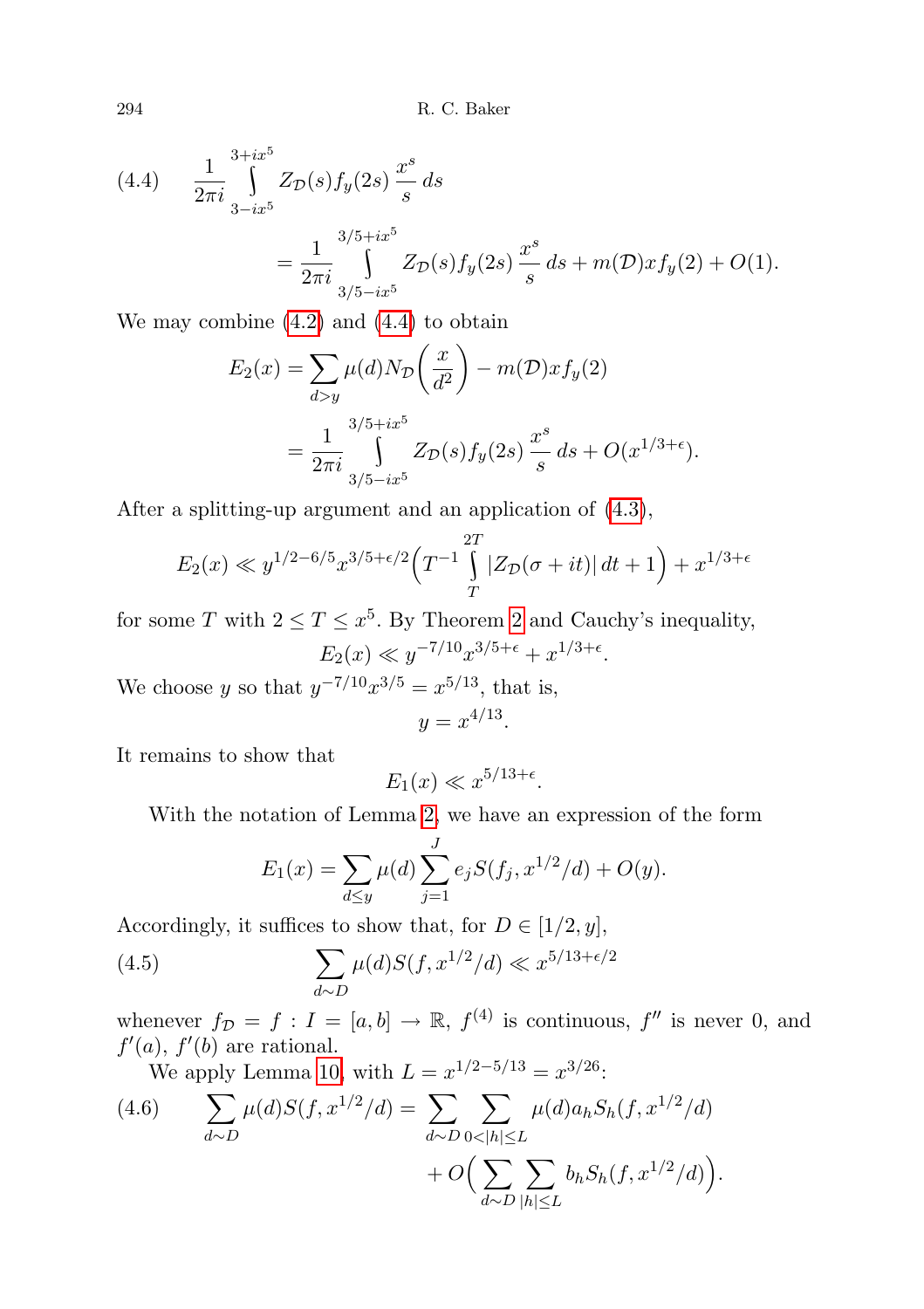By the choice of L, the contribution to the right-hand side of  $(4.6)$  from  $b_0$ is  $O(x^{5/13})$ . We now show that

(4.7) 
$$
\sum_{d \sim D} \sum_{0 < |h| \le L} \mu(d) a_h S_h(f, x^{1/2}/d) \ll x^{5/13 + \epsilon/2}.
$$

It will be clear from the discussion that the proof of

<span id="page-28-1"></span><span id="page-28-0"></span>
$$
\sum_{d \sim D} \sum_{0 < |h| \le L} b_h S_h(f, x^{1/2}/d) \ll x^{5/13 + \epsilon/2}
$$

is simpler. So once we prove [\(4.7\)](#page-28-0), the proof of Theorem [1](#page-1-0) will be complete. By a splitting-up argument, it suffices to show that

(4.8) 
$$
\sum_{h \sim H} a_h \sum_{d \sim D} \mu(d) S_h(f, x^{1/2}/d) \ll x^{5/13 + \epsilon/3}
$$

whenever

<span id="page-28-4"></span>(4.9) 
$$
a_h \ll H^{-1}
$$
,  $1/2 \le H \le x^{3/26}$ ,  $1/2 \le D \le x^{4/13}$ .

We apply the B-process (Lemma [11\)](#page-11-3). The contribution from the term  $O(\log 2M)$  to the left-hand side of  $(4.8)$  is

$$
\ll \sum_{h\sim H} h^{-1} \sum_{d\sim D} \log x \ll x^{4/13} \log x.
$$

We have thus reduced the proof to showing that

<span id="page-28-2"></span>
$$
(4.10) \quad H^{-3/2} \sum_{(h,l)\in\mathcal{E}} c(h,l) \sum_{d\sim D} (x/d^2)^{1/4} \mu(d) e(G(l,h)x^{1/2}/d) \ll x^{5/13+\epsilon/3},
$$

with  $\mathcal E$  as in [\(2.25\)](#page-15-2) and  $|c(h, l)| \leq 1$ .

We first treat the case

(4.11) H > D5/3x −35/78

of [\(4.10\)](#page-28-2) by a method similar to that of Zhai [\[21\]](#page-35-0). Let

<span id="page-28-3"></span>
$$
S = \sum_{(h,l) \in \mathcal{E}} c(h,l) \sum_{d \sim D} f_d e(G(l,h)x^{1/2}/d),
$$

where  $f_d = \mu(d)D^{1/2}/d^{1/2} \ll 1$ . Let Q be a natural number; we partition  $[-CH, CH]$   $(C > 0, C = C(\mathcal{D}))$  into subintervals  $I_1, \ldots, I_Q$  of equal length. Thus

$$
|S| \leq \sum_{q=1}^{Q} \sum_{d \sim D} \Big| \sum_{G(l,h) \in I_q} c(h,l) e(G(l,h)x^{1/2}/d) \Big|.
$$

(Summation conditions  $(h, l) \in \mathcal{E}$  are implicit here and below.) Cauchy's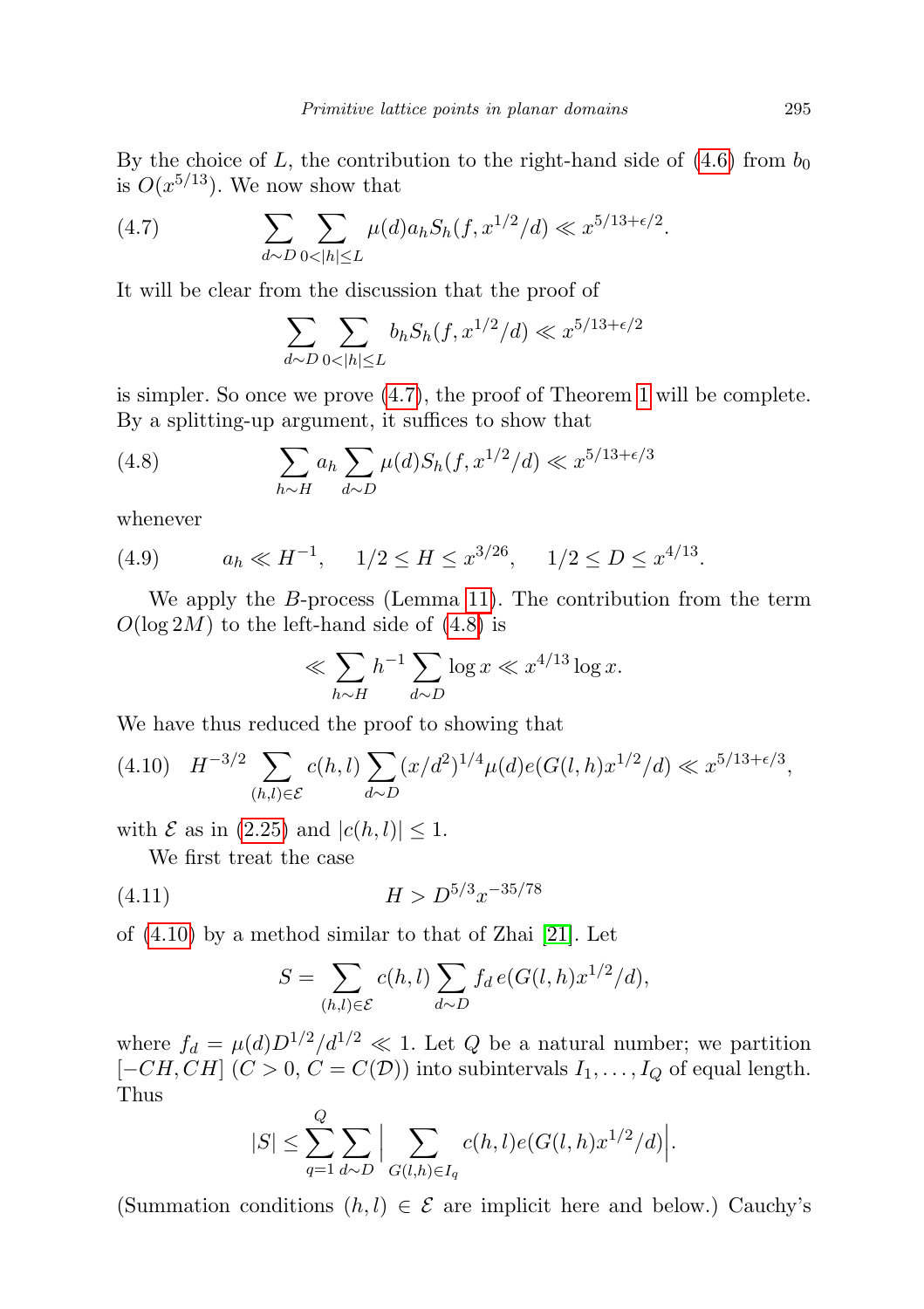inequality gives

<span id="page-29-1"></span>
$$
(4.12) \quad |S|^2 \le QD \sum_{q=1}^Q \sum_{\substack{G(l,h)\in I_q \\ G(l',h')\in I_q}} \left| \sum_{d\sim D} e\left(\frac{G(l,h) - G(l',h')}{d} x^{1/2}\right) \right|
$$
  

$$
\le QD \sum_{|G(l,h) - G(l',h')|\le 2CH/Q} \left| \sum_{d\sim D} e\left(\frac{G(l,h) - G(l',h')}{d} x^{1/2}\right) \right|.
$$

For quadruples with

$$
|G(l, h) - G(l', h')| < H^{-3/5},
$$

we estimate

<span id="page-29-2"></span>
$$
S(h, l, h', l') = \sum_{d \sim D} e\left(\frac{G(l, h) - G(l', h')}{d} x^{1/2}\right)
$$

trivially. There are  $O(H^{12/5+\epsilon})$  such quadruples by Theorem [3](#page-2-2) and Lemma [9,](#page-10-2) giving

(4.13) 
$$
\sum_{h,l,h',l'} S(h,l,h',l') \ll H^{12/5+\epsilon} D
$$

for these quadruples.

Now consider quadruples with

(4.14) 
$$
\delta H \le |G(l, h) - G(l', h')| < 2\delta H,
$$

where  $\delta = H^{-8/5} 2^{k-1}$ ,  $k = 0, 1, \ldots$ , and  $\delta \leq 2C/Q$ . For these quadruples, the exponent pair  $(1/2, 1/2)$  gives the estimate

<span id="page-29-0"></span>
$$
S(h, l, h', l') \ll (\delta H x^{1/2} / D)^{1/2} + (\delta H x^{1/2} D^{-2})^{-1}.
$$

(See [\[5\]](#page-34-8) for the theory of exponent pairs.) Again by Theorem [3](#page-2-2) and Lemma [9,](#page-10-2) there are  $O(\delta H^4)$  quadruples satisfying [\(4.14\)](#page-29-0). For these quadruples,

<span id="page-29-3"></span>(4.15) 
$$
\sum_{h,l,h',l'} S(h,l,h',l') \ll \delta H^4 (\delta H x^{1/2}/D)^{1/2} + \delta H^4 (\delta H x^{1/2} D^{-2})^{-1}
$$

$$
\ll Q^{-3/2} H^{9/2} x^{1/4} D^{-1/2} + H^3 x^{-1/2} D^2.
$$

Note that

$$
H^3 x^{-1/2} D^2 \ll H^{12/5} D,
$$

since  $HD \ll x^{3/26+4/13} \ll x^{1/2}$ . Hence we can combine [\(4.12\)](#page-29-1), [\(4.13\)](#page-29-2) and  $(4.15)$  (summed over  $O(\log x)$  values of  $\delta$ ) to obtain

$$
|S|^2 \ll QD(H^{12/5+\epsilon}D + Q^{-3/2}H^{9/2}x^{1/4}D^{-1/2}\log x),
$$
  

$$
S \ll x^{\epsilon/3}(Q^{1/2}DH^{6/5} + Q^{-1/4}H^{9/4}x^{1/8}D^{1/4}).
$$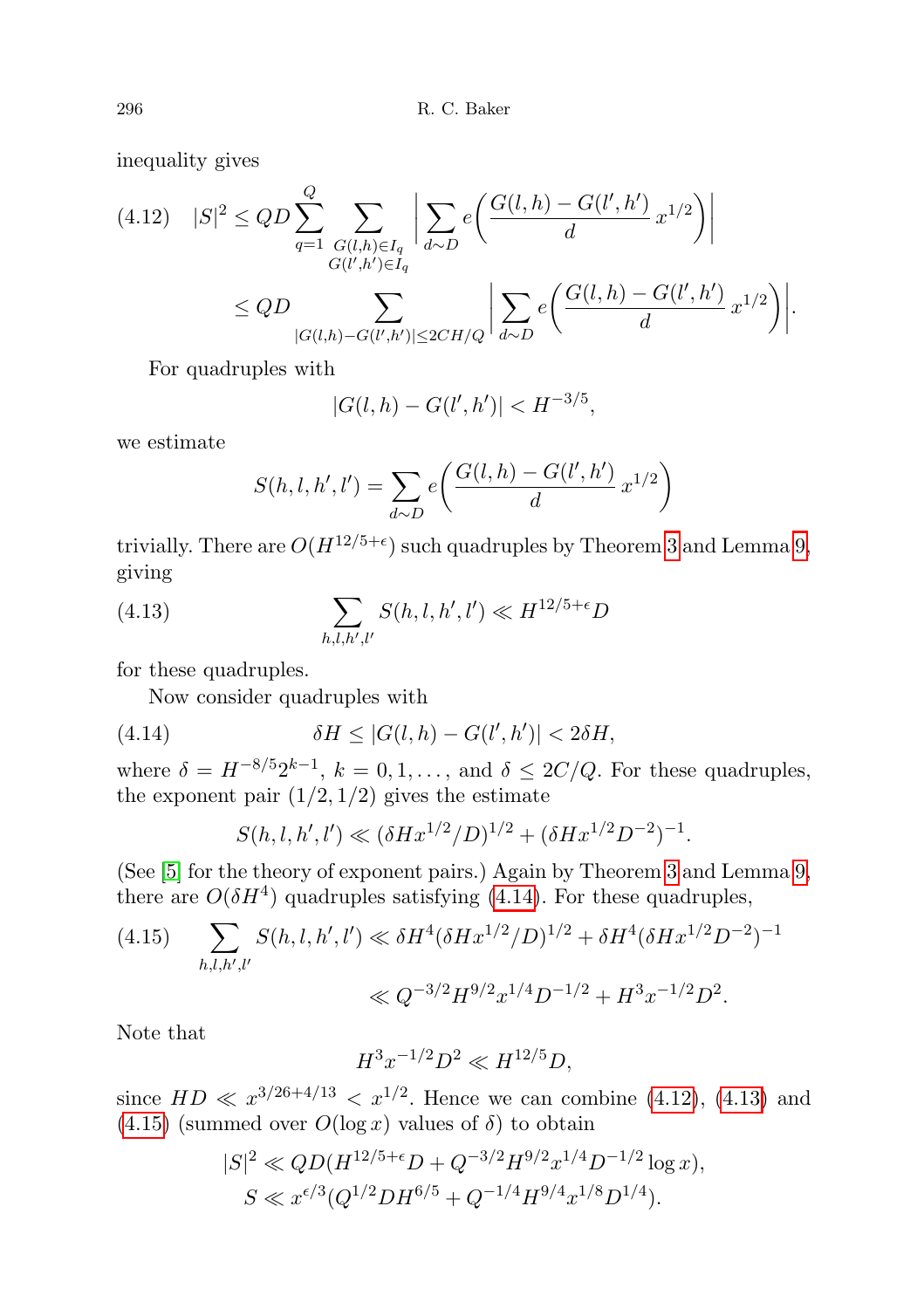Minimizing this expression over  $Q \in [1,\infty)$  in the usual way, we obtain

$$
S \ll DH^{6/5} x^{\epsilon/3} + (DH^{6/5})^{1/3} (H^{9/4} x^{1/8} D^{1/4})^{2/3} x^{\epsilon/3}
$$
  
\$\ll x^{\epsilon/3} (DH^{6/5} + D^{1/2} H^{19/10} x^{1/12}).

Accordingly, the left-hand side of [\(4.10\)](#page-28-2) is

$$
\ll H^{-3/2} D^{-1/2} x^{1/4 + \epsilon/3} (DH^{6/5} + D^{1/2} H^{19/10} x^{1/12}).
$$

By the lower bound  $(4.11)$  imposed on  $H$ ,

$$
H^{-3/10}D^{1/2}x^{1/4+\epsilon/3} \ll x^{5/13+\epsilon/3}.
$$

Moreover,

<span id="page-30-0"></span>
$$
H^{2/5}x^{1/3+\epsilon/3} \ll x^{148/390+\epsilon/3} \ll x^{5/13}
$$

from [\(4.9\)](#page-28-4). This gives the desired bound in the case [\(4.11\)](#page-28-3).

For the smaller values of H we need a lemma.

<span id="page-30-3"></span>LEMMA 17. Let  $H \geq 1$ ,  $N \geq 1/2$ ,  $\Delta > 0$ . The number of solutions of

(4.16) 
$$
\left|\frac{G(l,h)}{n} - \frac{G(l',h')}{n'}\right| < \frac{\Delta h}{N}
$$

with  $(h, l) \in \mathcal{E}$ ,  $(h', l') \in \mathcal{E}$ ,  $n \sim N$ ,  $n' \sim N$  is  $O(H^{16/5+\epsilon}N\log 2N + \Delta H^2N^4).$ 

*Proof.* Let  $1 \leq d \leq N$ . We estimate the number of solutions of [\(4.16\)](#page-30-0) with  $(n, n') = d$ , say  $\mathcal{N}(d)$ . Fix such a pair n, n'. We apply Theorem [3](#page-2-2) in conjunction with Lemma [9,](#page-10-2) with  $c = -n/n'$ . The number of quadruples  $h, l, h', l'$  satisfying  $(4.16)$  is

<span id="page-30-2"></span>
$$
\ll H^{12/5+\epsilon} + \Delta H^4.
$$

Summing over  $n, n'$ , we get

(4.17) 
$$
\mathcal{N}(d) \ll (N/d)^2 (H^{12/5+\epsilon} + \Delta H^4).
$$

On the other hand, we may fix  $h, l, h', l'$  and observe that  $(4.16)$  implies

(4.18) 
$$
\left|\frac{G(l,h)}{G(l',h')} - \frac{n}{n'}\right| \ll \Delta.
$$

Since the  $n/n'$  are spaced apart at least  $(N/d)^{-2}$ , the number of solutions of [\(4.18\)](#page-30-1) is

<span id="page-30-1"></span>
$$
\ll \frac{\Delta}{(N/d)^{-2}} + 1.
$$

Summing over  $h, l, h', l',$ 

$$
\mathcal{N}(d) \ll H^4 + \Delta H^4 N^2 d^{-2}.
$$

This can be combined with [\(4.17\)](#page-30-2) to obtain

$$
\mathcal{N}(d) \ll H^{16/5 + \epsilon} N d^{-1} + \Delta H^4 N^2 d^{-2}.
$$

Summing over d gives the bound claimed in the lemma.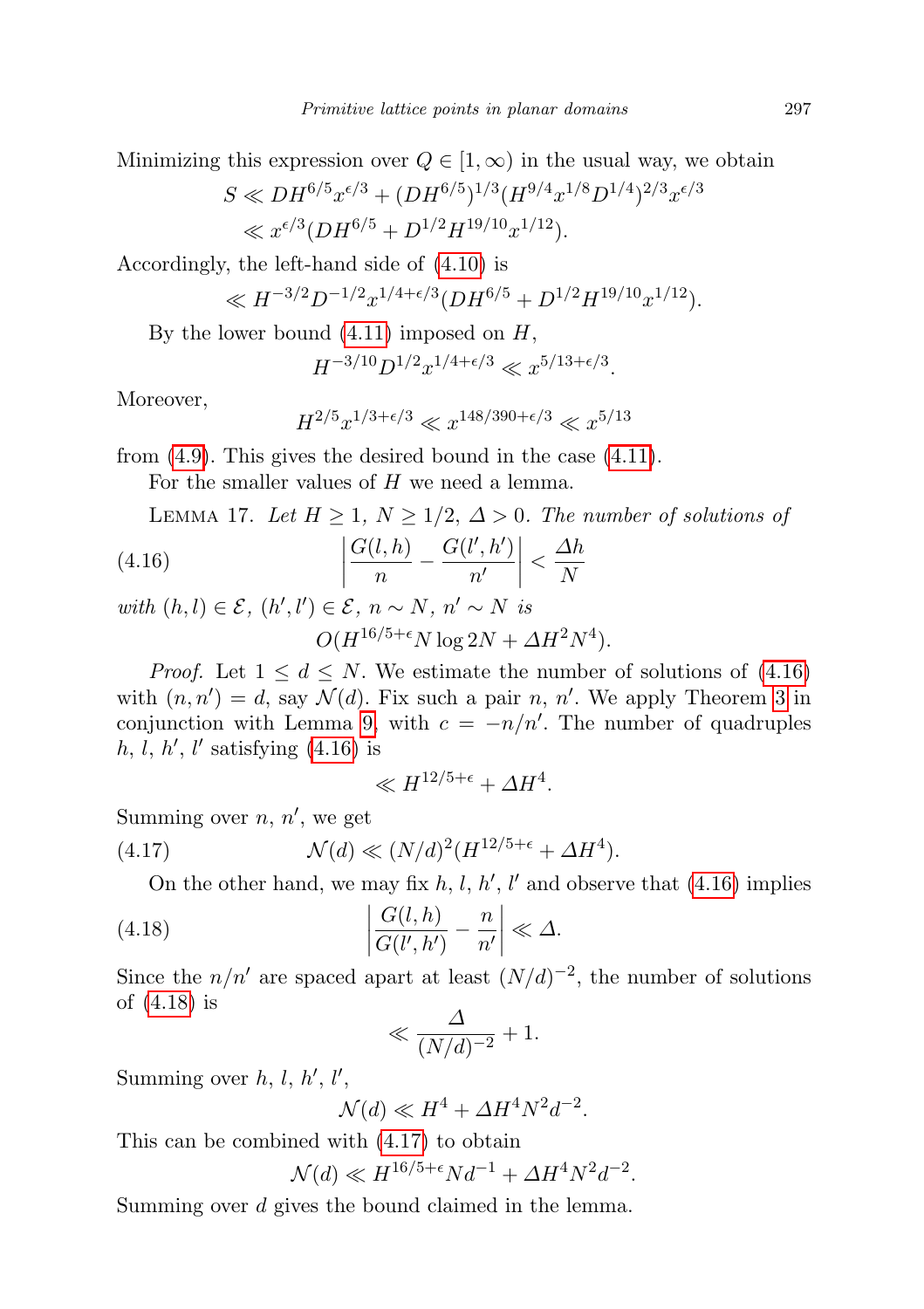Completion of the proof of Theorem [1](#page-1-0). To prove [\(4.10\)](#page-28-2) when

(4.19) H ≤ D5/3x −35/78 ,

we use a standard decomposition of sums

<span id="page-31-2"></span>
$$
\sum_{d \sim D} \mu(d) F(d)
$$

(where F is any complex function on  $[D, 2D]$ ); see [\[12\]](#page-34-6) or [\[2\]](#page-34-12). The sum can be decomposed into  $O(D^{\epsilon/6})$  sums of the forms

$$
(I) \qquad \qquad \sum_{\substack{m \sim M, n \sim N \\ mn \sim D}} a_m F(mn),
$$

with

$$
N \gg D^{2/3}, \quad |a_m| \le 1,
$$

and

(II) 
$$
\sum_{\substack{m \sim M, n \sim N \\ mn \sim D}} a_m b_n F(mn),
$$

with

$$
D^{1/3} \ll N \ll D^{1/2}
$$
,  $|a_m| \le 1$ ,  $|b_n| \le 1$ .

In  $(4.10)$ , we have

$$
F(d) = d^{-1/2} \sum_{(h,l)\in \mathcal{E}} c(h,l)e\left(\frac{G(l,h)x^{1/2}}{d}\right),
$$

so that sums of type I take the form

$$
S_{\rm I} = M^{-1/2} \sum_{(h,l) \in \mathcal{E}} c(h,l) \sum_{m \sim M} a_m \sum_{\substack{n \sim N \\ mn \sim D}} n^{-1/2} e\left(\frac{G(l,h)x^{1/2}}{mn}\right)
$$

with  $|a_m| \leq 1$ , and sums of type II take the form

<span id="page-31-1"></span><span id="page-31-0"></span>
$$
S_{\rm II} = D^{-1/2} \sum_{(h,l) \in \mathcal{E}} c(h,l) \sum_{m \sim M} a_m \sum_{\substack{n \sim N \\ mn \sim D}} b_n e\left(\frac{G(l,h)x^{1/2}}{mn}\right),
$$

with  $|a_m| \leq 1$ ,  $|b_n| \leq 1$ . We have to show that

(4.20) 
$$
S_{\rm I} \ll H^{3/2} x^{5/13 - 1/4 + \epsilon/6} = H^{3/2} x^{7/52 + \epsilon/6}
$$

for  $N \gg D^{2/3}$ , and

(4.21) 
$$
S_{\rm II} \ll H^{3/2} x^{7/52 + \epsilon/6}
$$

for  $D^{1/3} \ll N \ll D^{1/2}$ . The case that determines the exponent in Theorem [1](#page-1-0) will turn out to be [\(4.21\)](#page-31-0) with  $D = x^{4/13}$ ,  $H = D^{5/3}x^{-35/78}$  and any N such that  $D^{1/3} \ll N \ll D^{1/2}$ .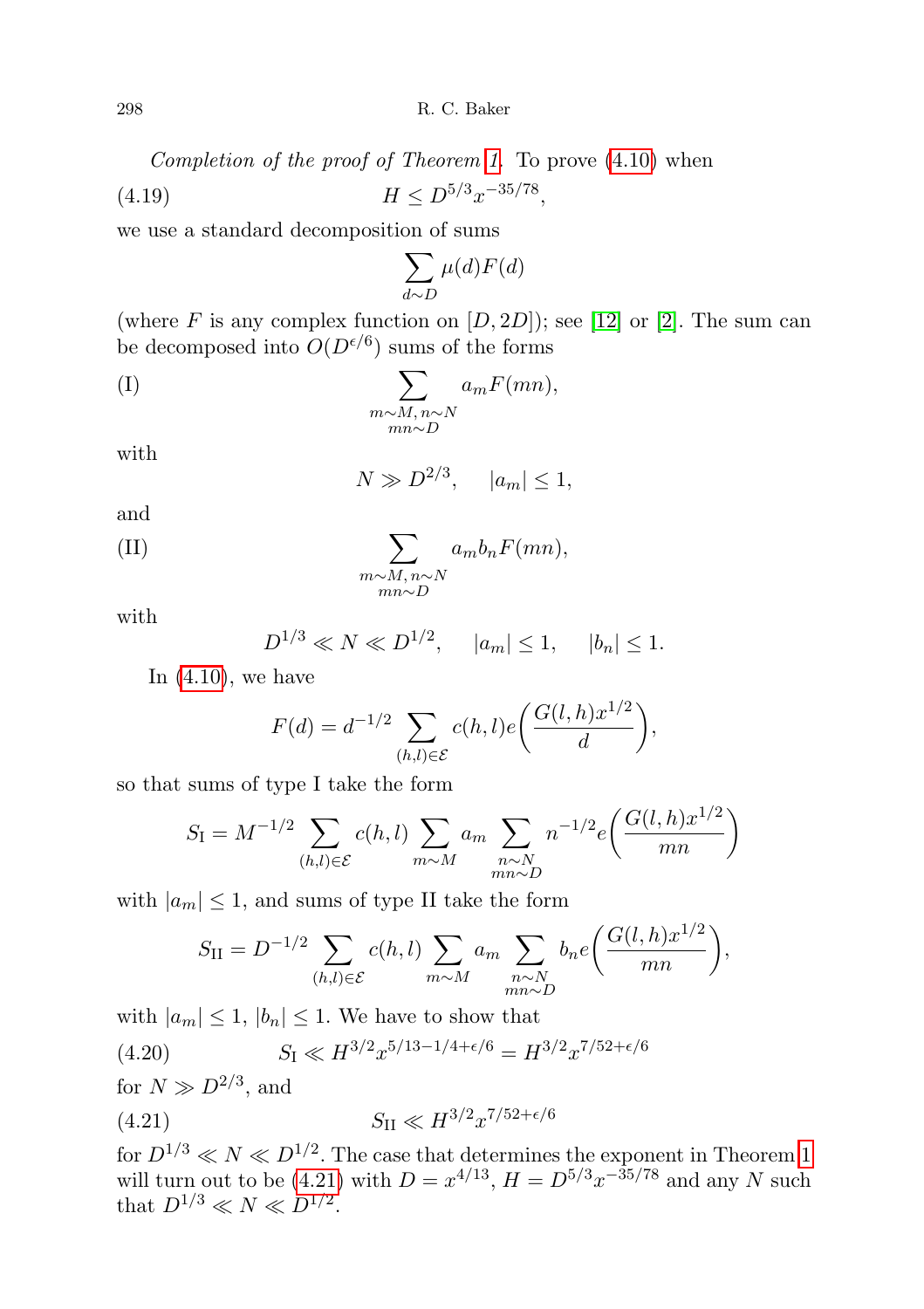We begin with [\(4.20\)](#page-31-1). By a partial summation argument it suffices to show that, for fixed  $(h, l) \in \mathcal{E}$ ,

<span id="page-32-0"></span>(4.22) 
$$
D^{-1/2} \sum_{m \sim M} a_m \sum_{\substack{N \le n < u \\ mn \sim D}} e\left(\frac{G(l, h)x^{1/2}}{mn}\right) \ll H^{-1/2} x^{7/52 + \epsilon/6}
$$

for  $u \in [N, 2N]$ . We apply Theorem 4 of [\[2\]](#page-34-12) with  $\alpha = \beta = -1, X \asymp Hx^{1/2}/D$ ,  $\kappa = \lambda = 1/2$ . The left-hand side of [\(4.22\)](#page-32-0) is

<span id="page-32-1"></span>(4.23) 
$$
\ll (\log x)^2 D^{-1/2} (DN^{-1/2} + DX^{-1} + (D^6 X^2 N^{-2})^{1/8}).
$$

We observe that  $X \gg D^{1/2} \gg N$ , since  $x^{1/2} > D^{3/2}$ . Since  $N \gg D^{2/3}$ , the bound in  $(4.23)$  is

$$
\ll (\log x)^2 (D^{1/6} + H^{1/4} x^{1/8} D^{-1/6}).
$$

Recalling [\(4.19\)](#page-31-2), we get

$$
D^{1/6}(H^{-1/2}x^{7/52})^{-1} \ll Dx^{-35/156-7/52} \ll x^{4/13-35/156-7/52} \ll 1.
$$

Moreover,

$$
H^{1/4}x^{1/8}D^{-1/6}(H^{-1/2}x^{7/52})^{-1} \ll D^{13/12}x^{-36/104} \ll 1.
$$

Thus [\(4.23\)](#page-32-1) is a satisfactory bound and we pass on to [\(4.21\)](#page-31-0).

By a standard device (see for example pp. 49–50 of Harman [\[6\]](#page-34-13)) it suffices to show that

(4.24) 
$$
S'_{II} = \sum_{(h,l) \in \mathcal{E}} c(h,l) \sum_{m \sim M} a_m \sum_{n \sim N} b_n e\left(\frac{G(l,h)x^{1/2}}{mn}\right)
$$

$$
\ll D^{1/2} H^{3/2} x^{7/52 + \epsilon/7}.
$$

R

Let

$$
R = \max\bigg(1, \frac{Hx^{1/2 + \epsilon/8}}{NM^2}\bigg).
$$

We partition  $[-C'H/N, C'H/N]$  (where  $C' = C'(\mathcal{D}) > 0$ ) into R subintervals  $J_1, \ldots, J_R$  of equal length. We have

$$
|S'_{\text{II}}| \leq \sum_{m \sim M} \sum_{r=1}^{R} \bigg| \sum_{G(l,h)/n \in J_r} c(h,l) e\bigg(\frac{G(l,h)x^{1/2}}{nm}\bigg) \bigg|,
$$

suppressing summation conditions  $(h, l) \in \mathcal{E}$ ,  $n \sim N$  here and below. By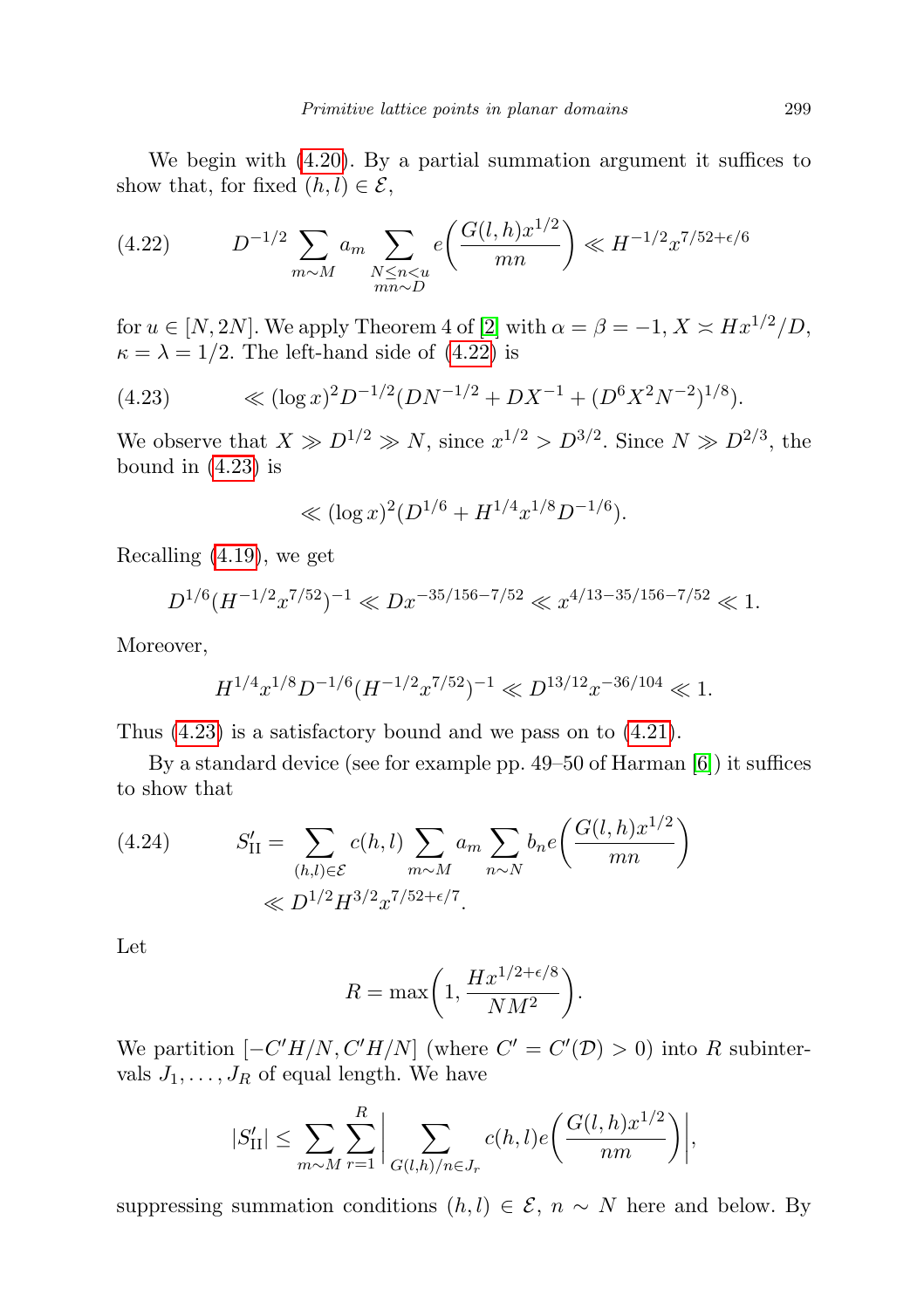Cauchy's inequality,

<span id="page-33-1"></span>(4.25) 
$$
|S'_{\text{II}}|^2 \leq MR \sum_{r=1}^R \sum_{G(h,l)/n, G(h',l')/n' \in I_r} S(v)
$$

$$
\leq MR \sum_{|G(h,l)/n - G(h',l')/n'| \leq 2C'H/NR} S(v).
$$

Here  $v = (h, l, h', l', n, n'),$ 

$$
S(\boldsymbol{v}) = \sum_{m \sim M} e\bigg( \bigg( \frac{G(l, h)}{n} - \frac{G(l', h')}{n'} \bigg) \frac{x^{1/2}}{m} \bigg).
$$

By Lemma [17](#page-30-3) there are  $O(H^{16/5+\epsilon}N \log 4N)$  vectors v for which

<span id="page-33-2"></span>
$$
\left| \frac{G(l, h)}{n} - \frac{G(l', h')}{n'} \right| < H^{9/5} N^{-2}.
$$

Estimating  $S(v)$  trivially, we find that

(4.26) 
$$
\sum_{\boldsymbol{v}} S(\boldsymbol{v}) \ll x^{\epsilon/8} H^{16/5} NM
$$

for these  $v$ .

Now consider those  $v$  with

(4.27) 
$$
\frac{\delta H}{N} \le \left| \frac{G(l, h)}{n} - \frac{G(l', h')}{n'} \right| < \frac{2\delta H}{N},
$$

where

<span id="page-33-0"></span>
$$
\delta = H^{1/5} N^{-2} 2^{k-1}, \quad k = 1, 2, ..., \quad \delta \leq 2C'/R.
$$

Again by Lemma [17,](#page-30-3) there are  $O(\delta H^4 N^2 x^{\epsilon/8})$  of these v. We can apply the Kusmin–Landau estimate [\[5,](#page-34-8) Theorem 2.1] to obtain

$$
S(\boldsymbol{v}) \ll \left(\frac{\delta H}{N} \cdot \frac{x^{1/2}}{M^2}\right)^{-1},\,
$$

since

$$
\frac{d}{dm}\left(\left(\frac{G(l,h)}{n}-\frac{G(l',h')}{n'}\right)\frac{x^{1/2}}{m}\right)\ll \frac{\delta Hx^{1/2}}{NM^2}\ll \frac{Hx^{1/2}}{NM^2R}\ll x^{-\epsilon/8}.
$$

Thus those  $v$  with [\(4.27\)](#page-33-0) satisfy

<span id="page-33-3"></span>(4.28) 
$$
\sum_{\mathbf{v}} S(\mathbf{v}) \ll \delta H^4 N^2 \bigg( \frac{\delta H x^{1/2}}{N M^2} \bigg)^{-1} x^{\epsilon/8} \ll H^3 x^{-1/2 + \epsilon/8} N^3 M^2
$$

$$
\ll H^{16/5} NM
$$

since

$$
N^2 M \ll D^{3/2} < x^{1/2 - \epsilon/8}.
$$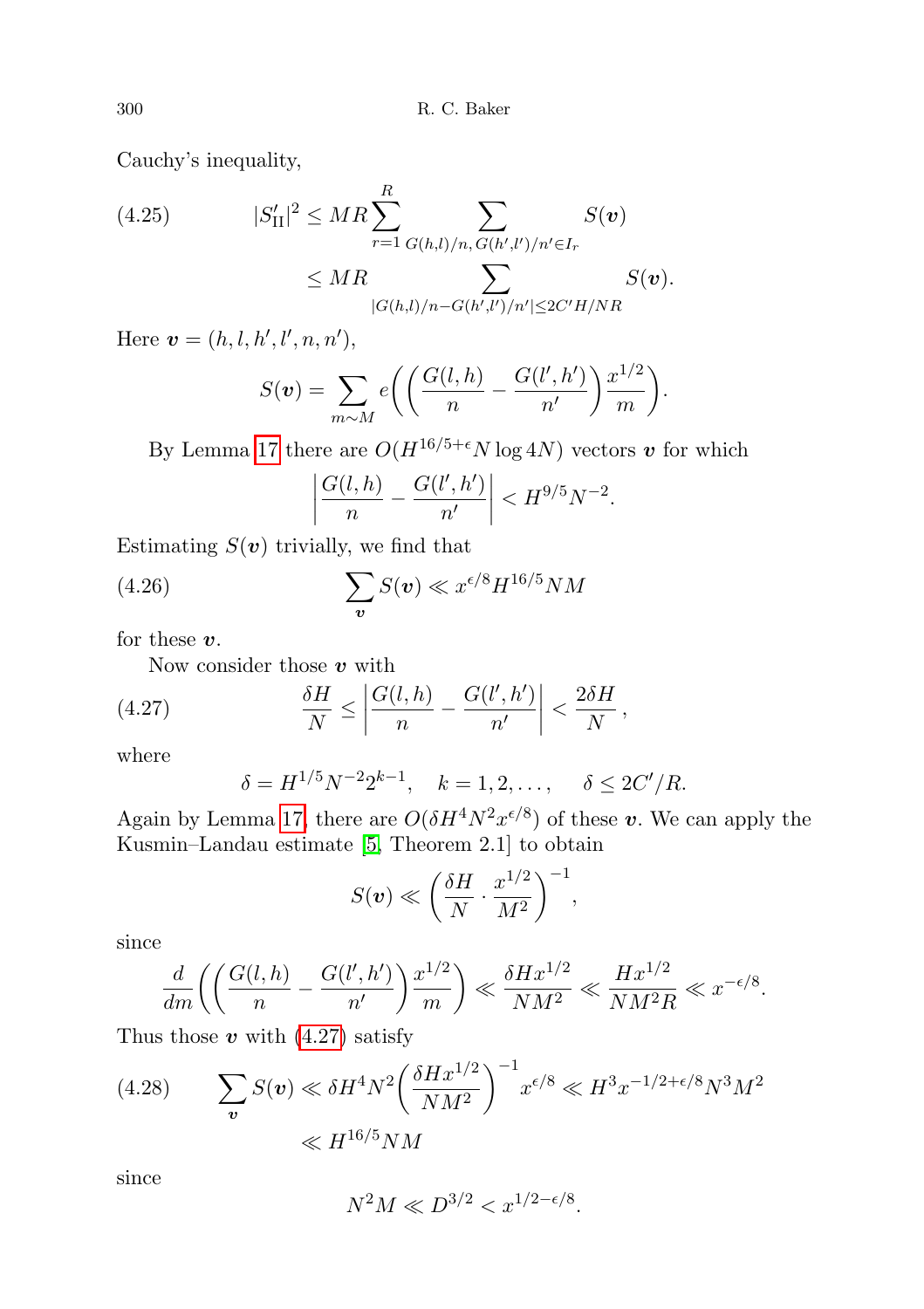We conclude from [\(4.25\)](#page-33-1), [\(4.26\)](#page-33-2), [\(4.28\)](#page-33-3) that

<span id="page-34-14"></span>
$$
|S'_{\text{II}}|^2 \ll RH^{16/5}NM^2x^{\epsilon/8} \ll x^{\epsilon/4}(H^{16/5}NM^2 + H^{21/5}x^{1/2}).
$$

Since  $N \gg D^{1/3}$ , we have

(4.29) 
$$
S'_{\text{II}} \ll x^{\epsilon/8} (H^{8/5} D^{5/6} + H^{21/10} x^{1/4}).
$$

Now

$$
H^{8/5}D^{5/6}(D^{1/2}H^{3/2}x^{7/52})^{-1} = H^{1/10}D^{1/3}x^{-7/52}
$$
  
\n
$$
\leq D^{1/2}x^{-7/156-7/52} < D^{1/2}x^{-2/13} < 1,
$$

while

$$
H^{21/10}x^{1/4}(D^{1/2}H^{3/2}x^{7/52})^{-1} = H^{3/5}D^{-1/2}x^{3/26} \le D^{1/2}x^{-2/13} \le 1.
$$

Thus [\(4.29\)](#page-34-14) is a satisfactory estimate for  $S'_{\text{II}}$ , and the proof of Theorem [1](#page-1-0) is complete.

Acknowledgments. I would like to acknowledge the friendly hospitality of the Mathematics Department of the University of Florida, where part of the work was done.

## References

- <span id="page-34-10"></span>[1] T. M. Apostol, Mathematical Analysis, Addison-Wesley, 1957.
- <span id="page-34-12"></span>[\[2\]](http://dx.doi.org/10.4064/aa129-2-1) R. C. Baker, Sums of two relatively prime cubes, Acta Arith. 129 (2007), 103–146.
- <span id="page-34-7"></span>[3]  $\ldots$ , *Sums of two relatively prime k-th powers*, Funct. Approx., to appear.
- <span id="page-34-11"></span> $[4]$  J. G. van der Corput, *Über Gitterpunkte in der Ebene*, Math. Ann. 81 (1920), 1–20.
- <span id="page-34-8"></span>[5] S. W. Graham and G. Kolesnik, Van der Corput's Method of Exponential Sums, Cambridge Univ. Press, 1991.
- <span id="page-34-13"></span>[6] G. Harman, *Prime-Detecting Sieves*, Princeton Univ. Press, 2007.
- <span id="page-34-1"></span>[7] D. Hensley, The number of lattice points within a contour and visible from the origin, Pacific J. Math. 166 (1994), 295–304.
- <span id="page-34-4"></span>[8] M. N. Huxley, The mean lattice point discrepancy, Proc. Edinburgh Math. Soc. 38 (1995), 525–531.
- <span id="page-34-5"></span>[\[9\]](http://dx.doi.org/10.1112/S0024611503014485) —, Exponential sums and lattice points. III, Proc. London Math. Soc. 87 (2003), 591–609.
- <span id="page-34-2"></span>[10] M. N. Huxley and W. G. Nowak, Primitive lattice points in convex planar domains, Acta Arith. 76 (1996), 271–283.
- <span id="page-34-9"></span>[\[11\]](http://dx.doi.org/10.1017/S0013091500020940) M. Kühleitner and W. G. Nowak, The asymptotic behaviour of the mean-square of fractional part sums, Proc. Edinburgh Math. Soc. 43 (2000), 309–323.
- <span id="page-34-6"></span>[12] H. L. Montgomery and R. C. Vaughan, The distribution of squarefree numbers, in: Recent Progress in Analytic Number Theory, Vol. 1, Academic Press, 1981, 247–256.
- <span id="page-34-0"></span>[\[13\]](http://dx.doi.org/10.1007/BF01300737) B. Z. Moroz, On the number of primitive lattice points in plane domains, Monatsh. Math. 99 (1985), 37–43.
- <span id="page-34-3"></span>[14] W. Müller, Lattice points in convex planar domains: power moments with an application to primitive lattice points, in: Proc. Conf. on Analytic and Elementary Number Theory (Vienna, 1996), Inst. Math. und Statist. Univ. Wien, 1996, 189–199.